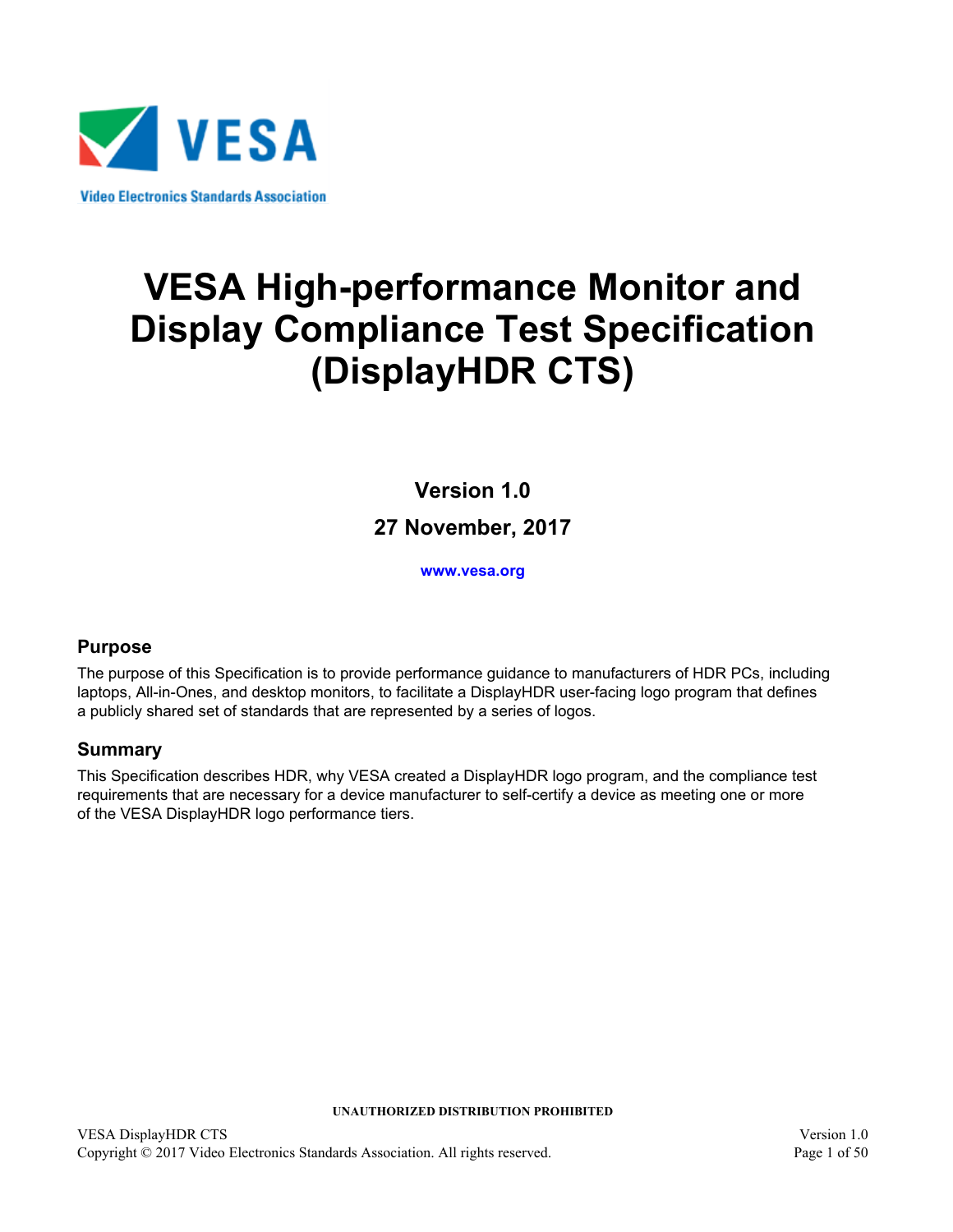# **Contents**

| <b>Section 1</b> | 1.1<br>1.2<br>1.3<br>1.4<br>1.5<br>1.5.1<br>1.6                                                                                                                             |  |
|------------------|-----------------------------------------------------------------------------------------------------------------------------------------------------------------------------|--|
| <b>Section 2</b> |                                                                                                                                                                             |  |
| <b>Section 3</b> | 3.1<br>3.2<br>3.3<br>3.4<br>3.5<br>3.6                                                                                                                                      |  |
| <b>Section 4</b> | 4.1<br>4.2<br>4.3                                                                                                                                                           |  |
| <b>Section 5</b> | 5.1<br>Minimum-white Luminance - 10% Center Patch Test19<br>5.1.1<br>5.1.2<br>Minimum-white Luminance - Full-screen Long-duration Test 21<br>5.1.3<br>5.2<br>5.2.1<br>5.2.2 |  |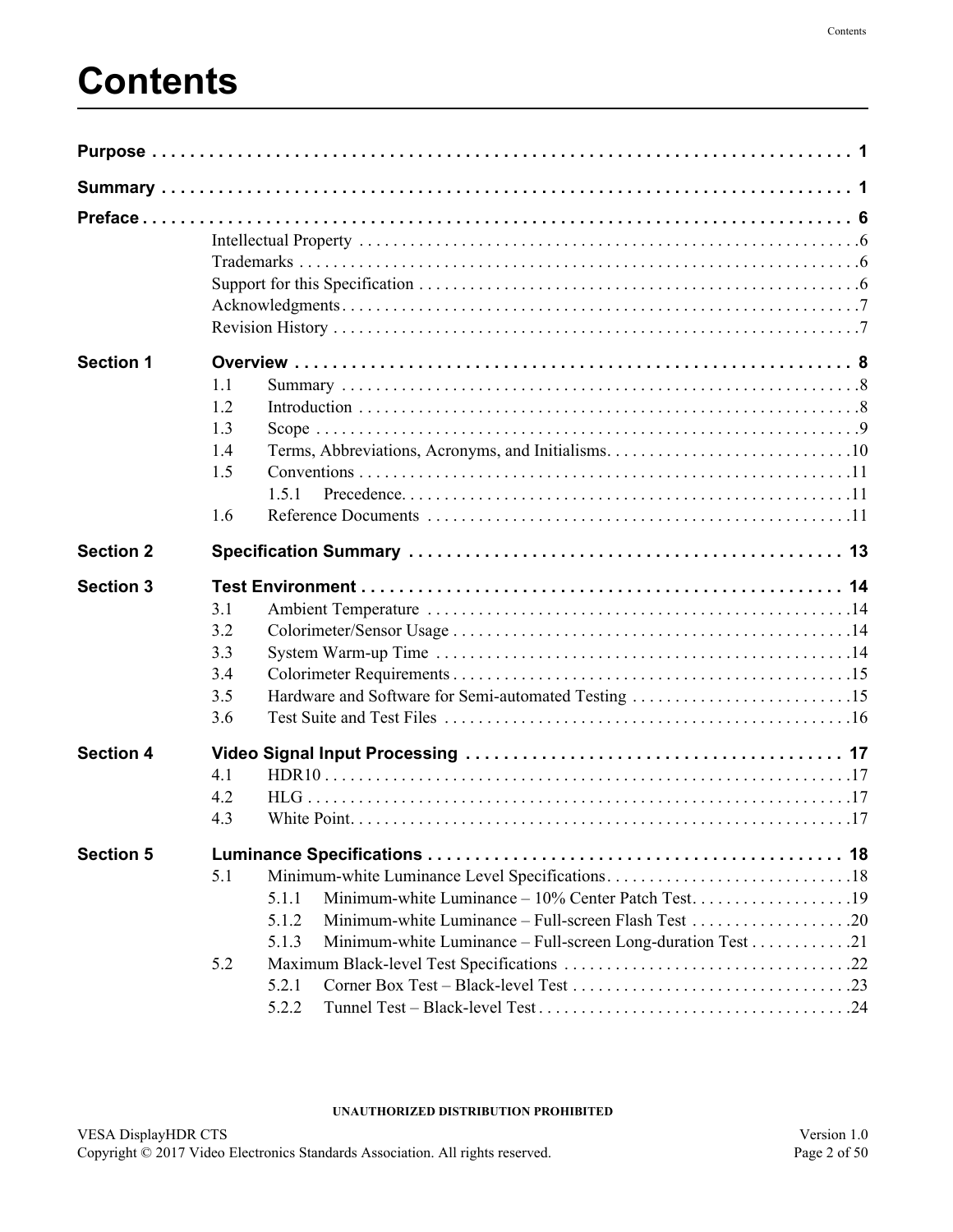| <b>Section 6</b>  |                                                                   |  |
|-------------------|-------------------------------------------------------------------|--|
| <b>Section 7</b>  | 7.1<br>7.2<br>7.2.1                                               |  |
| <b>Section 8</b>  |                                                                   |  |
|                   | 8.1                                                               |  |
|                   | 8.2                                                               |  |
|                   | 8.3                                                               |  |
|                   | 8.4                                                               |  |
|                   | 8.4.1                                                             |  |
|                   | Low-cost Rise-time Measurement (Low Accuracy)35<br>8.4.2          |  |
| <b>Section 9</b>  |                                                                   |  |
| <b>Appendix A</b> | EOTF SMPTE ST 2084 (Perceptual Quantizer) to                      |  |
| <b>Appendix B</b> |                                                                   |  |
|                   | B.1                                                               |  |
|                   | Minimum-white Luminance - Full-screen Flash Test39<br>B.2         |  |
|                   | B.3                                                               |  |
|                   | B.4                                                               |  |
|                   | B.5                                                               |  |
|                   | B.6                                                               |  |
|                   | Gradient Ramp Bars Used for Simulated Bit-depth Test42<br>B.7     |  |
|                   | B.8                                                               |  |
| <b>Appendix C</b> |                                                                   |  |
|                   | Sample DisplayID for a TCON That Supports DisplayHDR-400<br>C.1   |  |
|                   | Sample DisplayID for a TCON That Supports DisplayHDR-400<br>C.2   |  |
|                   | Sample DisplayID for a Scaler That Supports DisplayHDR-600<br>C.3 |  |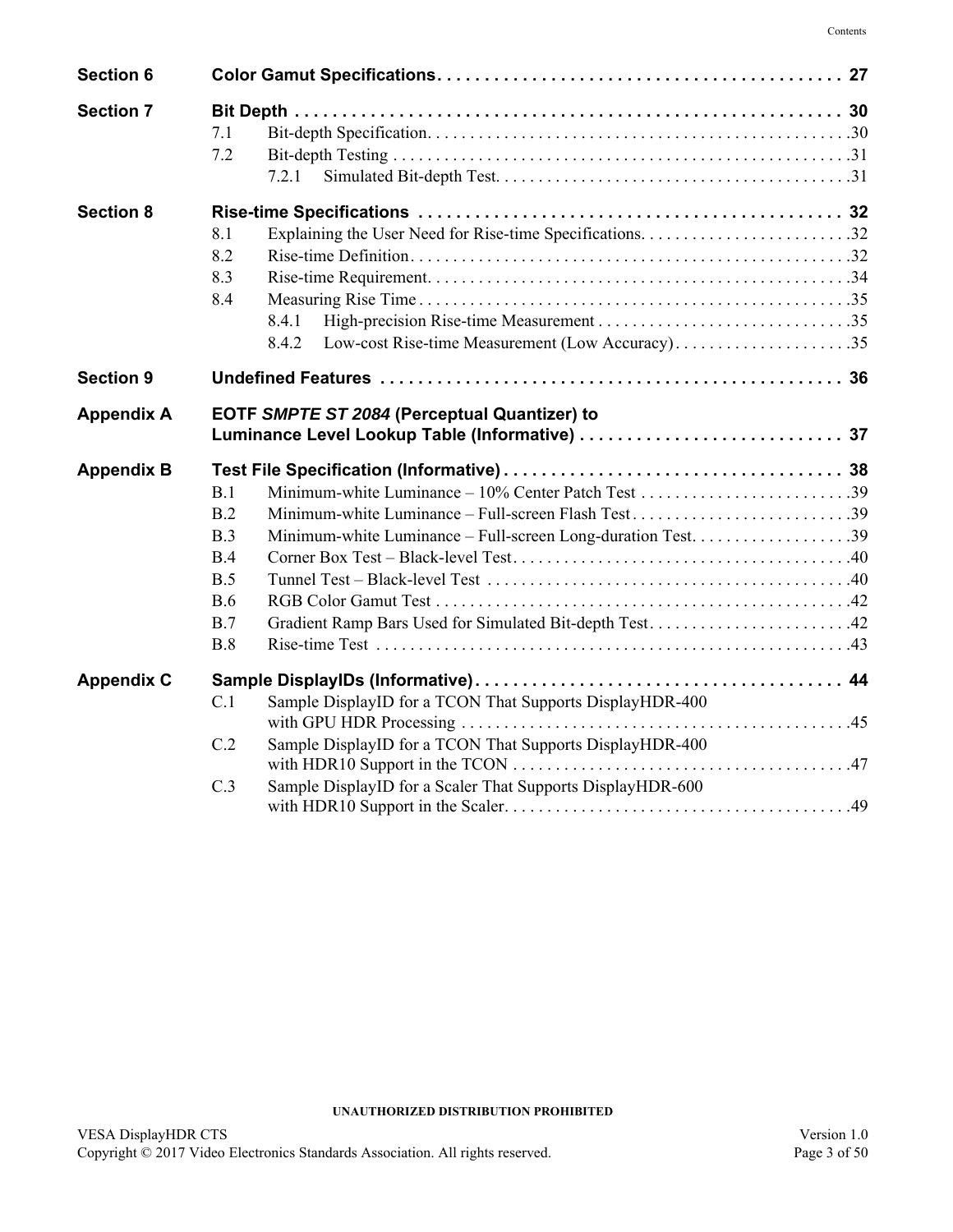# **Tables**

| Table 1:      |                                                                              |
|---------------|------------------------------------------------------------------------------|
| Table 2:      |                                                                              |
| Table $1-1$ : | Terms, Abbreviations, Acronyms, and Initialisms Used in this Specification10 |
| Table 1-2:    |                                                                              |
| Table 2-1:    |                                                                              |
| Table 5-1:    |                                                                              |
| Table 5-2:    | 10% Center Patch Test Performance Requirements19                             |
| Table 5-3:    |                                                                              |
| Table 5-4:    | Full-screen Long Duration Performance Requirements21                         |
| Table 5-5:    |                                                                              |
| Table 5-6:    |                                                                              |
| Table 5-7:    |                                                                              |
| Table $6-1$ : |                                                                              |
| Table $7-1$ : |                                                                              |
| Table 8-1:    |                                                                              |
| Table 8-2:    | Examples of Maximum Rise Times for a Sampling of Panel Refresh Rates34       |
| Table 9-1:    |                                                                              |
| Table A-1:    | EOTF SMPTE ST 2084 to Luminance Level Lookup Table 37                        |
| Table B-1:    |                                                                              |
| Table B-2:    |                                                                              |
| Table B-3:    |                                                                              |
| Table B-4:    |                                                                              |
| Table B-5:    | EOTF SMPTE ST 2084 Code Values for each of the Tunnel Test Steps41           |
| Table B-6:    |                                                                              |
| Table B-7:    |                                                                              |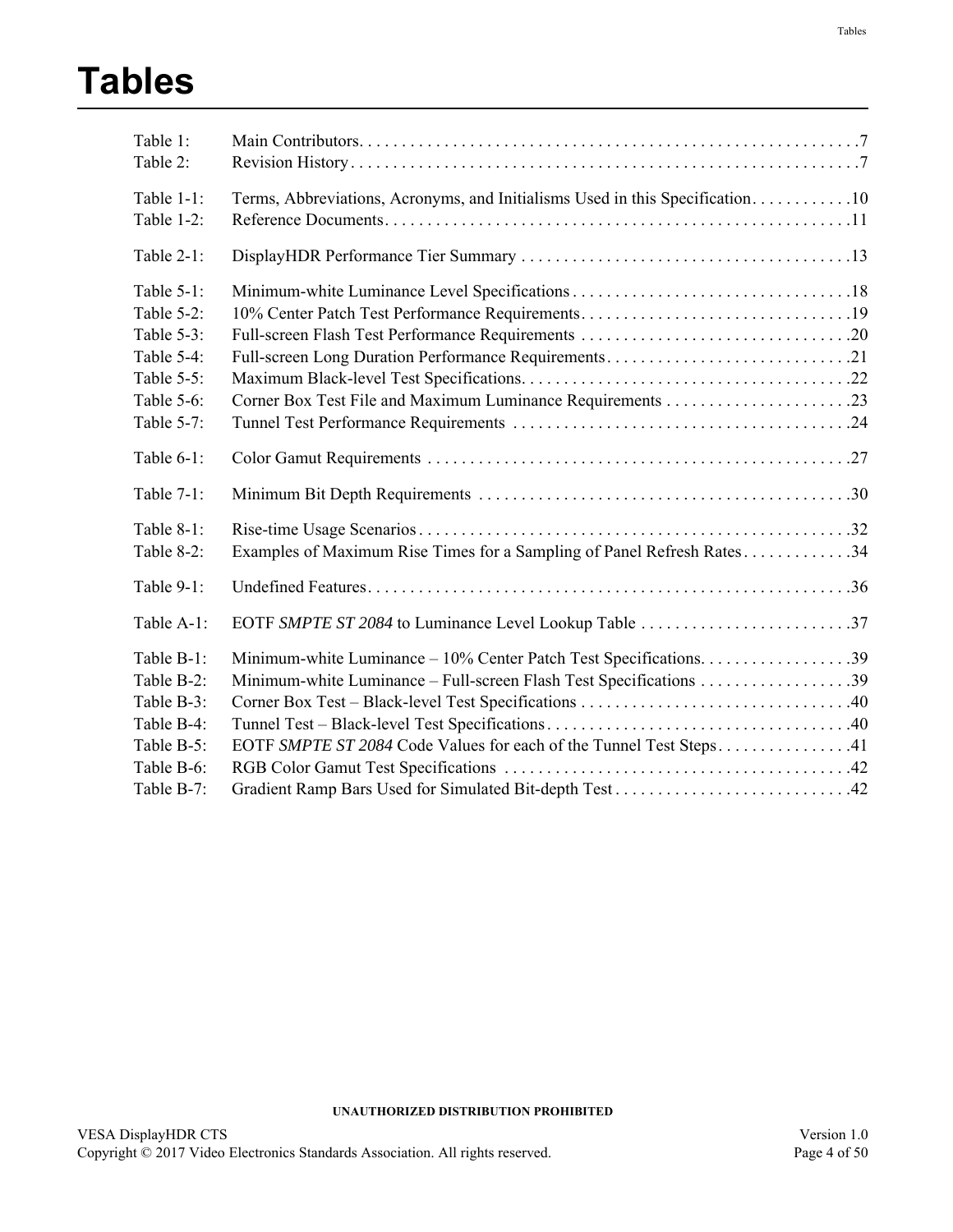| Figure 5-1:    |                                                                                        |
|----------------|----------------------------------------------------------------------------------------|
| Figure 5-2:    |                                                                                        |
| Figure 5-3:    |                                                                                        |
| Figure 5-4:    |                                                                                        |
| Figure 5-5:    |                                                                                        |
| Figure 5-6:    |                                                                                        |
| Figure 5-7:    | Tunnel Test – BLU Power Level Adjusted by Local/Global Dimming25                       |
| Figure 5-8:    | Tunnel Test - After Histogram Analysis, Image Transparency Is Adjusted                 |
|                | to Compensate for Backlight Power Modification, and then Image Is Sent to the Panel 26 |
| Figure 5-9:    | Tunnel Test – Combining BLU Power and Transparency –                                   |
|                |                                                                                        |
| Figure 6-1:    |                                                                                        |
| Figure $6-2$ : | Comparison between Target DCI-P3 D65 Gamut and Example Screen's Gamut28                |
| Figure 6-3:    | Gamut Area Represented by DCI-P3 D65 Color Gamut (Shown in Black) 28                   |
| Figure 6-4:    | Example of Screen's Gamut Contained within Target Gamut (Shown in White)29             |
| Figure $6-5$ : | Example of Included Gamut (Shown in White) Ratio                                       |
|                |                                                                                        |
| Figure $7-1$ : | Gradient Ramp Bars to Illustrate Simulated Bit Depth 31                                |
| Figure 8-1:    |                                                                                        |
| Figure 8-2:    |                                                                                        |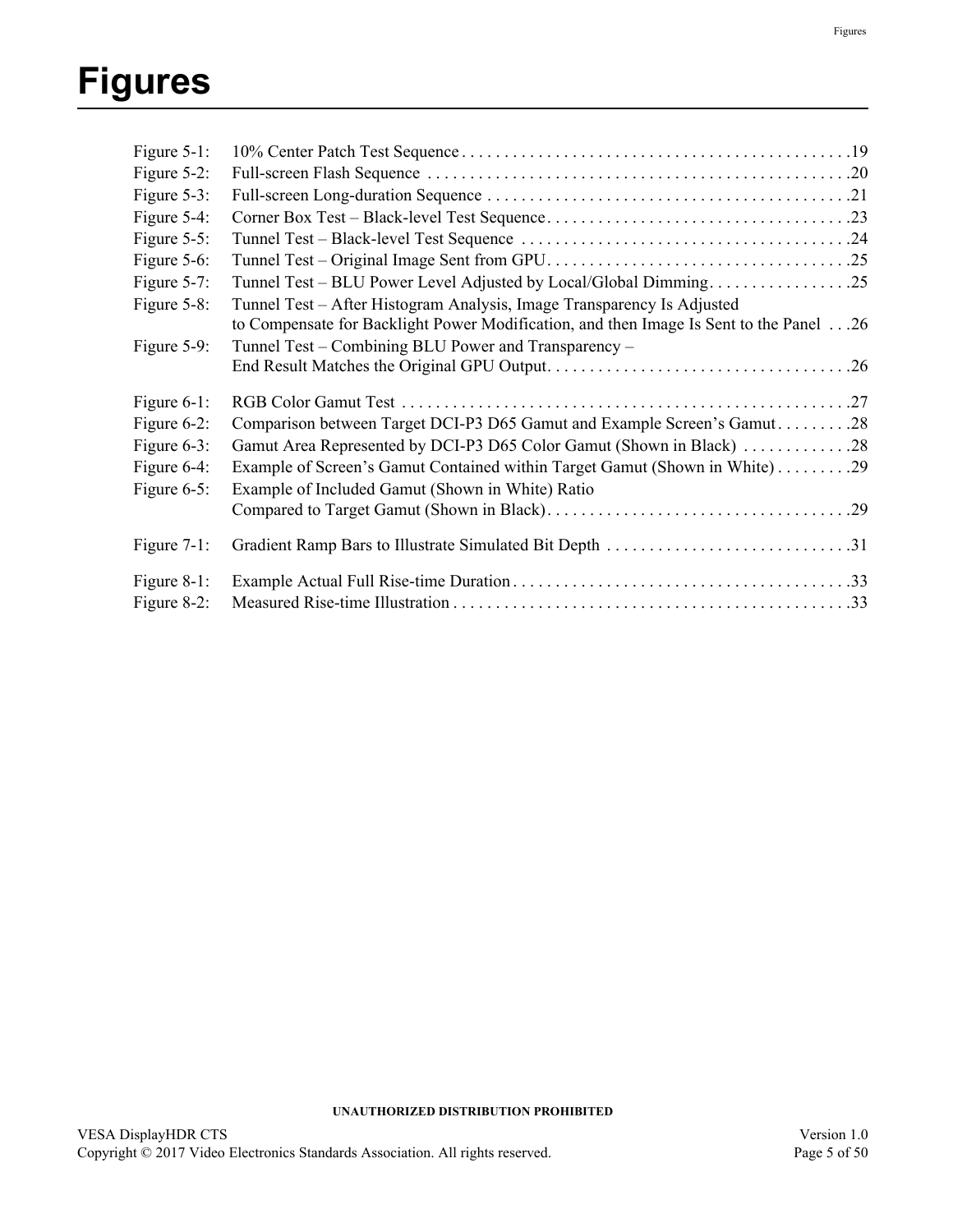## <span id="page-5-1"></span><span id="page-5-0"></span>**Intellectual Property**

Copyright © 2017 Video Electronics Standards Association. All rights reserved.

While every precaution has been taken in the preparation of this Specification, the Video Electronics Standards Association and its contributors assume no responsibility for errors or omissions, and make no warranties, expressed or implied, of functionality or suitability for any purpose.

## <span id="page-5-2"></span>**Trademarks**

All trademarks used within this document are the property of their respective owners.

DisplayPort is a trademark and VESA is a registered trademark of the Video Electronics Standards Association.

HDMI and High-Definition Multimedia Interface are trademarks or registered trademarks of HDMI Licensing Administrator, Inc. in the United States and other countries.

I<sup>2</sup>C is a trademark of NXP Semiconductors (formerly Philips Semiconductors).

## <span id="page-5-3"></span>**Support for this Specification**

Clarifications and application notes might exist that further support this Specification. To obtain the latest Specification and any support documentation, contact VESA.

If you have a product that incorporates the DisplayHDR logo program, ask the company that manufactured your product for assistance. If you are a manufacturer, VESA can assist you with any clarification that you might require.

Submit all comments or reported errors to  $\frac{\text{support}(a)}{\text{vesa.org}}$ .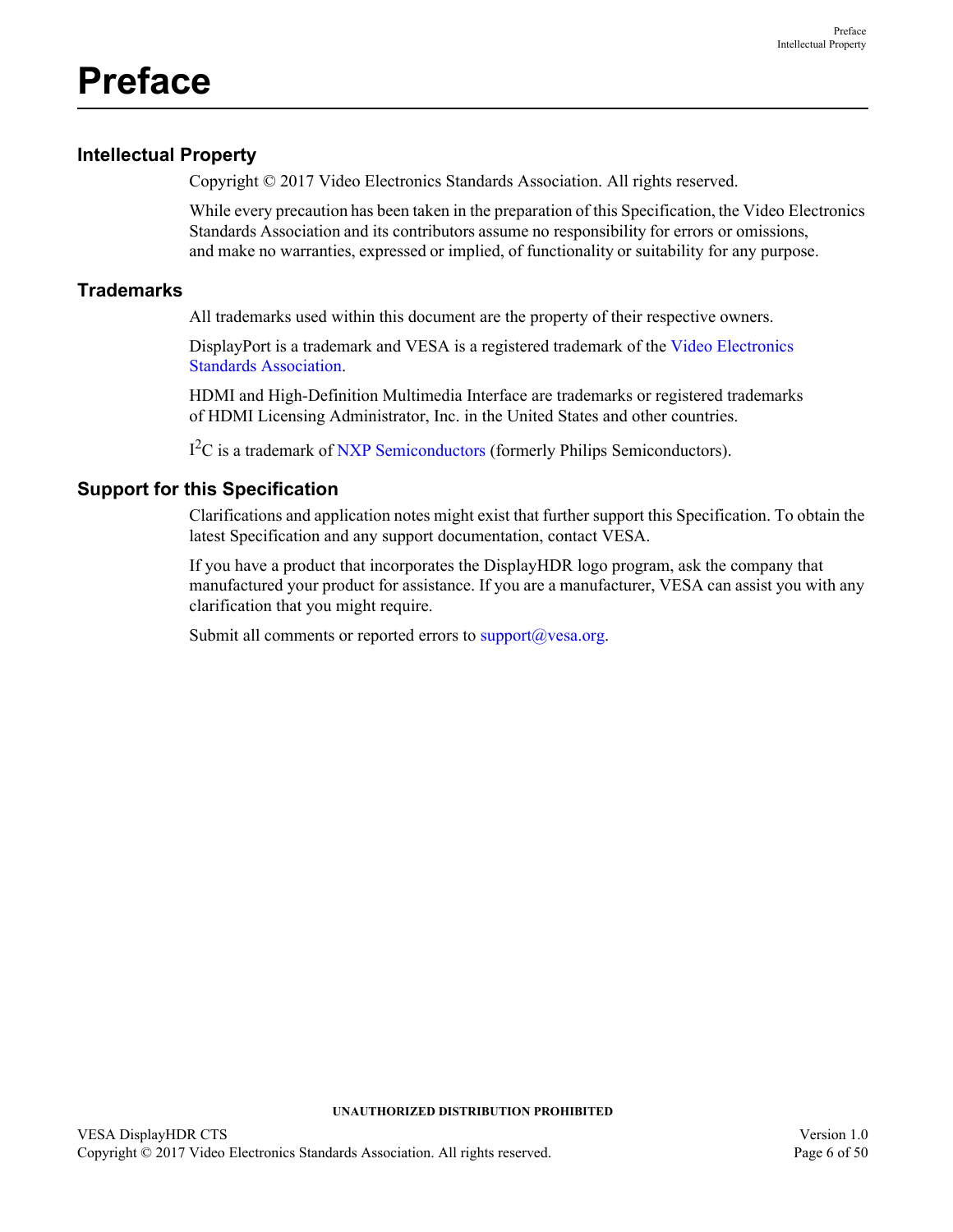## <span id="page-6-0"></span>**Acknowledgments**

This document would not have been possible without the efforts of VESA's Display Performance Metrics (DPM) Task Group. In particular, [Table 1](#page-6-2) lists the individuals and their companies that contributed significant time and knowledge to this version of the Specification.

<span id="page-6-2"></span>

| Company                       | <b>Name</b>     | <b>Contribution</b>      |  |
|-------------------------------|-----------------|--------------------------|--|
| Advanced Micro Devices, Inc.  | Syed A. Hussain | <b>Technical Content</b> |  |
| <b>Avatar Tech Pubs</b>       | Trish McDermott | <b>Technical Writer</b>  |  |
| Dell                          | Stefan Peana    | <b>Technical Content</b> |  |
| HP, Inc.                      | Greg Staten     | <b>Technical Content</b> |  |
| Intel Corporation             | Roland Wooster  | Task Group Chair         |  |
| Japan Display, Inc.           | Tsutomu Harada  | <b>Technical Content</b> |  |
| Lenovo Group                  | Gordon Boyack   | <b>Technical Content</b> |  |
| LG Display                    | Julie Ro        | <b>Technical Content</b> |  |
| LG Electronics                | Do-Kyun Kim     | <b>Technical Content</b> |  |
| Microsoft Corporation         | Chas Boyd       | Task Group Vice-chair    |  |
| NVIDIA Corporation            | Alex Soohoo     | <b>Technical Content</b> |  |
| Parade Technologies, Ltd.     | Craig Wiley     | <b>Technical Content</b> |  |
| Portrait Displays             | Duane Viano     | <b>Technical Content</b> |  |
| Realtek Semiconductor Corp.   | Jay Lin         | <b>Technical Content</b> |  |
| Samsung Electronics Co., Ltd. | Kyong-sok Seo   | <b>Technical Content</b> |  |
|                               | Dale Stolitzka  | <b>Technical Content</b> |  |
| <b>VESA</b>                   | David Braun     | <b>Technical Content</b> |  |

### **Table 1: Main Contributors**

## <span id="page-6-1"></span>**Revision History**

### **Table 2: [Revision History](#page-6-1)**

<span id="page-6-3"></span>

| <b>Date</b>       | Version | <b>Description</b>                    |
|-------------------|---------|---------------------------------------|
| November 27, 2017 |         | Initial release of the Specification. |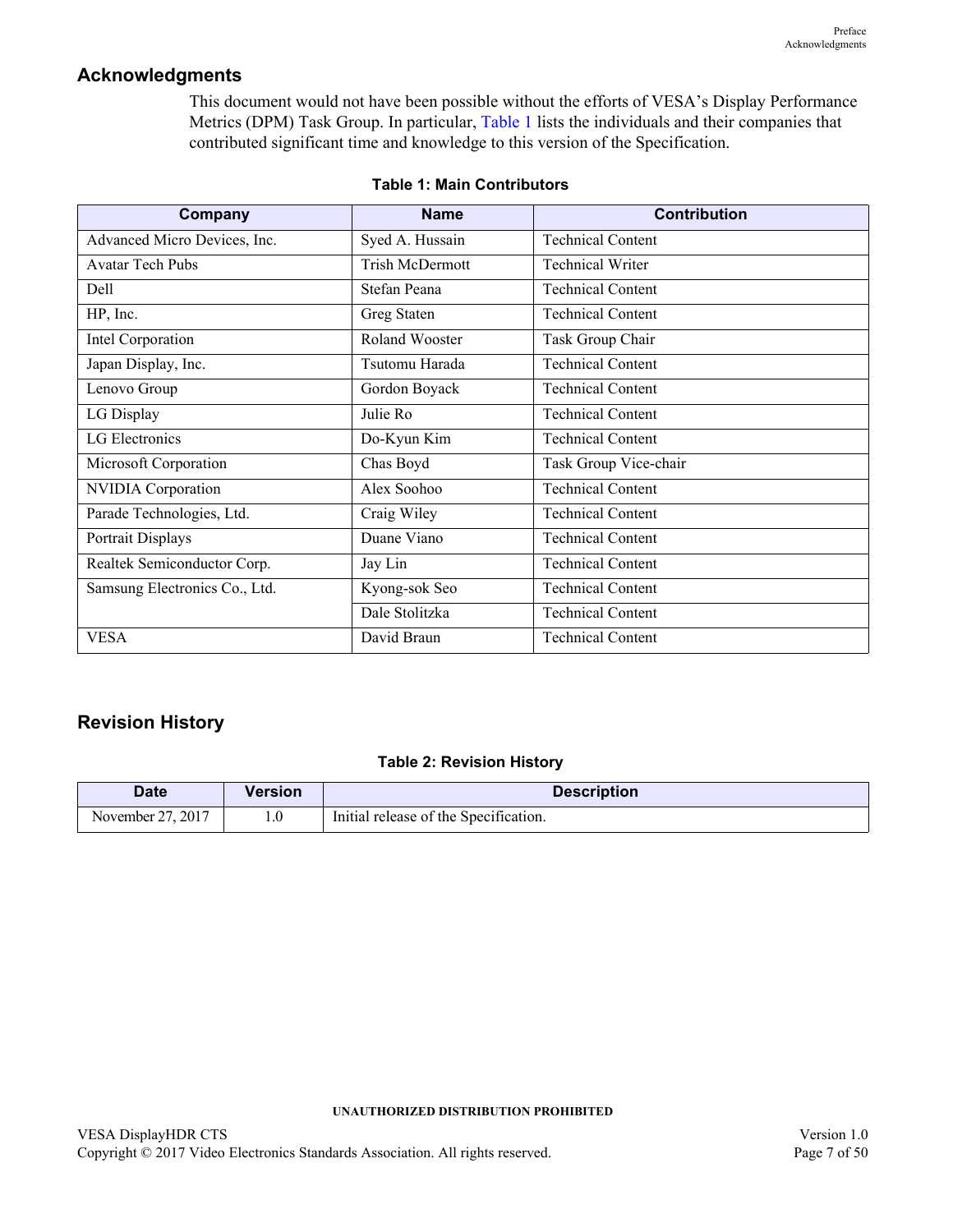# <span id="page-7-1"></span><span id="page-7-0"></span>**1.1 Summary**

This Specification describes HDR, why VESA created a DisplayHDR logo program, and the compliance test requirements that are necessary for a device manufacturer to self-certify a device as meeting one or more of the VESA DisplayHDR logo performance tiers.

# <span id="page-7-2"></span>**1.2 Introduction**

As of 2017, within the market place for televisions, there is an array of high dynamic range (HDR) logos and standards, none of which provide a complete set of technical performance specifications or fully publish their testing methodology. Thus, a user cannot easily compare one device with another.

By contrast, the PC industry has historically been far more specification-based, openly publishing performance specifications. The DPM Task Group was founded to establish a standard that could be used for personal computer (PC) displays, for both laptops and desktops, that would clearly convey a robust performance level as indicated by the specification level and associated logo for each performance level.

The DPM Task Group developed this Specification to meet the following goals:

- **Define multiple tiers of HDR performance standards.** The initial goal was to establish the standard with three tiers, but to also anticipate additional tiers that can be added later as display performance improves. A set of logos will be developed that can be used by device manufactures for user products that meet each of the respective tiered performance levels.
- **Define and openly publish a set of standardized tests.** This will enable low-cost self-certification for device manufacturers. In addition, simplified use of the test process, by reviewers, retailers, and users will encourage appropriate application of the logo and standard.
- **Define any necessary interface and communication protocols that may be deemed necessary to define as part of the standard.** For example, define bit depth, color gamut container, and/or other requirements necessary for communication between the graphics processing unit (GPU) and display, thereby leveraging existing VESA groups to drive any changes necessary within related Standards.

The initial three tiers and their associated label names are listed below. The test criteria for each tier is discussed throughout the remainder of this Specification.

- DisplayHDR-400
- DisplayHDR-600
- DisplayHDR-1000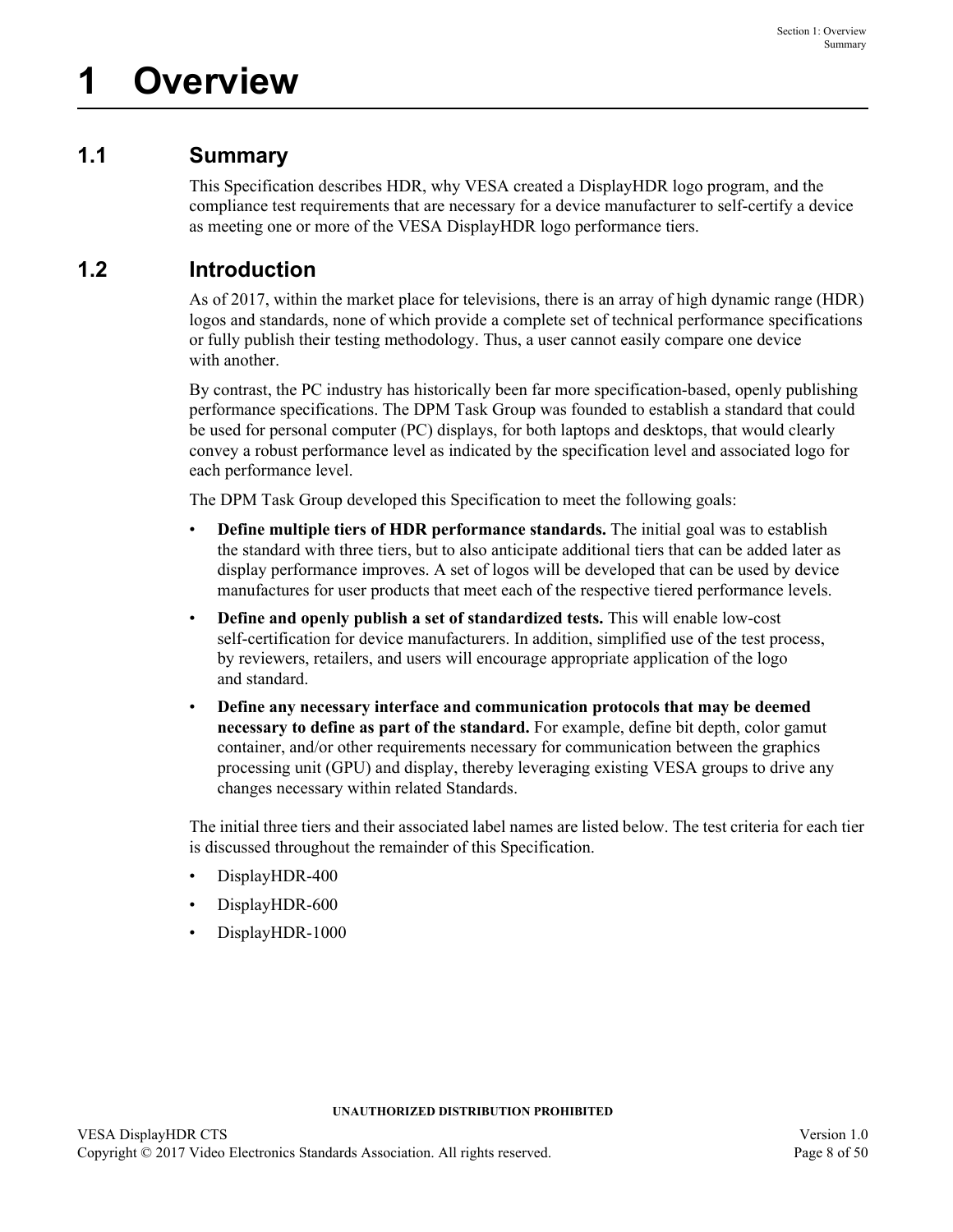# <span id="page-8-0"></span>**1.3 Scope**

Although this Specification defines device display performance, it cannot it its entirety be applied to individual display components. Specifically, many of the tests require the combination of display panel, backlighting, timing controller (TCON), GPU, operating system, and potentially a scaler to evaluate performance.

The defined specifications are designed for LCD, which is currently the predominant display technology for the PC industry. As OLED and other display technologies become more common, VESA may develop alternative specifications for those technologies.

The following features are explicitly excluded from this Specification (see [Section 9](#page-35-2) for further details):

- **Resolution**
- Aspect ratio
- Audio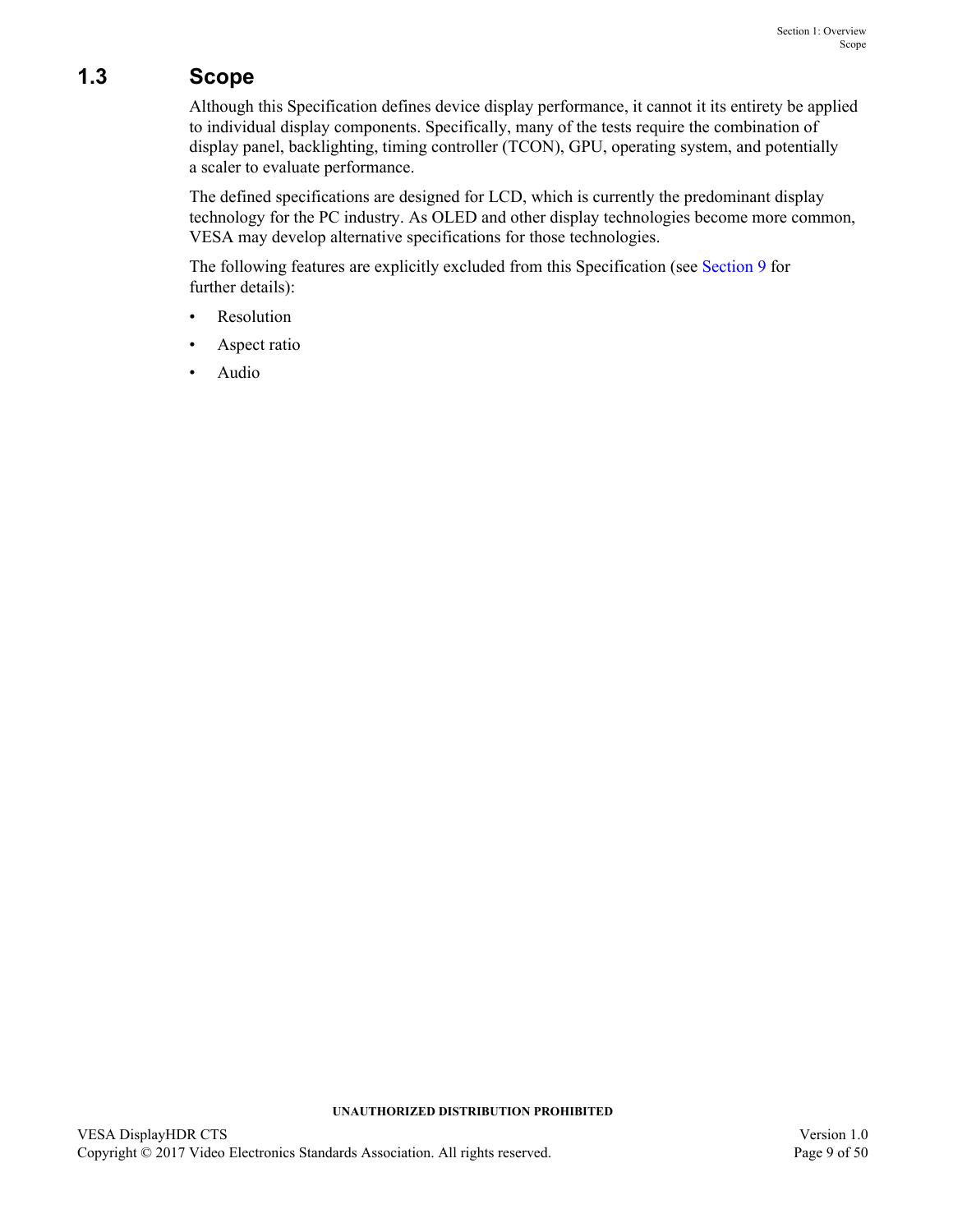# <span id="page-9-0"></span>**1.4 Terms, Abbreviations, Acronyms, and Initialisms**

<span id="page-9-2"></span><span id="page-9-1"></span>

| <b>Term</b>       | <b>Description</b>                                                                                                                                                                                                                                              |  |  |  |  |
|-------------------|-----------------------------------------------------------------------------------------------------------------------------------------------------------------------------------------------------------------------------------------------------------------|--|--|--|--|
| <b>BLU</b>        | Back Light Unit. Illumination unit behind the LCD open-cell glass panel.                                                                                                                                                                                        |  |  |  |  |
| cd/m <sup>2</sup> | Candela per square meter (formerly referred to as "nits").                                                                                                                                                                                                      |  |  |  |  |
| DisplayID         | Display IDentification.                                                                                                                                                                                                                                         |  |  |  |  |
| <b>DPM</b>        | Display Performance Metrics.                                                                                                                                                                                                                                    |  |  |  |  |
| <b>EDID</b>       | Extended Display Identification Data. Legacy VESA structure, superseded by the<br>DisplayID structure.                                                                                                                                                          |  |  |  |  |
| <b>E-EDID</b>     | Enhanced Extended Display Identification Data. Legacy VESA structure, superseded by the<br>DisplayID structure.                                                                                                                                                 |  |  |  |  |
| <b>EOTF</b>       | Electro-Optical Transfer Function.                                                                                                                                                                                                                              |  |  |  |  |
| <b>FPS</b>        | Frames Per Second.                                                                                                                                                                                                                                              |  |  |  |  |
| <b>FRC</b>        | Frame Rate Converter.                                                                                                                                                                                                                                           |  |  |  |  |
| <b>GPU</b>        | Graphics Processing Unit.                                                                                                                                                                                                                                       |  |  |  |  |
| <b>HDR</b>        | High Dynamic Range. References displays that have the ability to show a greater contrast ratio<br>than what is typically considered SDR.                                                                                                                        |  |  |  |  |
|                   | There is no definition of the minimum ratio of HDR in general. In this Specification, the<br>Note:<br>first tier evaluates to a ratio of 4000:1. For the purposes of this Specification, this ratio<br>could therefore be considered as the HDR starting point. |  |  |  |  |
| <b>HLG</b>        | Hybrid Log Gamma.                                                                                                                                                                                                                                               |  |  |  |  |
| MaxCLL            | Maximum Content Light Level. Maximum luminance level of the entire content clip<br>(e.g., in a movie, it is the maximum luminance pixel within the entire movie). Contained with<br>an HDR file as metadata.                                                    |  |  |  |  |
| PC                | Personal Computer.                                                                                                                                                                                                                                              |  |  |  |  |
| rise time         | Length of time that the display takes to transition from black to white.                                                                                                                                                                                        |  |  |  |  |
| <b>SDR</b>        | Standard Dynamic Range. Represented by a contrast ratio from <b>black</b> to white, typical panels<br>range from 500:1 to approximately 1500:1.                                                                                                                 |  |  |  |  |
| <b>TCON</b>       | Timing Controller.                                                                                                                                                                                                                                              |  |  |  |  |

### **Table 1-1: [Terms, Abbreviations, Acronyms, and Initialisms](#page-9-0) Used in this Specification**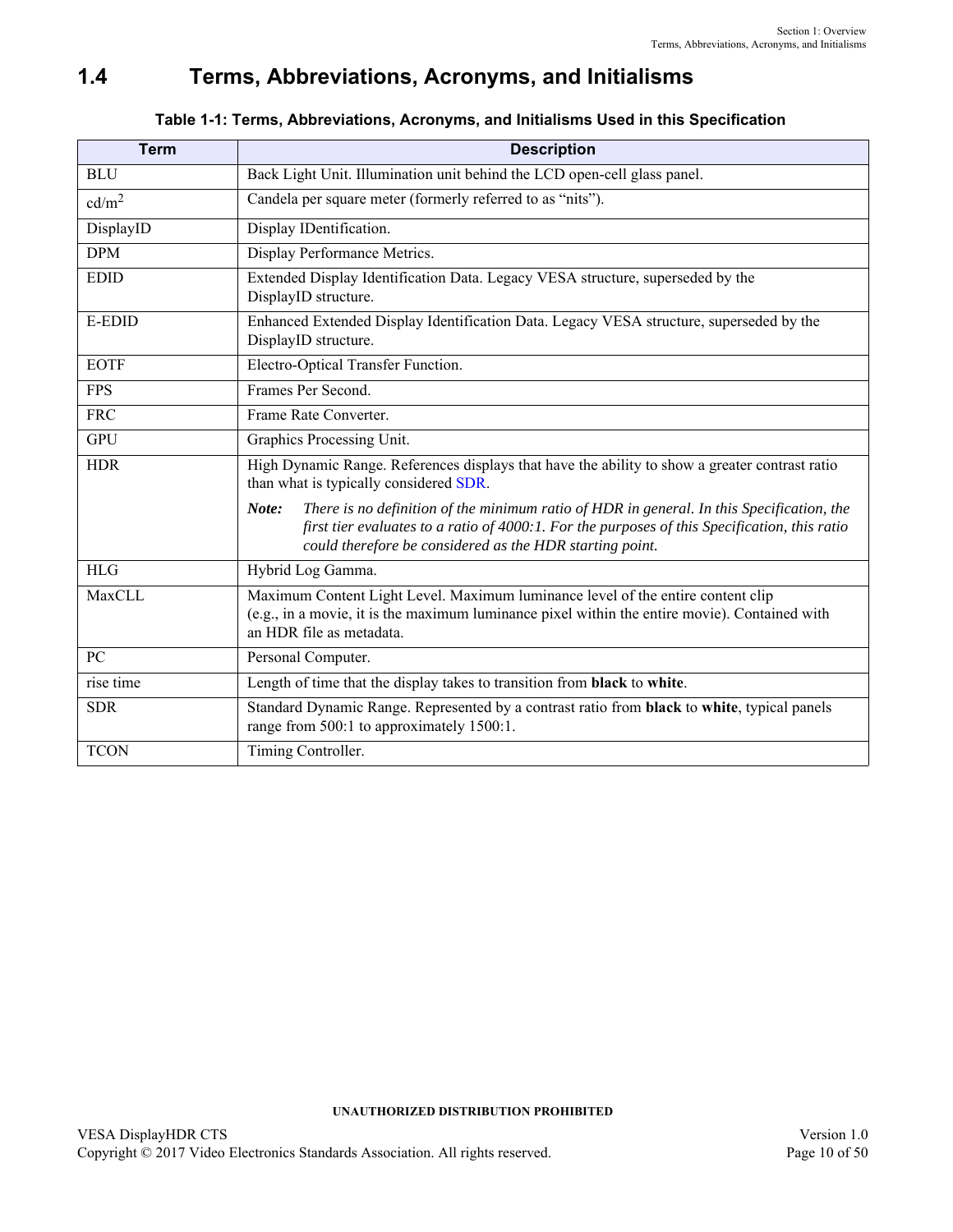# <span id="page-10-0"></span>**1.5 Conventions**

## <span id="page-10-1"></span>**1.5.1 Precedence**

If there is a conflict between text, figures, and tables, the precedence shall be tables, figures, and then text.

## <span id="page-10-2"></span>**1.6 Reference Documents**

[Table 1-2](#page-10-3) lists the various reference documents that are used within this Specification. Users of this Specification are advised to ensure that they have the latest versions/revisions of reference standards/specifications and documents.

<span id="page-10-3"></span>

| <b>Document</b>                                                                                                                                                       | Version/<br>Revision <sup>a</sup> | <b>Publication</b><br><b>Date</b> | <b>Referenced</b><br>As                                   |
|-----------------------------------------------------------------------------------------------------------------------------------------------------------------------|-----------------------------------|-----------------------------------|-----------------------------------------------------------|
| $Adobe^{\circledR}$ RGB (1998) Color Image Encoding                                                                                                                   | Version<br>2005-05                | May 2005                          | Adobe RGB                                                 |
| BT.709, Parameter values for the HDTV standards for<br>production and international programme exchange <sup>b</sup>                                                   | Version 6                         | June 2015                         | <b>ITU-R BT.709</b>                                       |
| Recommendation ITU-R BT.1886, Reference<br>electro-optical transfer function for flat panel displays<br>used in HDTV studio production <sup>b</sup>                   |                                   | March 2011                        | <b>ITU-R BT.1886</b>                                      |
| BT.2020, Parameter values for ultra-high definition<br>television systems for production and international<br>programme exchange <sup>b</sup>                         | Version 2                         | October 2015                      | <b>ITU-R BT.2020</b>                                      |
| <b>CIE 1931</b> xy Chromaticity Diagram                                                                                                                               | 1931                              | 1931                              | <b>CIE 1931</b>                                           |
| <b>CIE Illuminant D65</b>                                                                                                                                             | 1964                              | 1964                              | <b>CIE D65</b>                                            |
| CIE ISO 11664-5:2016, Colorimetry - Part 5: CIE<br>1976 L*u*v* Colour Space and u', v' Uniform<br><b>Chromaticity Scale Diagram</b>                                   | Revision 2016                     | September 2016                    | <b>CIE 1976</b>                                           |
| CTA-861.3, HDR Static Metadata Extension -<br>(formerly known as $CEA-861.3$ ) <sup>c</sup>                                                                           | Version 3A                        | July 1, 2016                      | CTA-861.3                                                 |
| High-Definition Multimedia Interface (HDMI)<br>Specification <sup>d</sup>                                                                                             | Version 1.4b<br>Version 2.0b      | October 11, 2011<br>March 3, 2016 | HDMI v1.4b<br>$HDMI$ $v2.0b$<br><b>HDMI</b> Specification |
| IEC 61966-2-1:1999, Multimedia systems and<br>equipment - Colour measurement and management -<br>Part 2-1: Colour management - Default RGB colour<br>$space$ - $sRGB$ | 1999                              | October 18, 1999                  | IEC 61966-2-1                                             |
| Information Display Measurements Standard <sup>e</sup>                                                                                                                | Version 1.03                      | June 1, 2012                      | IDMS $v1.03$                                              |
| SMPTE RP 431-2, D-Cinema Quality - Reference<br>Projector and Environment <sup>f</sup>                                                                                | 2011                              | April 6, 2011                     | <b>SMPTE RP 431-2</b>                                     |
| SMPTE ST 2084, Dynamic Range Electro-Optical<br>Transfer Function of Mastering Reference Displays <sup>t</sup>                                                        | 2014                              | August 16, 2014                   | <b>SMPTE ST 2084</b>                                      |

|  | <b>Table 1-2: Reference Documents</b> |
|--|---------------------------------------|
|  |                                       |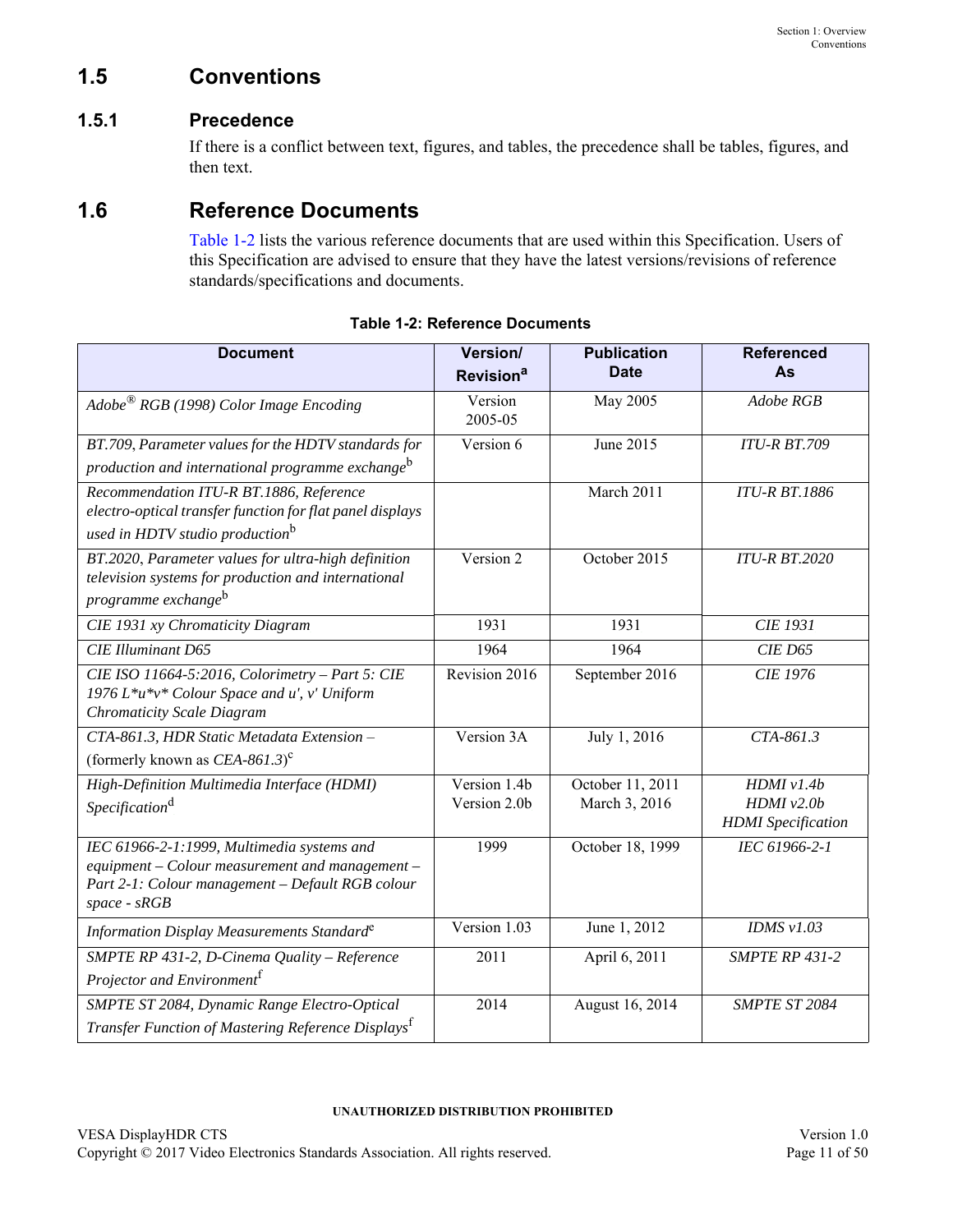| <b>Document</b>                                                                      | <b>Version/</b><br><b>Revision<sup>a</sup></b> | <b>Publication</b><br><b>Date</b> | <b>Referenced</b><br>As |
|--------------------------------------------------------------------------------------|------------------------------------------------|-----------------------------------|-------------------------|
| VESA DisplayID Standard <sup>h</sup>                                                 | Version 2.0                                    | September 11, 2017                | DisplayID Standard      |
| VESA Enhanced Extended Display Identification<br>Data (E-EDID) Standard <sup>8</sup> | Version A.2                                    | September 25, 2006                |                         |
| VESA Glossary of Terms and Acronyms Specification <sup>h</sup>                       | Current                                        | Current                           |                         |

### **Table 1-2: Reference Documents (Continued)**

*a. All references include subsequently published errata, specification change notices or engineering change notices, etc.*

<span id="page-11-0"></span>*b. Published by the International Telecommunication Union (ITU)*. *See [www.itu.int.](http://www.itu.int)*

*c. Published by ANSI Accredited Standards Developer and Consumer Technology Association (ANSI/CTA)*. *See [global.ihs.com](http://global.ihs.com).*

*d. See [www.hdmi.org](http://www.hdmi.org)*

*e. Published by the International Committee for Display Metrology (ICDM) and Society for Information Display (SID)*. *See [www.icdm-sid.org.](http://www.icdm-sid.org)*

<span id="page-11-1"></span>*f. Published by the Society of Motion Picture and Television Engineers. See [www.smpte.org/digital-library](http://www.smpte.org/digital-library).*

*g. Included as legacy support for users that have PC devices that include E-EDID (or EDID). Superseded by DisplayID Standard*.

<span id="page-11-2"></span>*h. See [www.vesa.org/vesa-member/downloads/](https://www.vesa.org/vesa-member-downloads/).*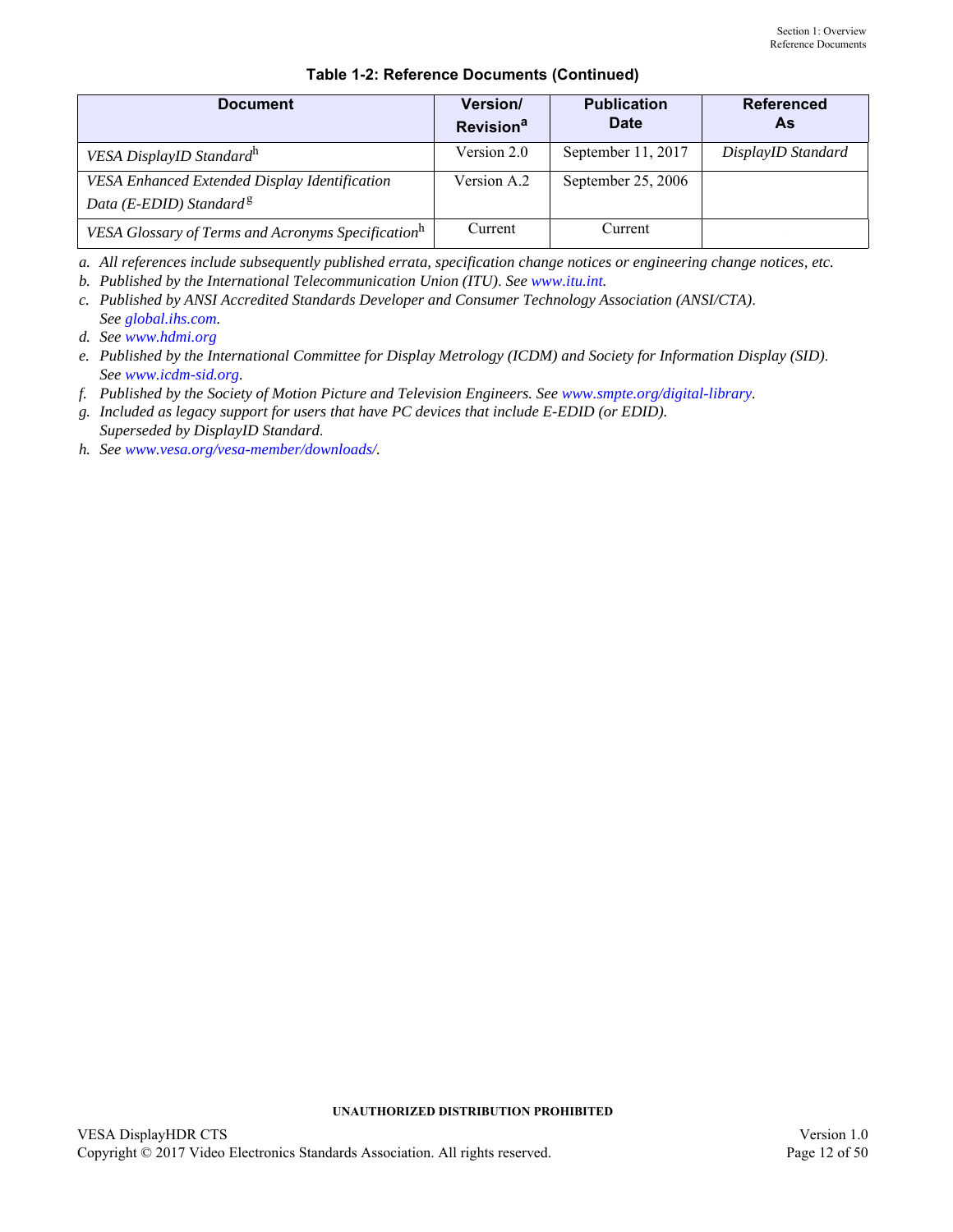# <span id="page-12-0"></span>**2 Specification Summary**

[Table 2-1](#page-12-1) summarizes the high-level specifications documented by this Specification. The sections that follow further detail how each of these display performance features are measured.

<span id="page-12-1"></span>

| <b>Tier</b> | Minimum-<br>white<br>Luminance<br>Test $-10%$<br><b>Center Patch</b><br>and<br><b>Full-screen</b><br><b>Flash Tests</b><br><b>Minimum</b><br><b>Requirement</b><br>(cd/m <sup>2</sup> ) <sup>a</sup> | Minimum-<br>white<br>Luminance -<br><b>Test</b><br><b>Full-screen</b><br>Long-duration<br><b>Test Minimum</b><br>Requirement<br>(cd/m <sup>2</sup> ) <sup>b</sup> | <b>Corner</b><br><b>Box Test-</b><br><b>Black-level</b><br><b>Test</b><br><b>Maximum</b><br>(cd/m <sup>2</sup> ) <sup>c</sup> | <b>Tunnel</b><br>$Test -$<br><b>Black-level</b><br><b>Test</b><br><b>Maximum</b><br>(cd/m <sup>2</sup> ) <sup>d</sup> | <b>Minimum Color</b><br><b>Gamut</b> in<br><b>CIE 1976</b><br>u', v'<br>Format <sup>e</sup> |                                     | <b>Minimum</b><br><b>Bit Depth<sup>f</sup></b>                                                                      |
|-------------|------------------------------------------------------------------------------------------------------------------------------------------------------------------------------------------------------|-------------------------------------------------------------------------------------------------------------------------------------------------------------------|-------------------------------------------------------------------------------------------------------------------------------|-----------------------------------------------------------------------------------------------------------------------|---------------------------------------------------------------------------------------------|-------------------------------------|---------------------------------------------------------------------------------------------------------------------|
| 400         | 400                                                                                                                                                                                                  | 320                                                                                                                                                               | 0.40                                                                                                                          | 0.10                                                                                                                  | 95%<br><b>ITU-R BT.709</b>                                                                  | $\bullet$                           | 10-bit image<br>processing in<br>dimming processor                                                                  |
|             |                                                                                                                                                                                                      |                                                                                                                                                                   |                                                                                                                               |                                                                                                                       |                                                                                             | $\bullet$                           | 8-bit driver IC                                                                                                     |
| 600         | 600                                                                                                                                                                                                  | 350                                                                                                                                                               | 0.10                                                                                                                          | 0.10                                                                                                                  | 99%<br><b>ITU-R BT.709</b><br>and<br>90% DCI-P3 D65<br>$(SMPTE RP 431-2)$                   | $\bullet$<br>$\bullet$<br>$\bullet$ | 10-bit image<br>processing in<br>dimming processor<br>$8b + 2b$ dithering<br>in display pipeline<br>8-bit driver IC |
| 1000        | 1000                                                                                                                                                                                                 | 600                                                                                                                                                               | 0.05                                                                                                                          | 0.10                                                                                                                  | 99%<br><b>ITU-R BT.709</b><br>and<br>90% DCI-P3 D65<br>$(SMPTE RP 431-2)$                   | $\bullet$<br>$\bullet$              | 10-bit image<br>processing in<br>dimming processor<br>$8b + 2b$ dithering<br>in display pipeline<br>8-bit driver IC |

| Table 2-1: DisplayHDR Performance Tier Summary |
|------------------------------------------------|
|------------------------------------------------|

*a. See [Section 5.1.1](#page-18-3) and [Section 5.1.2](#page-19-3) for further details.*

*b. See [Section 5.1.3](#page-20-3) for further details.*

*c. See [Section 5.2.1](#page-22-3) for further details.*

*d. See [Section 5.2.2](#page-23-3) for further details.*

*e. See [Section 6](#page-26-3) for further details.*

*f. See [Section 7.1](#page-29-3) for further details.*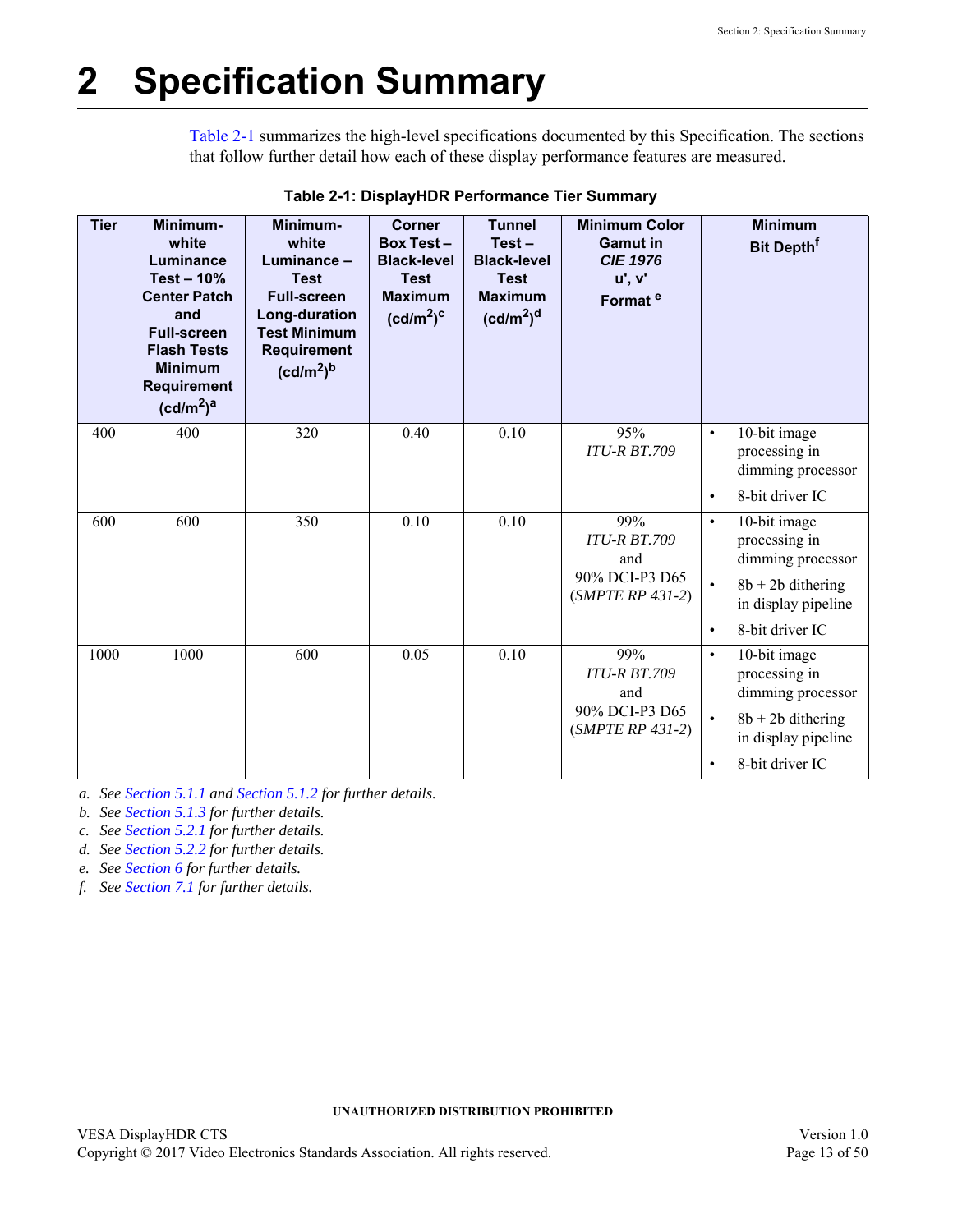# <span id="page-13-1"></span><span id="page-13-0"></span>**3.1 Ambient Temperature**

The expectation of a User-Facing Logo program is that users can duplicate the tests at home and achieve results that indicate compliance with the DisplayHDR logo's performance specification. As such, a fairly wide range of usage environments should be considered as "within range," and testing the devices in ambient temperatures within this range should have successful results.

The required supported ambient temperature range is 15 through 30°C (59 through 86°F). Manufacturing should perform testing at 21°C (70°F).

# <span id="page-13-2"></span>**3.2 Colorimeter/Sensor Usage**

It should be anticipated that users and/or reviewers will use colorimeters of two predominant form factors:

- Those that hang on a USB cable over the top of the display, and rest against the screen, –or–
- Those that are handheld and touched to the screen with a soft surround

In both cases, it should be assumed that:

- No significant source of ambient light leaks around the sensor's edge, into the measuring device
- Sensors are effectively flush against the screen and baffled to prevent light leakage from the sides

Additionally, a darkened room should be used for testing, thereby minimizing direct lighting from reflecting on the screen.

Except where noted, the sensor shall be placed in the center of the screen for all tests.

While pushing the sensor flush to the screen, take care to ensure that the panel is not being deformed because deformation will impact test performance.

## <span id="page-13-3"></span>**3.3 System Warm-up Time**

The device under test should be provided 30 minutes of warm-up time. In addition, the device's screen savers should be disabled so that the display is active for 30 minutes prior to testing. To ensure testing consistency, the display should be warmed up using full-screen "**paper-white**" at  $180 \text{cd/m}^2$  for this 30-minute warm-up period.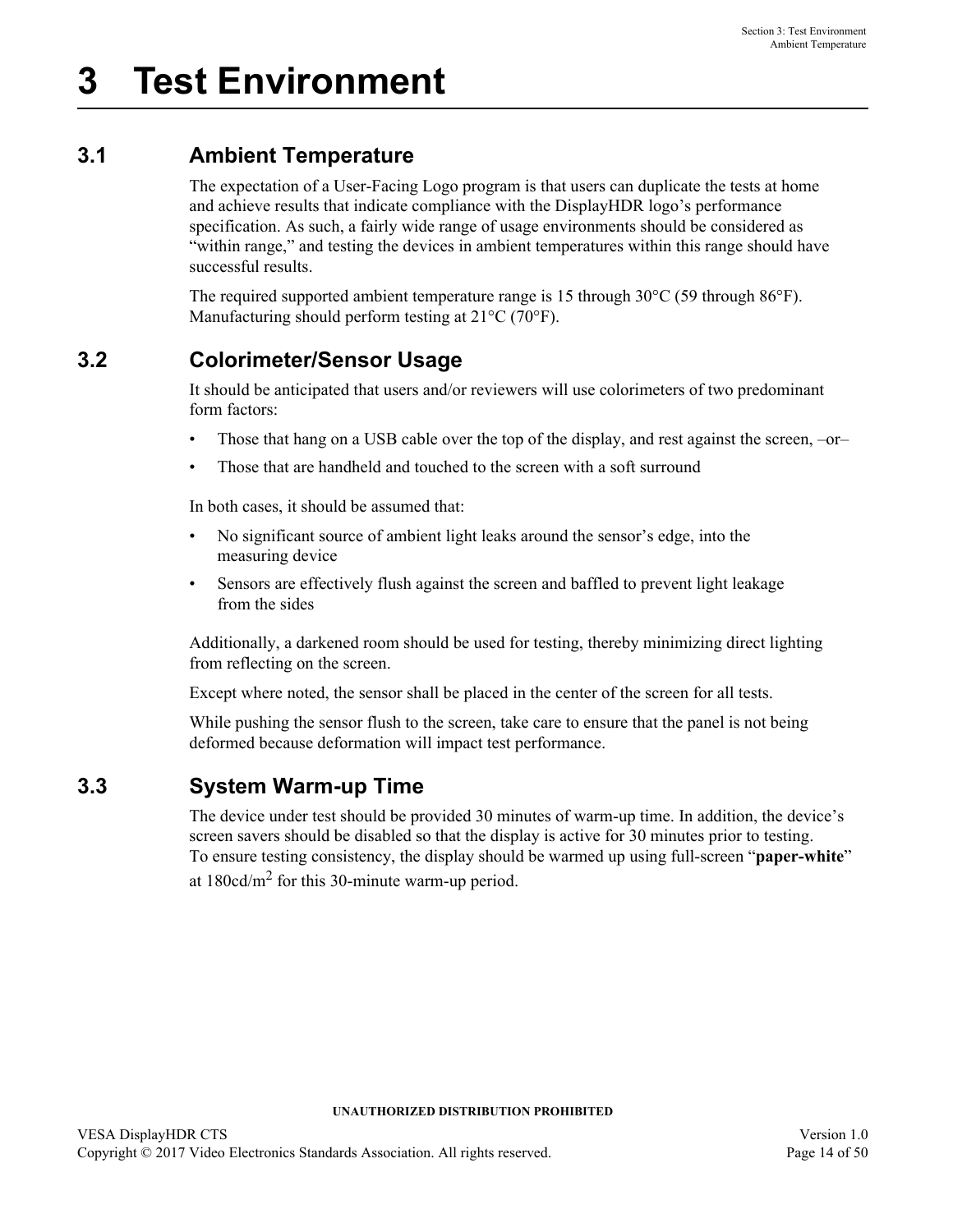# <span id="page-14-0"></span>**3.4 Colorimeter Requirements**

The colorimeter's quality and capabilities may limit the user's ability to accurately test HDR displays. It is necessary that the colorimeter be able to reliably measure and report luminance that exceeds the limit being tested. Ideally, the colorimeter should be able to record levels above  $1000 \text{cd/m}^2$  because some panels with the DisplayHDR-1000 specification will naturally perform above  $1000 \text{cd/m}^2$ .

Furthermore, the colorimeter and associated gamut calculation method need to be able to operate in the *CIE 1976* coordinate system, resulting in u', v' values and providing a calculation of color gamut coverage in both *ITU-R BT.709* and DCI-P3 D65 (*SMPTE RP 431-2*).

The darkest black-level measurement in VESA tests extends to  $0.05 \text{cd/m}^2$ ; therefore, to accurately measure this, the colorimeter needs to be able to take measurements down to at least this level.

# <span id="page-14-1"></span>**3.5 Hardware and Software for Semi-automated Testing**

An HDR10-ready PC using DisplayPort<sup>TM</sup> or HDMI<sup>®</sup> can be used to connect to the HDR10-enabled monitor and/or display hardware. The display will not be considered HDR10-compliant unless there are *CTA-861.3*-conformant DisplayID (or legacy EDID+CTA) data blocks. A test application is available from Microsoft<sup>®</sup> for free, by way of the Microsoft Store. Temporarily, the beta version of the test application is available in the VESA Kavi workspace [\(www.vesa.org/vesa-member/downloads/\)](https://www.vesa.org/vesa-member-downloads/) in the compressed ZIP file, **DPMTest-2017-***MM***-***DD***.zip**.

The test application is **not** integrated with colorimeter input and monitoring; thus, a second computer is required to be connected to the colorimeter to record the colorimeter data.

Graphics hardware that supports HDR10 is required. The following suggested options are known to work with Windows®:

- Using discrete graphics  $(AMD^{\circledR}$  or NVIDIA $^{\circledR}$  cards):
	- Microsoft Windows Creators Edition (RS2, Version 1703, Build 15063 or higher)
	- AMD Radeon Rx 5xx series and Radeon Rx Vega, -or-
	- NVIDIA GeForce GTX 10-Series video drivers and graphics cards (current versions)
	- HDR Test application, **WindowsDisplayColorPerformance.exe**
- Using integrated graphics ( $7<sup>th</sup>$  Generation Intel<sup>®</sup> Core<sup>TM</sup> processors):
	- Using a  $7<sup>th</sup>$  Generation processor with Intel HD Graphics 630 or higher, this includes all 7th Generation desktop Core i7 and Core i5 processors, and all mobile Core i7 and many Core i5 processors
	- Microsoft Windows Fall Creators Edition (RS3, Version 1709, Build 16299 or higher)
	- Intel Redstone 3 video driver (Version 15.60.4832 or higher)
	- HDR Test application, **WindowsDisplayColorPerformance.exe**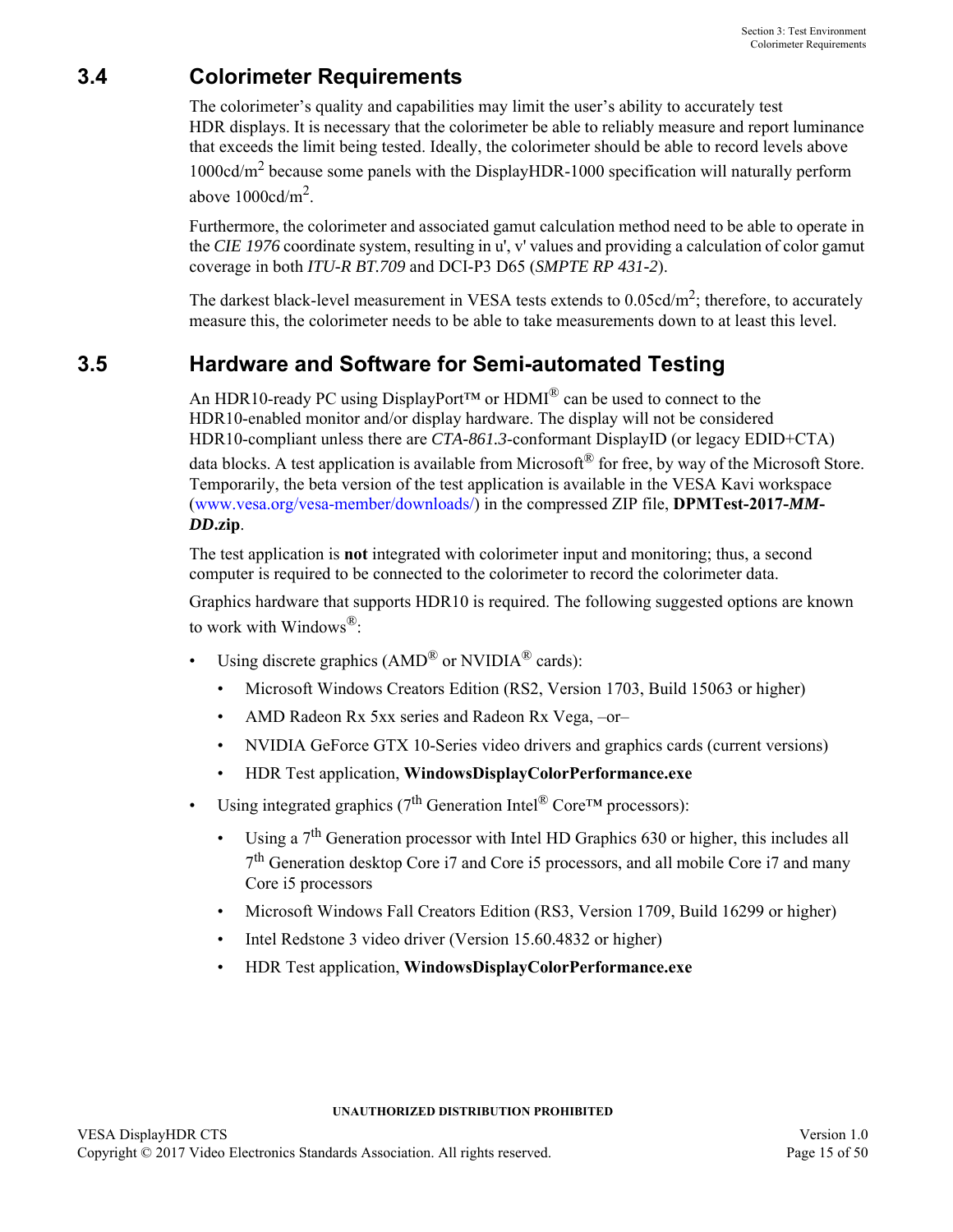# <span id="page-15-0"></span>**3.6 Test Suite and Test Files**

[Section 5](#page-17-3) through [Section 8](#page-31-4) describe the tests that are necessary to be performed to evaluate which performance tier a display device supports. [Appendix B](#page-37-1) provides the specifications for each test image. [Appendix C](#page-43-1) illustrates a variety of sample DisplayIDs.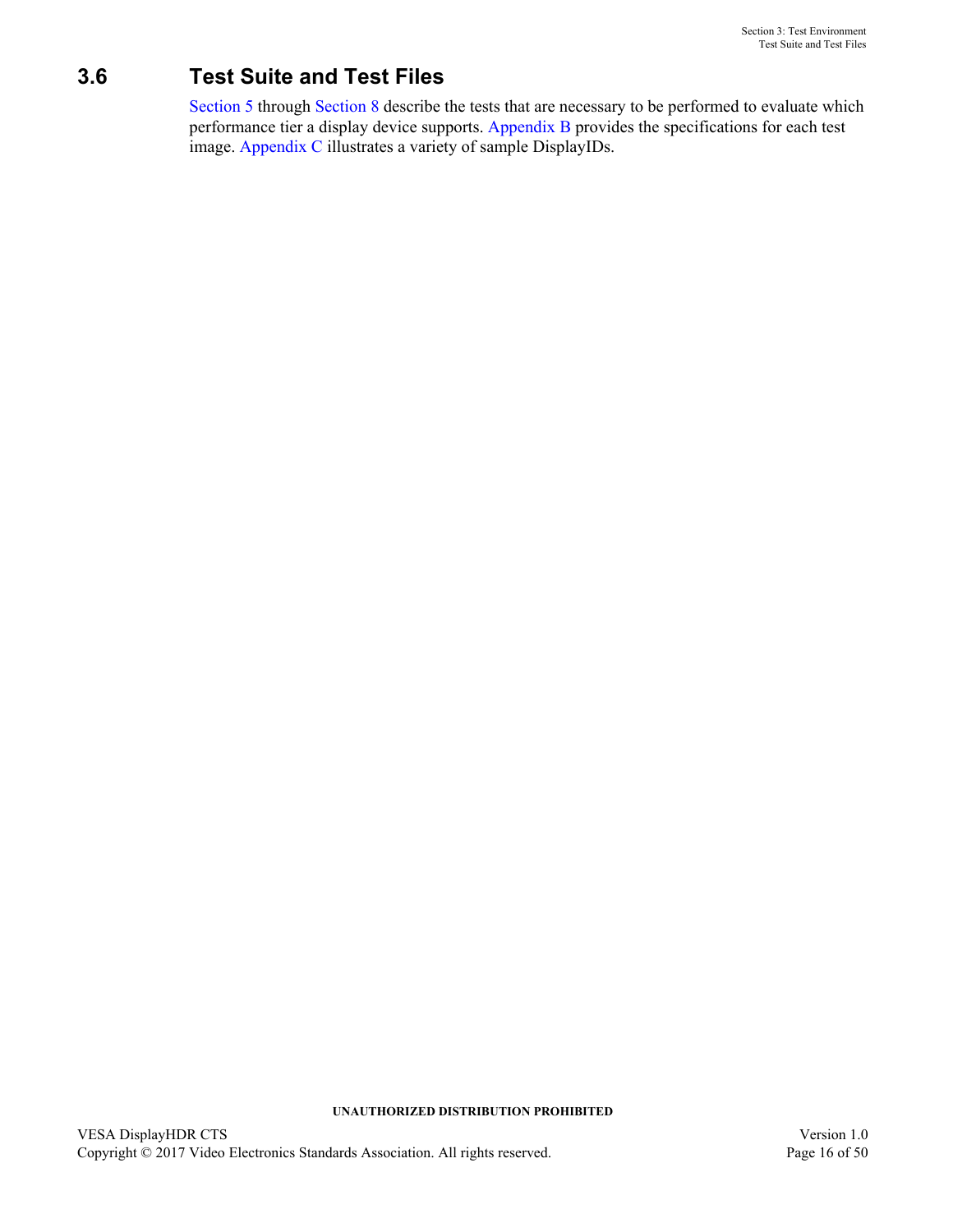# <span id="page-16-0"></span>**4 Video Signal Input Processing**

# <span id="page-16-1"></span>**4.1 HDR10**

<span id="page-16-4"></span>HDR video on the PC uses the HDR10 format; thus, the minimum requirement for a device to be considered HDR-compliant is that the device must be able to process HDR10 video.

For monitors, this means that a scaler must be used to accept HDR10 input, including a 10-bit signal, EOTF *SMPTE ST 2084*, and *ITU-R BT.2020* color container. What happens between the scaler and TCON, and between the TCON and Driver IC, is undefined, other than the driver IC's bit-depth resolution, which is defined as part of this Specification.

For laptops, because their panel and GPU are tightly integrated, HDR10 video processing can be handled anywhere within the display pipeline. Therefore, the HDR10, *ITU-R BT.2020*, and EOTF signals are not required to go beyond the GPU. Again, as with monitors, the Driver IC's bit-depth resolution is defined as part of this Specification.

*Note: Although this Specification provides flexibility with regard to where a laptop decodes HDR10 (e.g., in the GPU, the TCON, or possibly a scaler or similar chip), MovieLabs [\(movielabs.com\)](http://movielabs.com) has defined robust security requirements for 4K playback, HDR, and protected movie content. Because of this, it is not been confirmed whether the necessary histogram analysis required for local dimming can be done in the GPU while meeting the MovieLabs security requirements that are necessary for protected movie playback.*

## <span id="page-16-2"></span>**4.2 HLG**

Hybrid Log Gamma (HLG), rather than EOTF *SMPTE ST 2084*, was deemed optional and therefore not included as part of this Specification. This is because no operating system vendors have indicated plans to output HLG from the operating system (by way of the GPU) to the display.

This is not to say that PCs do not support HLG – there are websites with HLG content that can be played on the PC; however, the video signal that is sent from the GPU to the display is converted to EOTF *SMPTE ST 2084*.

## <span id="page-16-3"></span>**4.3 White Point**

Throughout this Specification, all references to "**white**" in the DCI-P3 D65 (*SMPTE RP 431-2*) color space assume the *CIE D65* definition. D65 is intended to represent average daylight and has a correlated color temperature of approximately 6500K. *CIE D65* should be used in all colorimetric calculations that require representative daylight, unless there are specific reasons for using a different illuminant.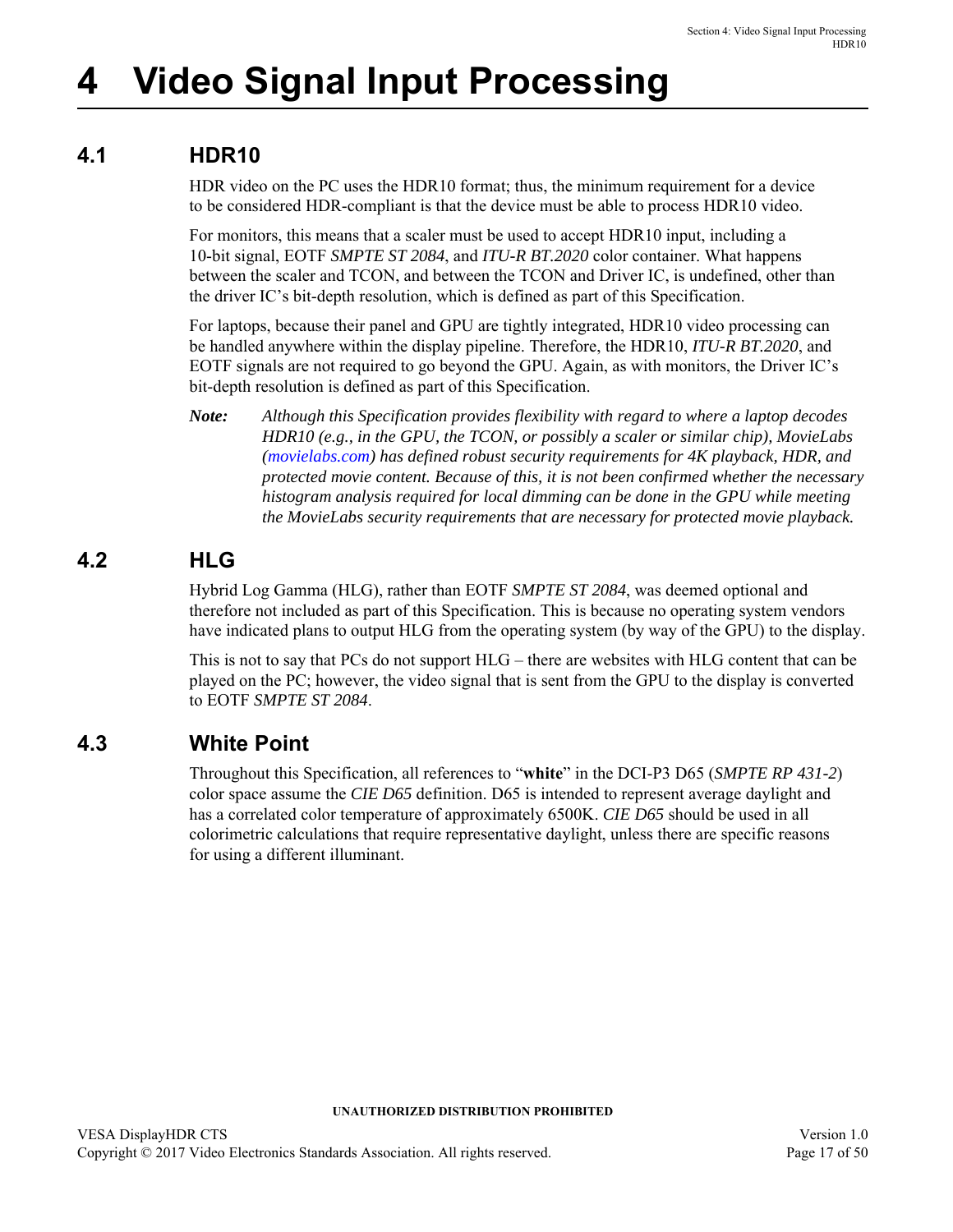# <span id="page-17-3"></span><span id="page-17-0"></span>**5 Luminance Specifications**

# <span id="page-17-1"></span>**5.1 Minimum-white Luminance Level Specifications**

[Table 5-1](#page-17-2) lists the three kinds of minimum-white luminance level tests, each of which is designed to ensure performance levels as a proxy for various typical PC usages, and further described in the sections that follow.

<span id="page-17-2"></span>

| <b>Minimum-white Luminance</b><br><b>Level Test</b>         | <b>Description</b>                                                                                                                                                                                                                                                                                                                                                                                                                                                                                                                                                  |
|-------------------------------------------------------------|---------------------------------------------------------------------------------------------------------------------------------------------------------------------------------------------------------------------------------------------------------------------------------------------------------------------------------------------------------------------------------------------------------------------------------------------------------------------------------------------------------------------------------------------------------------------|
| Minimum-white Luminance -<br>10% Center Patch Test          | Tests that the display can deliver a minimum luminance level for 10% of the<br>screen for a long duration. This is used as a proxy for long-term static images that<br>have a high brightness level (e.g., photo editing of an HDR image that has the sun<br>located within the image).                                                                                                                                                                                                                                                                             |
| Minimum-white Luminance -<br>Full-screen Flash Test         | In gaming, there are many cases in which the games author's creative intent is to<br>stun the user (e.g., an explosion within a game). While the duration may be brief,<br>the display must be able to drive full power across a full-white screen for<br>2 seconds.                                                                                                                                                                                                                                                                                                |
|                                                             | It should also be noted that many movies also contain brief scenes of exceptionally<br>high power levels. Today, most TVs fail to deliver the original creative intent<br>of the movie. By specifying the delivery of full power across a full-white screen<br>for 2 seconds, it should be possible to deliver most gaming and movies to expected<br>performance levels.                                                                                                                                                                                            |
| Minimum-white Luminance -<br>Full-screen Long-duration Test | Although the usage is mostly applicable to laptops that are used outside, this test<br>applies to all PC device types. This test is mostly the non-HDR usage model of<br>processing email outside, in bright lighting. For example, although it is not being<br>used for HDR video playback, a user that has purchased a premium HDR display<br>will expect the display to perform better outside than a laptop that has a standard<br>dynamic range (SDR) display. Thus, the required minimum brightness of a<br>full-white screen under long duration is defined. |

|  | Table 5-1: Minimum-white Luminance Level Specifications |  |  |
|--|---------------------------------------------------------|--|--|
|  |                                                         |  |  |

In the two cases above where "long duration" is defined, the intent and expectation is that this could be an all-day usage scenario, and that the display must be designed to not only meet these specifications, but also work after being delivered to a user who may apply these types of uses for many hours a day. To save time while testing, however, the test is applied for only 30 minutes as a proxy for "all day" as a steady state for power delivery, and thermal impact will be achieved within those 30 minutes.

*Note: The code values mentioned throughout this section are the EOTF SMPTE ST 2084 lookup values. See [Appendix A](#page-36-2) for a complete list of code values as they relate to luminance levels. For ease of reference, the values in this section are hyperlinked to the lookup table values listed in [Appendix A.](#page-36-2)*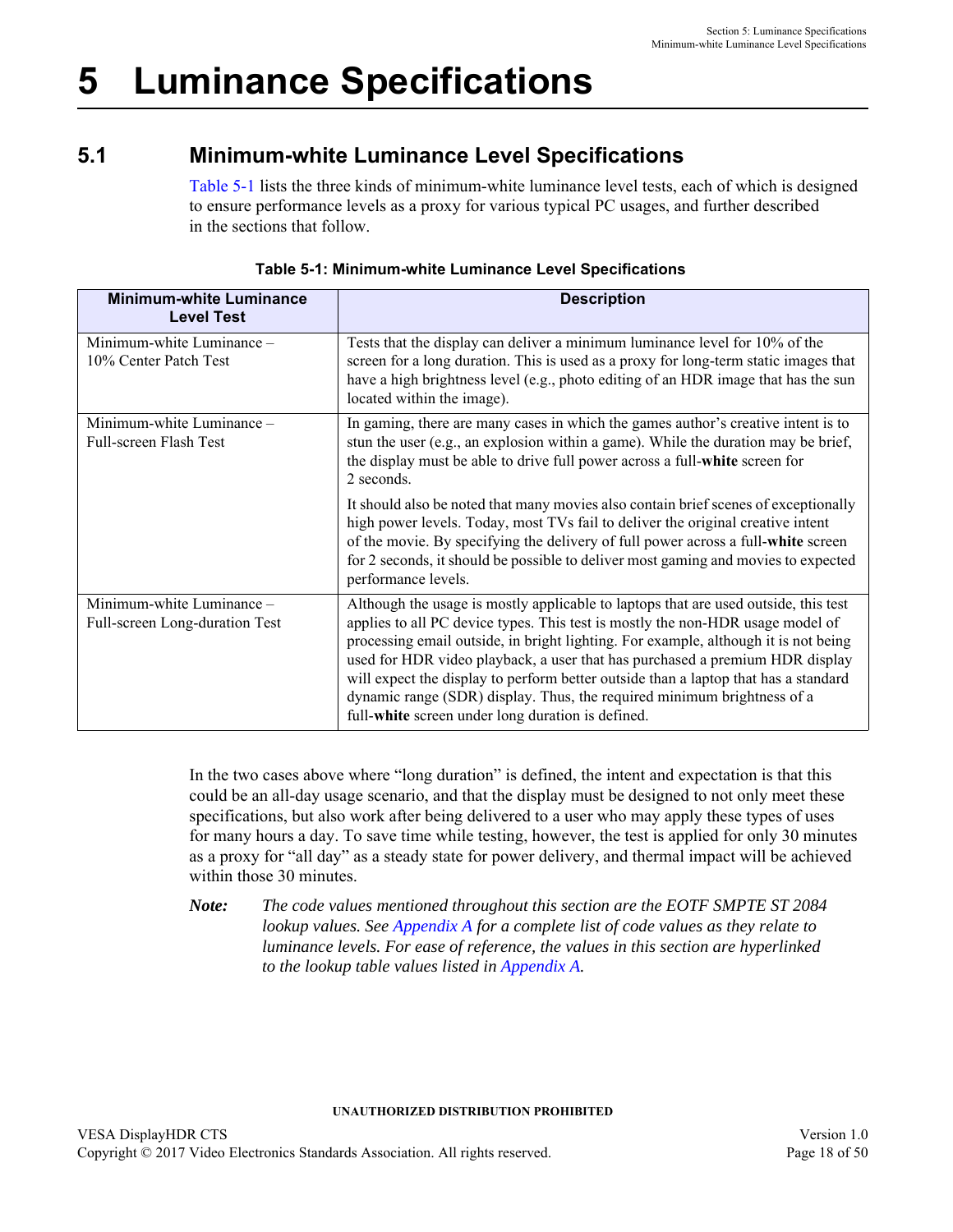*Microsoft Windows Note: When using the Windows test tool, if an EOTF SMPTE ST 2084 code value is higher than the maximum luminance level reported by DisplayID (or legacy E-EDID or EDID), the test tool will tone map the higher-than-maximum luminance levels to that of the display's maximum reported luminance. Specifically, for all references in this section to tests with an EOTF code value of [1023](#page-36-4)* (*representing 10,000cd/m*<sup>2</sup>), when testing a 600cd/m<sup>2</sup> display, *the test tool would tone map these EOTF code values down from*  [1023](#page-36-4) to [712](#page-36-5) (corresponding to a luminance level of  $600 \text{cd/m}^2$ ).

## <span id="page-18-3"></span><span id="page-18-0"></span>**5.1.1 Minimum-white Luminance – 10% Center Patch Test**



**Figure 5-1: 10% Center Patch Test Sequence**

- <span id="page-18-2"></span>• **Black** video signal is provided for 60 seconds, code value [0](#page-36-3). Actual backlight power would thus be determined by scaler/TCON/GPU.
- Bright **white**, code value [1023.](#page-36-4) Center Patch test is assumed to reach "steady state," from a power delivery and thermal perspective, within 30 minutes. Thus, there is no need to repeat the test more than once.
- Luminance is measured at the screen's center once per minute for 30 measurements, over 30 minutes, using the same panel. The first measurement should be obtained within 5 seconds of when the **white** box begins to display.
- All 30 measurements must be measured at a level that is higher than the Minimum Required Luminance specified in [Table 5-2](#page-18-1).

<span id="page-18-1"></span>

| <b>DisplayHDR Performance Tier</b> | <b>Minimum Luminance Level</b><br>(cd/m <sup>2</sup> ) |
|------------------------------------|--------------------------------------------------------|
| 400                                | 400                                                    |
| 600                                | 600                                                    |
| 1000                               | 1000                                                   |

<span id="page-18-6"></span><span id="page-18-5"></span><span id="page-18-4"></span>

| Table 5-2: 10% Center Patch Test Performance Requirements |  |  |  |
|-----------------------------------------------------------|--|--|--|
|-----------------------------------------------------------|--|--|--|

• Luminance delta between the highest and lowest of the 30 measurements must be less than 10%. The highest measurement divided by the lowest measurement must have a ratio less than 1.1:1.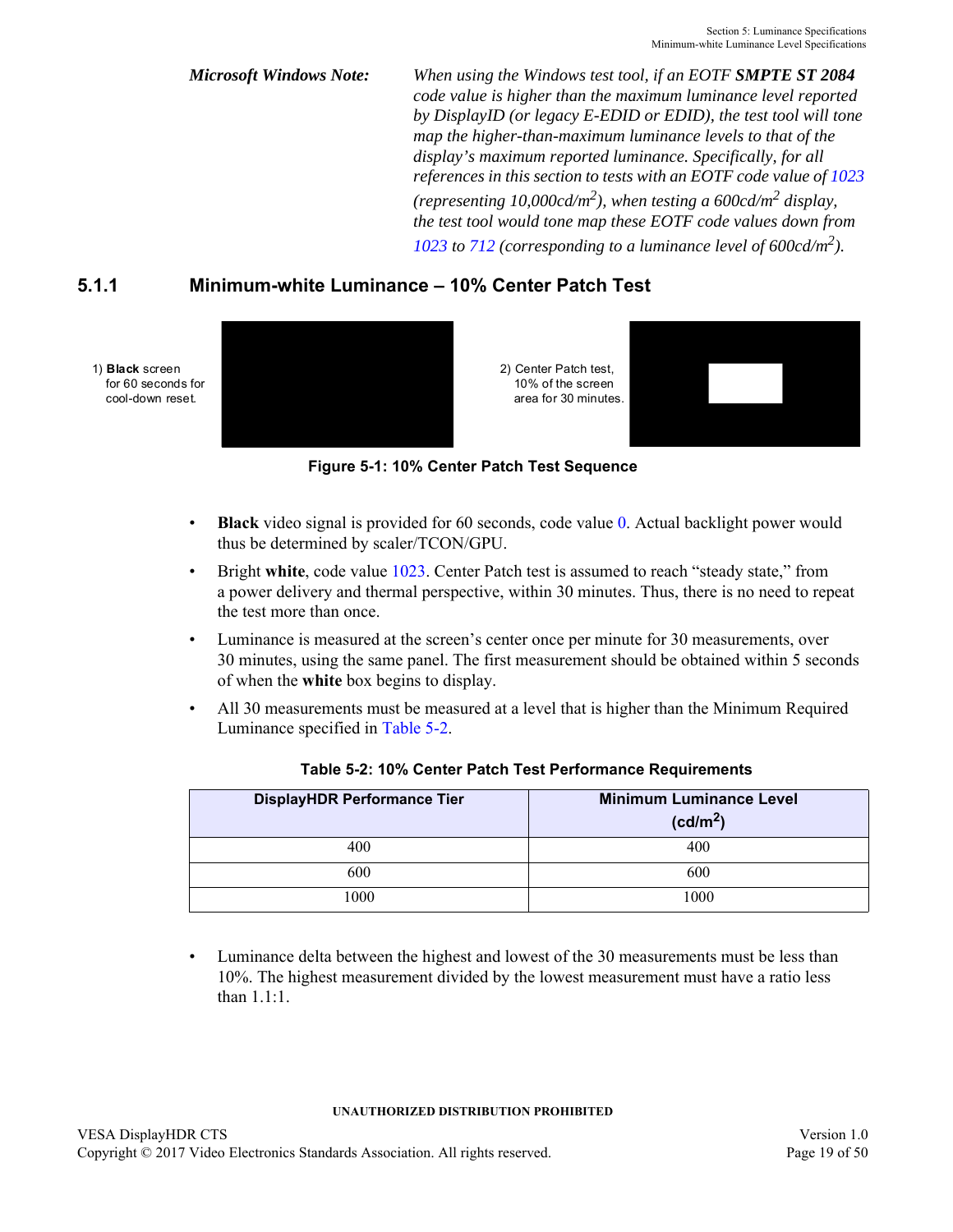## <span id="page-19-3"></span><span id="page-19-0"></span>**5.1.2 Minimum-white Luminance – Full-screen Flash Test**



4) Loop for five iterations.

**Figure 5-2: Full-screen Flash Sequence**

- <span id="page-19-2"></span>**Black** video signal is provided for 6[0](#page-36-3) seconds, code value 0. Actual backlight power would thus be determined by scaler/TCON/GPU.
- Full-screen white, code value [1023](#page-36-4), displays for 2 seconds.

If your measuring tools are unable to respond within 2 seconds, you can display full-screen white for a length of time that is sufficient for your tools to respond; however, that makes the test much more difficult from a power delivery and thermal perspective, so is not required as part of this Specification.

- Luminance is measured at the screen's center once per iteration, for five iterations on the same panel.
- All five measurements must be measured at a level that is higher than the Minimum Required Luminance specified in [Table 5-2.](#page-18-1)

<span id="page-19-1"></span>

| <b>DisplayHDR Performance Tier</b> | <b>Minimum Luminance Level</b><br>(cd/m <sup>2</sup> ) |
|------------------------------------|--------------------------------------------------------|
| 400                                | 400                                                    |
| 600                                | 600                                                    |
| 1000                               | 1000                                                   |

### **Table 5-3: Full-screen Flash Test Performance Requirements**

• Due to the inability to reliably ensure that user tools are capable of measuring at the same point during the 2 seconds, this Specification does not define requirements with respect to luminance variance between the five measurements.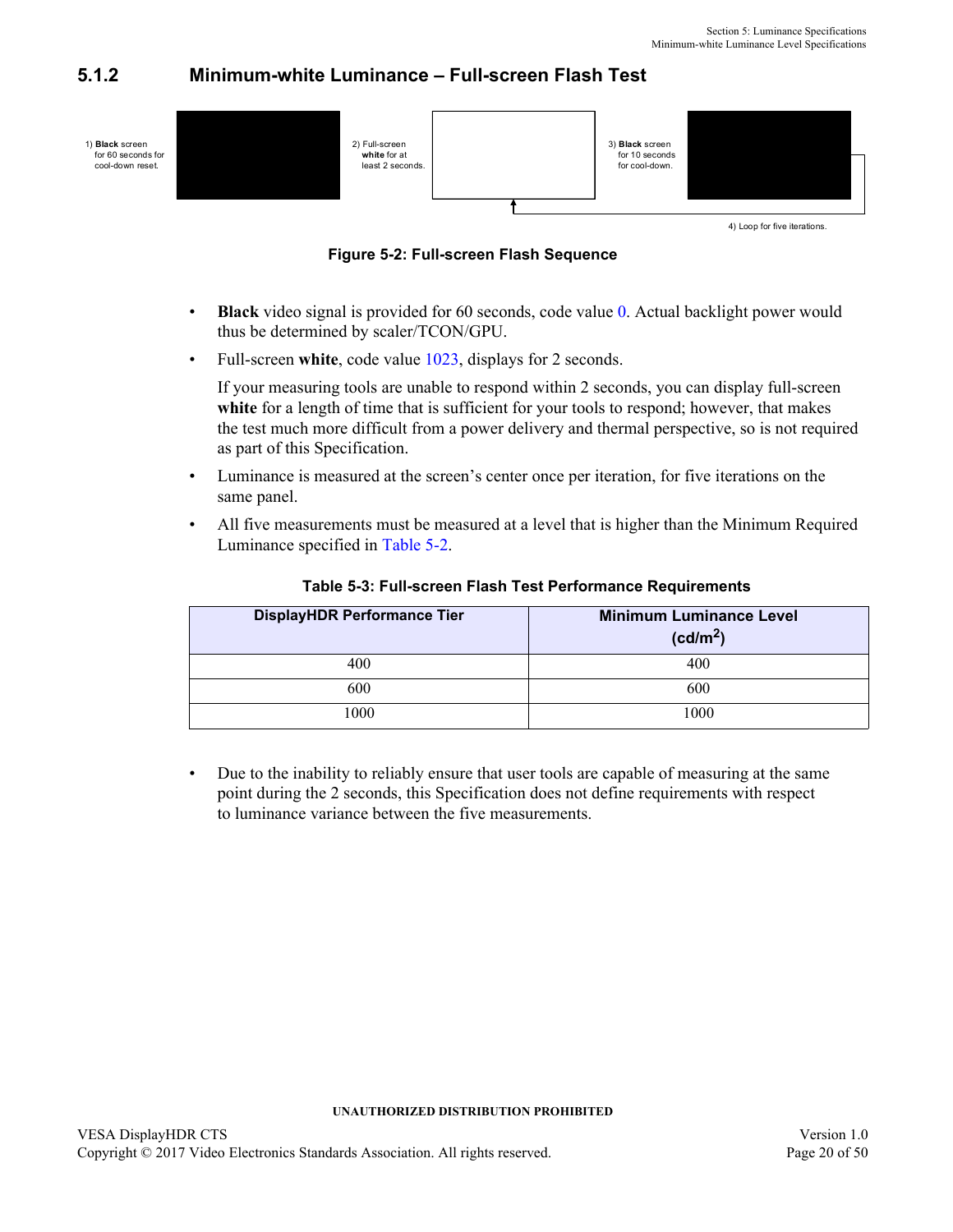## <span id="page-20-0"></span>**5.1.3 Minimum-white Luminance – Full-screen Long-duration Test**

<span id="page-20-3"></span>

**Figure 5-3: Full-screen Long-duration Sequence**

- <span id="page-20-2"></span>• **Black** video signal is provided for 60 seconds, code value [0](#page-36-3). Actual backlight power would thus be determined by scaler/TCON/GPU.
- Full-screen long-duration sequence displays a full screen, code value [1023](#page-36-4). This is expected to briefly run at maximum luminance, become either power or thermally limited, and to progressively drop the luminance level.
- Luminance is measured at the screen's center once per minute for 30 measurements, using the same panel. The first measurement should be obtained within 5 seconds of when the **white** box begins to display.
- All 30 measurements must be measured at a level that is higher than the Minimum Required Luminance specified in [Table 5-4](#page-20-1).

<span id="page-20-1"></span>

| <b>DisplayHDR Performance Tier</b> | <b>Minimum Luminance Level</b><br>(cd/m <sup>2</sup> ) |
|------------------------------------|--------------------------------------------------------|
| 400                                | 320                                                    |
| 600                                | 350                                                    |
| 1000                               | 600                                                    |

### <span id="page-20-6"></span><span id="page-20-5"></span><span id="page-20-4"></span>**Table 5-4: Full-screen Long Duration Performance Requirements**

• Display brightness is expected to decline during the 30-minute test; therefore, this Specification does not define requirements with respect to luminance-level delta.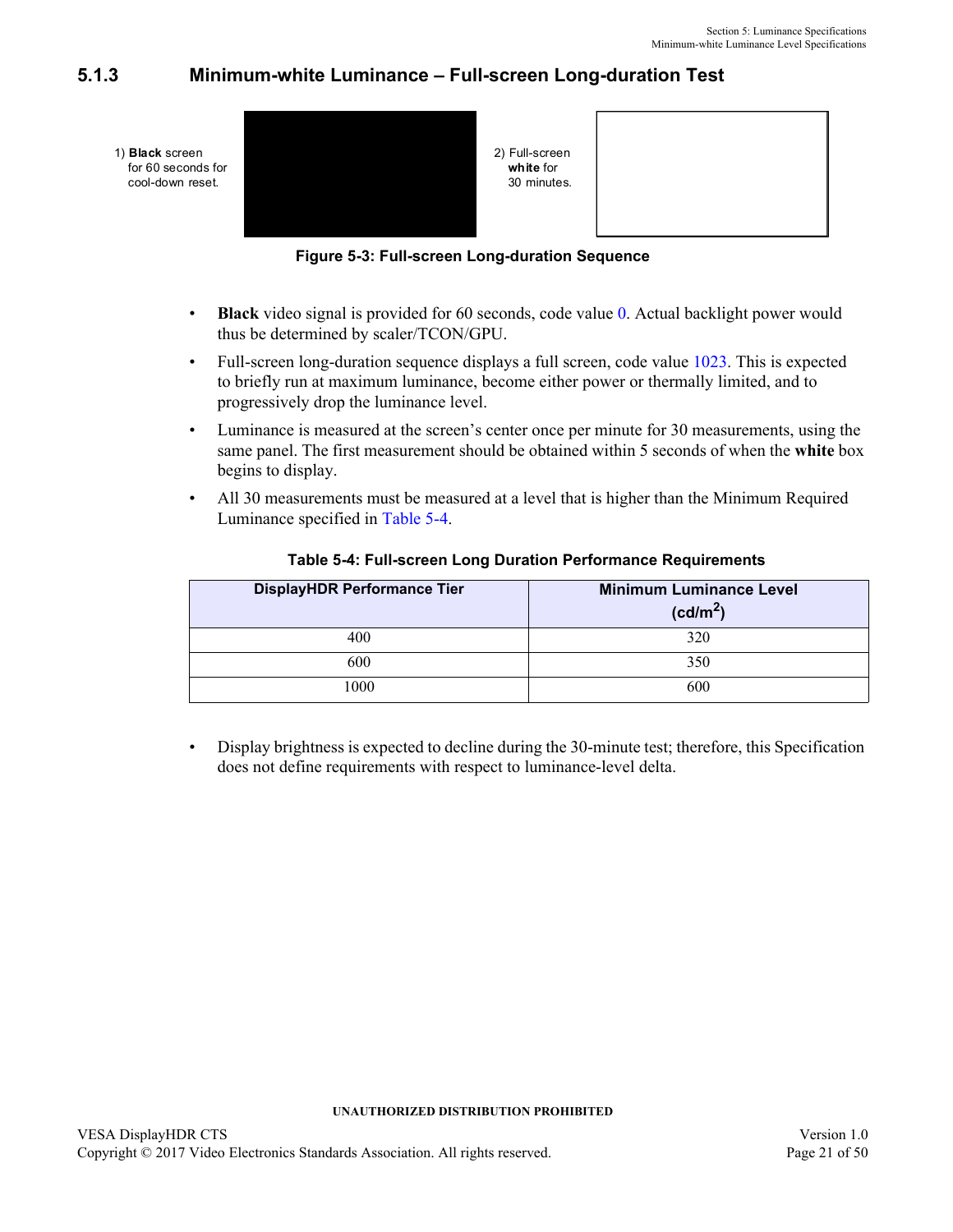# <span id="page-21-0"></span>**5.2 Maximum Black-level Test Specifications**

[Table 5-5](#page-21-1) lists the two kinds of **black**-level tests, each of which tests for different display performance features. Both are described in the sections that follow.

<span id="page-21-1"></span>

| Test       | <b>Description</b>                                                                                                                                                                                                                                                                                                                                                           |
|------------|------------------------------------------------------------------------------------------------------------------------------------------------------------------------------------------------------------------------------------------------------------------------------------------------------------------------------------------------------------------------------|
| Corner Box | Uses a <b>black</b> screen, code value $0$ , with <b>white</b> corners. Corners are not<br>full white (i.e., code value 1023), and are specified and different for each<br>DisplayHDR performance tier. The single measurement for this test is the<br><b>black</b> level at the screen's center. This is used as a nominal contrast<br>comparison versus the white corners. |
| Tunnel     | Ensures that either the native panel contrast ratio is at least $4000:1, -or-$<br>that local or global dimming has been implemented.                                                                                                                                                                                                                                         |

| Table 5-5: Maximum Black-level Test Specifications |  |  |
|----------------------------------------------------|--|--|
|----------------------------------------------------|--|--|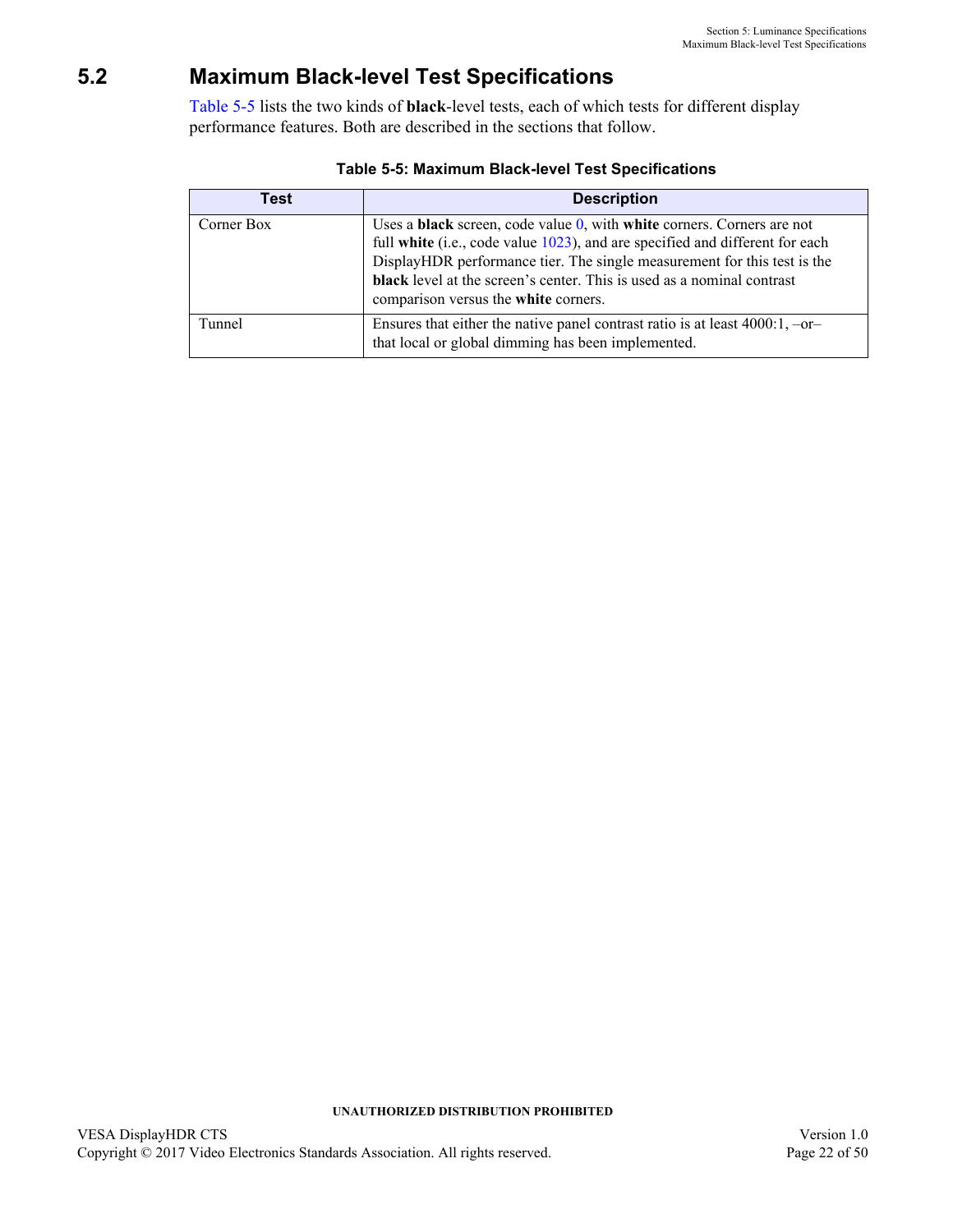## <span id="page-22-3"></span><span id="page-22-0"></span>**5.2.1 Corner Box Test – Black-level Test**



**Figure 5-4: Corner Box Test – Black-level Test Sequence**

- <span id="page-22-2"></span>• **Black** video signal is provided for 60 seconds, code value [0](#page-36-3). Actual backlight power would thus be determined by scaler/TCON/GPU.
- White corners, each 2.5% of the total screen area, match the screen's aspect ratio (e.g., typically 16:9). The **white** level of the corners are specified in [Table 5-6](#page-22-1).

<span id="page-22-1"></span>

| <b>DisplayHDR</b><br><b>Performance Tier</b> | <b>Video Signal</b><br><b>Corner Box</b><br>Luminance Level<br>(cd/m <sup>2</sup> ) | Corner<br>(Full Range)<br><b>Code Value</b> | <b>MaxCLL</b><br>(Full Range)<br><b>Code Value</b> | <b>Screen Center,</b><br><b>Maximum</b><br><b>Luminance Level</b><br>(cd/m <sup>2</sup> ) |
|----------------------------------------------|-------------------------------------------------------------------------------------|---------------------------------------------|----------------------------------------------------|-------------------------------------------------------------------------------------------|
| 400                                          | 400                                                                                 | 668                                         | 668                                                | 0.40                                                                                      |
| 600                                          | 600                                                                                 | 712                                         | 712                                                | 0.10                                                                                      |
| 1000                                         | 600                                                                                 | 712                                         | 712                                                | 0.05                                                                                      |

<span id="page-22-6"></span><span id="page-22-5"></span><span id="page-22-4"></span>**Table 5-6: Corner Box Test File and Maximum Luminance Requirementsa**

*a. Listed values are code values for systems with DisplayID (or legacy EDID+CTA) values indicating a Maximum Luminance of 400, 600, or 1000cd/m<sup>2</sup> .*

For displays with a Maximum Luminance between 400 and 600cd/m<sup>2</sup>, the code value used for the corner box white would *match the corresponding EOTF SMPTE ST 2084 code value for the stated Maximum Luminance value. Thus, the EOTF SMPTE ST 2084 code values would range from [668](#page-36-6) to [712.](#page-36-5) For Maximum Luminance of 600cd/m<sup>2</sup> or higher, a fixed code value of [712](#page-36-5) is used for the corner box white.*

- Luminance is measured only at the screen's center. The measurement should be obtained within 5 seconds of when the corner boxes begin to display.
- Luminance levels at the screen corners is not measured:
	- Stated luminance levels at the screen corners is that of the video signal from the GPU to the HDR processing unit.
	- Actual screen corner output is not measured. This test measures only the **black** level at the screen's center.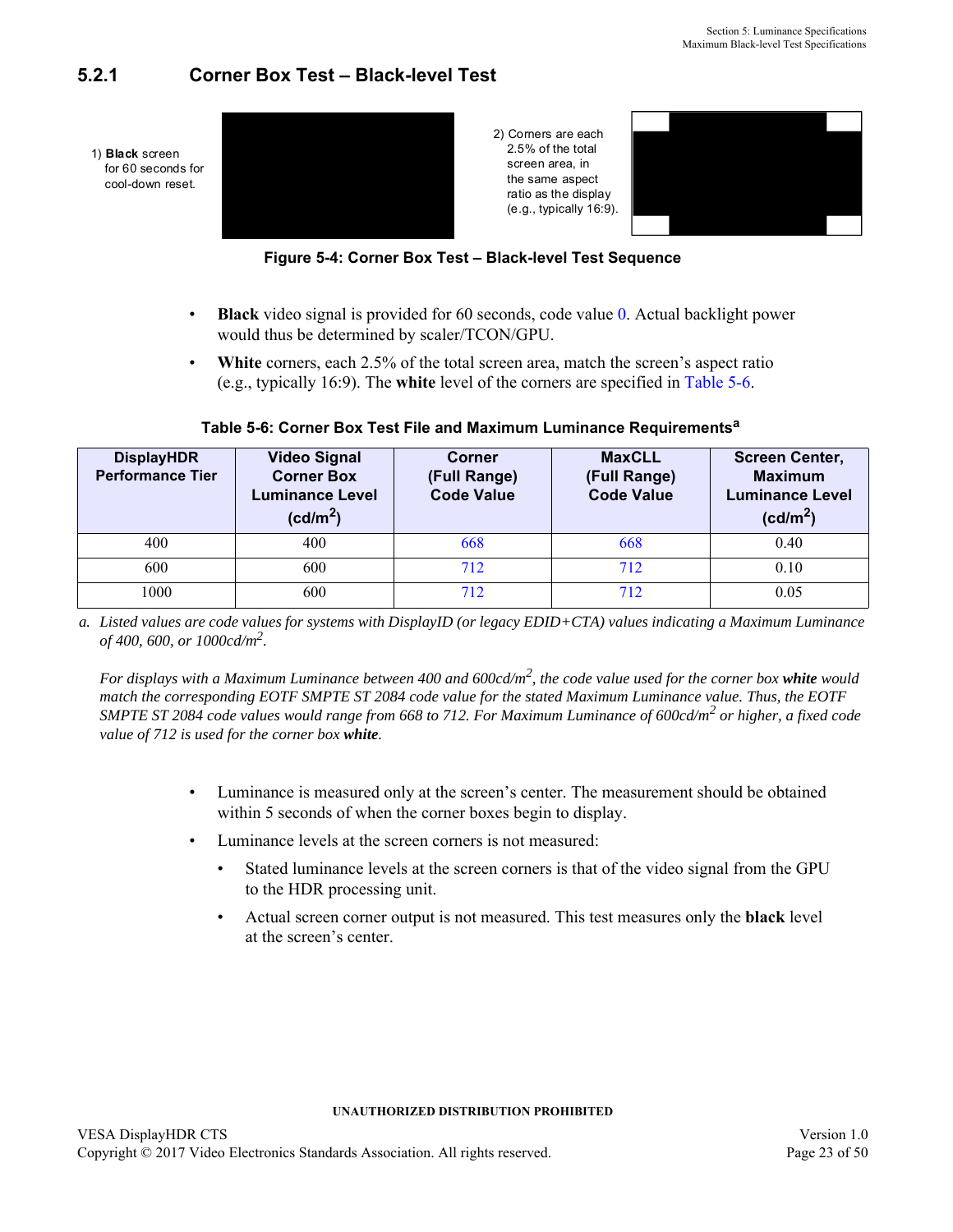## <span id="page-23-3"></span><span id="page-23-0"></span>**5.2.2 Tunnel Test – Black-level Test**





- <span id="page-23-2"></span>• **Black** video signal is provided for 60 seconds, code value [0](#page-36-3). Actual backlight power would thus be determined by scaler/TCON/GPU.
- Uses *IDMS v1.03* Image-Signal-Black chart with 32 steps, from code value full range [515](#page-36-7) (approximately  $95cd/m^2$  $95cd/m^2$ ) down to **black**.
- Luminance is measured at the screen's center. The measurement should be obtained within 5 seconds of when the tunnel begin to display.

[Table 5-7](#page-23-1) lists the maximum permitted luminance at the screen's center for each performance tier.

<span id="page-23-1"></span>

| <b>DisplayHDR Performance Tier</b> | <b>Maximum Luminance Level</b><br>(cd/m <sup>2</sup> ) |
|------------------------------------|--------------------------------------------------------|
| 400                                | 0.10                                                   |
| 600                                | 0.10                                                   |
| 000                                | 0.10                                                   |

### <span id="page-23-6"></span><span id="page-23-5"></span><span id="page-23-4"></span>**Table 5-7: Tunnel Test Performance Requirements**

*Note: [Figure 5-5](#page-23-2) and the luminance levels (black) listed in [Table 5-7](#page-23-1) demonstrate the image that is sent from the GPU, as well as the image that should be the display's final output. However, because of local or global dimming, the internal process may be significantly different.*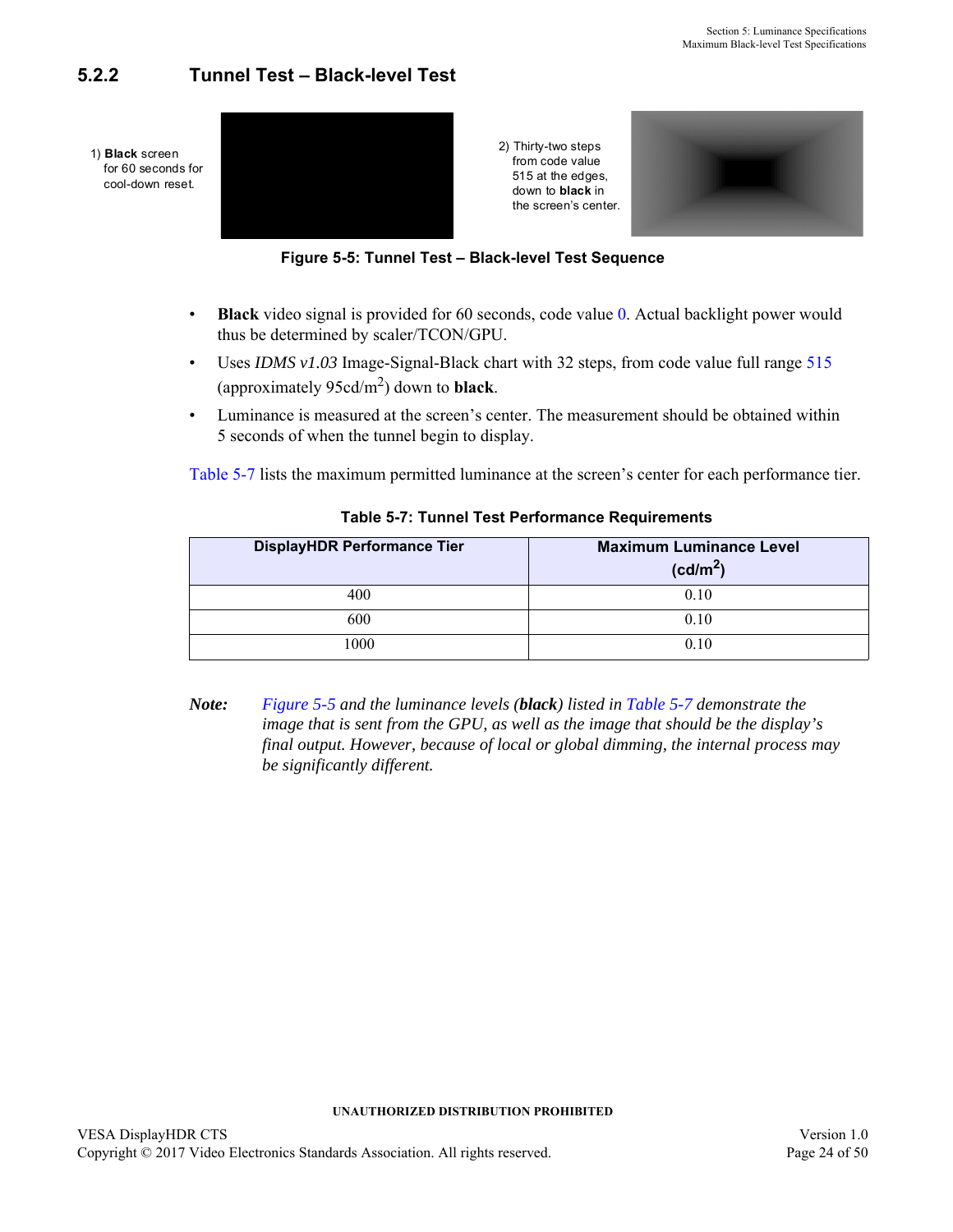## **5.2.2.1 Global Dimming – Simplified Principals**

As previously stated in [Section 4.1](#page-16-4), the local or global dimming calculation of the backlight and its corresponding transparency adjustment must be performed in the scaler or TCON for a monitor. In laptops, which do not have a scaler present, this calculation can usually be done in the GPU or TCON.

For simplicity, to aid in explaining global dimming, this sub-section describes a model in which the GPU sends HDR10 data to a monitor in which the scaler performs the histogram analysis and transparency adjustment.

The GPU sends the gray-tone tunnel image to the scaler, as illustrated in [Figure 5-6.](#page-24-0) The scaler is then expected to apply global dimming.



**Figure 5-6: Tunnel Test – Original Image Sent from GPU**

<span id="page-24-0"></span>A simple example of global dimming is that the process will detect that the brightest pixel is only code value [515](#page-36-7) (approximately [95](#page-36-8)cd/m<sup>2</sup>). Assuming that the panel is a 400cd/m<sup>2</sup> panel, only a 24% power level is needed to drive  $95cd/m^2$ , as illustrated in [Figure 5-7](#page-24-1).

<span id="page-24-1"></span>

**Figure 5-7: Tunnel Test – BLU Power Level Adjusted by Local/Global Dimming**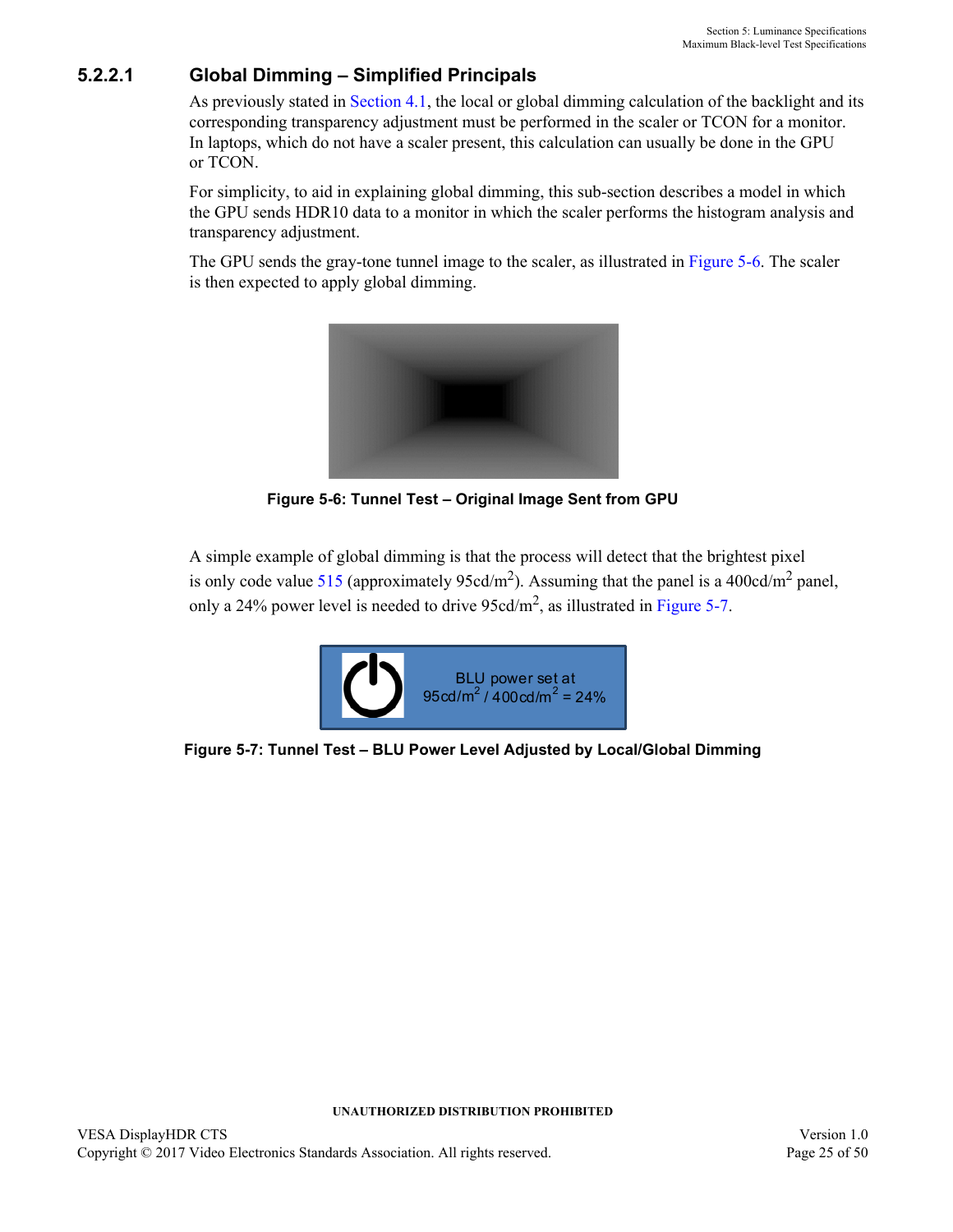However, the process also requires the scaler (for monitors) or TCON/GPU (for laptops) to increase the image's transparency to accommodate for the lower backlight. Thus, on a DisplayHDR-400 display, with this particular source image (which has a maximum luminance level of code value [515\)](#page-36-7), the image's transparency will be increased by  $400/96 = 4.167$ . The image sent from the scaler to the TCON to the panel (in the case of monitors),  $-or$  from the TCON/GPU to the panel (in the case of All-in-Ones and laptops), will then range from Full **White** at the screen's edge, and to **Black** at the screen's center, as illustrated in [Figure 5-8](#page-25-0).



**Figure 5-8: Tunnel Test – After Histogram Analysis, Image Transparency Is Adjusted to Compensate for Backlight Power Modification, and then Image Is Sent to the Panel**

<span id="page-25-0"></span>Combining this now Full **White** to **Black** image along with the 24% BLU power will result in an image that is approximately [95](#page-36-8)cd/m<sup>2</sup> at the edge, and with improved **black** levels in the middle – targeting  $0.10 \text{cd/m}^2$ , as illustrated in [Figure 5-9](#page-25-1).



**Figure 5-9: Tunnel Test – Combining BLU Power and Transparency – End Result Matches the Original GPU Output**

<span id="page-25-1"></span>*Note: Due to typical/common edge luminance loss, the measured brightness at the screen's edges may be less than [95c](#page-36-8)d/m<sup>2</sup> ; however, testing is not performed for [95c](#page-36-8)d/m2 . This is merely the input video signal.*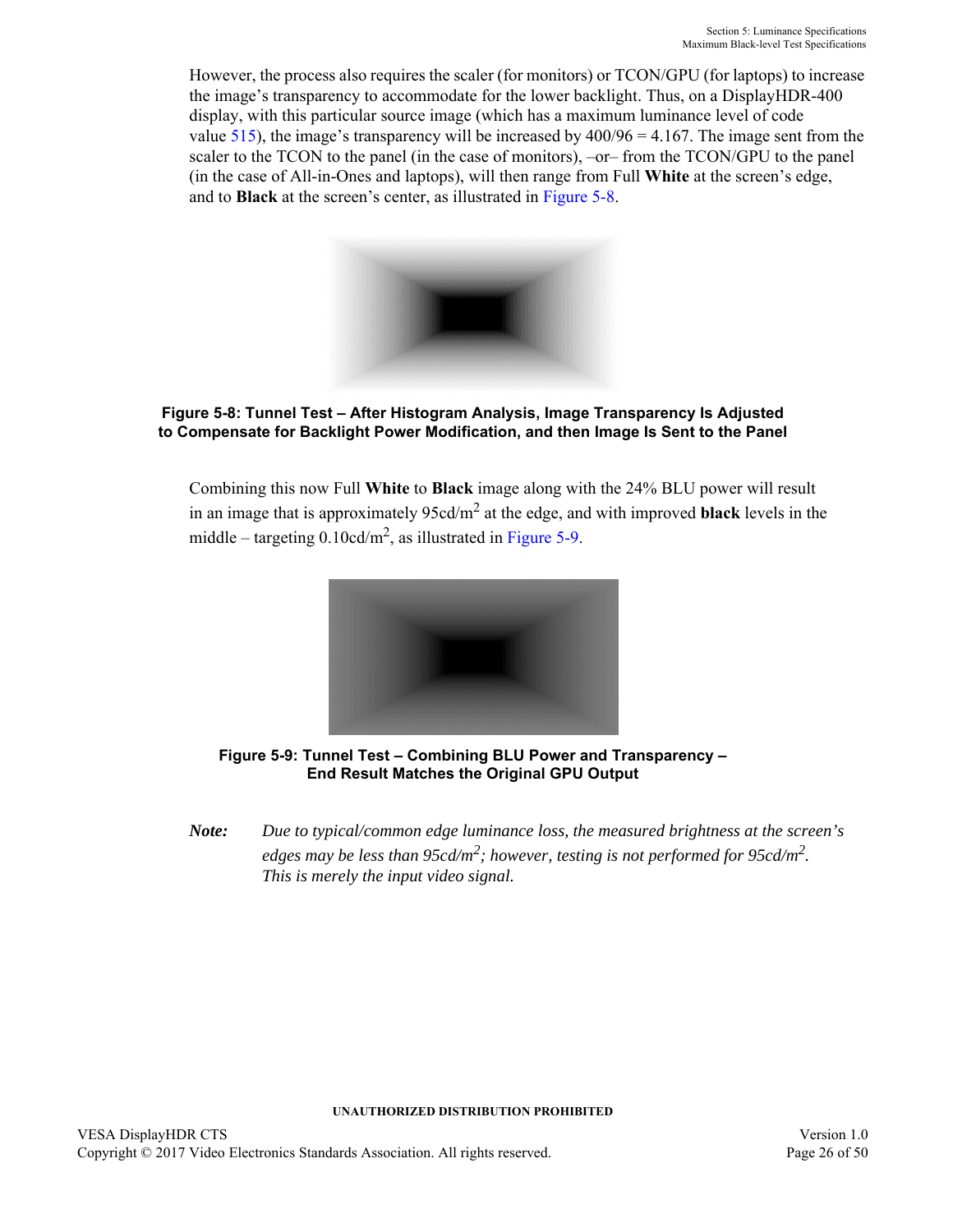# <span id="page-26-3"></span><span id="page-26-0"></span>**6 Color Gamut Specifications**

All specifications are stated in *CIE 1976* u', v' format (see [Table 6-1\)](#page-26-1) because this provides for a perceptually more-linear color space than *CIE 1931* (x, y) format.

All specifications defined within this section also speak to actual coverage as a percentage of the specified color gamut, and not merely a proportional adjacent color gamut area.

<span id="page-26-1"></span>

| <b>DisplayHDR</b><br><b>Performance Tier</b> |     | <b>ITU-R BT.709 Coverage</b><br>DCI-P3 D65ª Coverage<br>(CIE 1976 u', v' Format)<br>(CIE 1976 u', v' Format) |               |         |
|----------------------------------------------|-----|--------------------------------------------------------------------------------------------------------------|---------------|---------|
| 400                                          | 95% |                                                                                                              | Not specified |         |
| 600                                          | 99% | Minimum                                                                                                      | 90%           | Minimum |
| 1000                                         | 99% |                                                                                                              | 90%           |         |

<span id="page-26-7"></span><span id="page-26-6"></span><span id="page-26-5"></span><span id="page-26-4"></span>**Table 6-1: Color Gamut Requirements**

*a. Defined in SMPTE RP 431-2*.

Testing for color gamut will be performed using three separate tests, each full-screen images of **Red**, **Green**, and **Blue**, as illustrated in [Figure 6-1](#page-26-2).



<span id="page-26-8"></span>**Figure 6-1: RGB Color Gamut Test**

- <span id="page-26-2"></span>• RGB luminance levels are tested at a white level-equivalent illumination of 300cd/m<sup>2</sup>. Specifically, this means that if all three color components were being simultaneously illuminated, the color would be **white**, and the illumination level would be  $300 \text{cd/m}^2$ . Thus, for any of the individual R, G, and B tests, the single color illumination level will be significantly less than  $300 \text{cd/m}^2$ .
- **Red**, **Green**, and **Blue** full-screen images will be the *ITU-R BT.2020* color primaries. This is the color definition of the test values within the test application.
- Windows test application will clip the original images to the display's maximum color gamut, as stated in the display's DisplayID (or legacy E-EDID or EDID).
- *CIE 1976* u', v' measurement values for **Red**, **Green**, and **Blue** shall be obtained by colorimeter from the screen's center.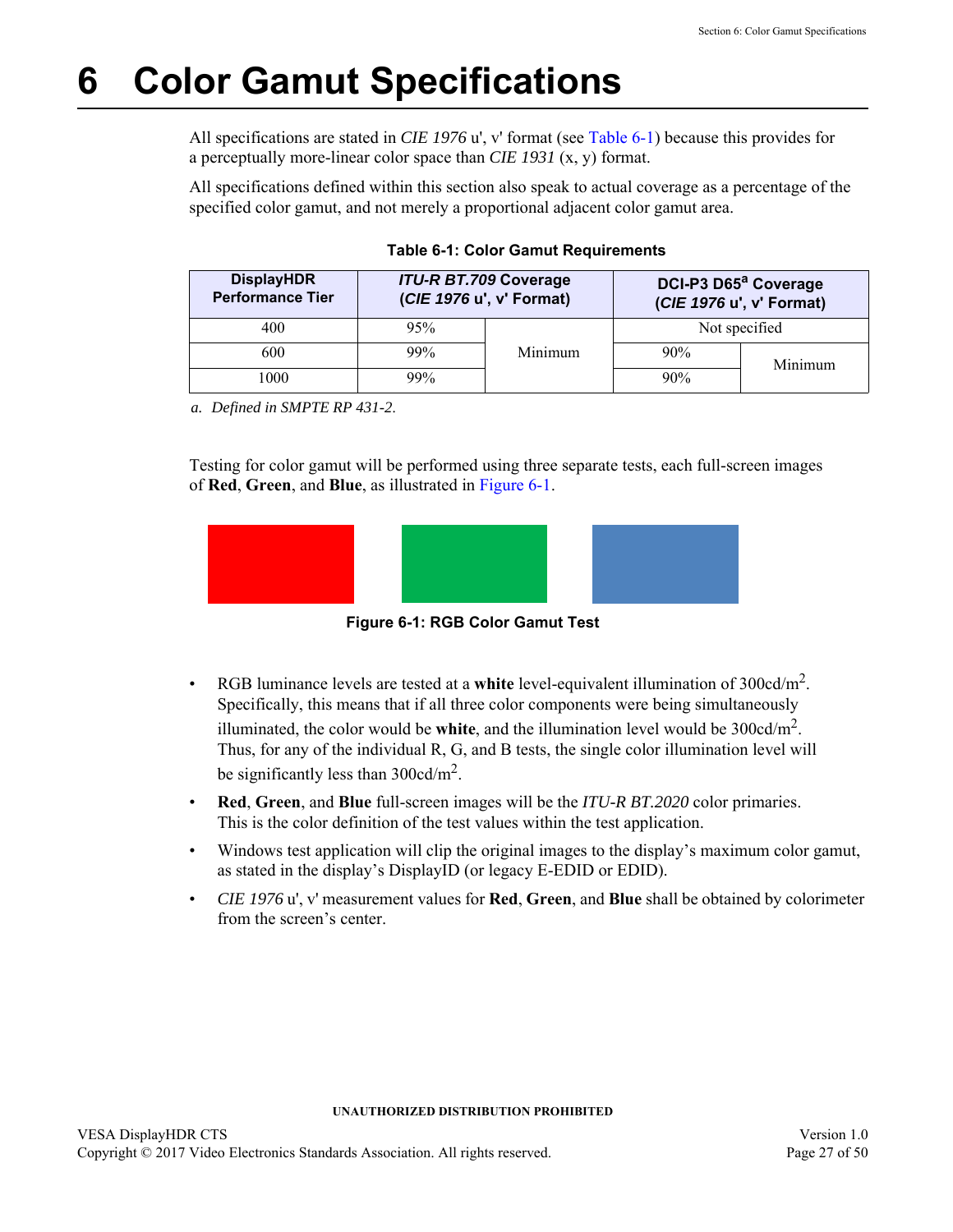In [Figure 6-2,](#page-27-0) the **black** line illustrates the DCI-P3 D65 (*SMPTE RP 431-2*) gamut, and the **yellow** line is an illustrative example of a potential screen's gamut. The example illustrates a screen with good, but skewed, **green** coverage, and relatively poor **red** and **blue** coverage. In this particular case, [Figure 6-2](#page-27-0) illustrates a panel that may have been optimized for *Adobe RGB*, which yields more **green** than DCI-P3 D65, but less **red** and **blue**.



<span id="page-27-0"></span>**Figure 6-2: Comparison between Target DCI-P3 D65 Gamut and Example Screen's Gamut**

In [Figure 6-3,](#page-27-1) the **black** triangle represents the full area of the DCI-P3 D65 color gamut. In this example, DCI-P3 D65 is the target gamut, and the area of this triangle is used when comparing the screen's gamut that lies within the target compared to the area of the target gamut.



<span id="page-27-1"></span>**Figure 6-3: Gamut Area Represented by DCI-P3 D65 Color Gamut (Shown in Black)**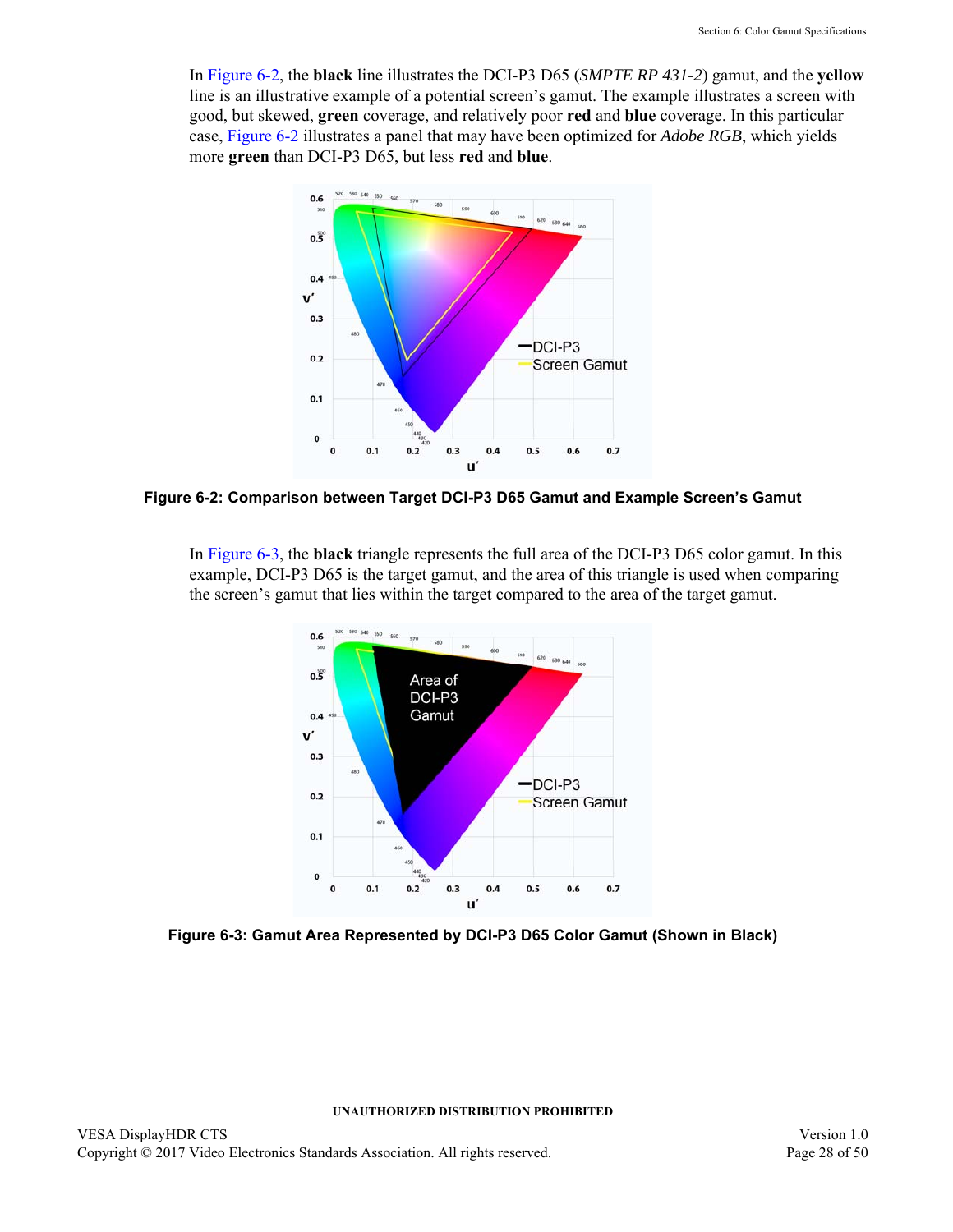In [Figure 6-4](#page-28-0), the **white** polygon represents the area of the example screen's gamut that is contained **within** the target gamut (i.e., DCI-P3 D65 in the figure). Note that much of the extended **green** area beyond that of DCI-P3 D65 is excluded from the gamut coverage area calculation because only the screen's gamut within the target gamut is included.



<span id="page-28-0"></span>**Figure 6-4: Example of Screen's Gamut Contained within Target Gamut (Shown in White)**

In [Figure 6-5,](#page-28-1) the relative size of the **white** polygon, which represents the target screen's gamut area that is within DCI-P3 D65, compared to the size of the **black** triangle, the full DCI-P3 D65 gamut area, is the percentage of coverage that is used by this Specification.



<span id="page-28-1"></span>**Figure 6-5: Example of Included Gamut (Shown in White) Ratio Compared to Target Gamut (Shown in Black)**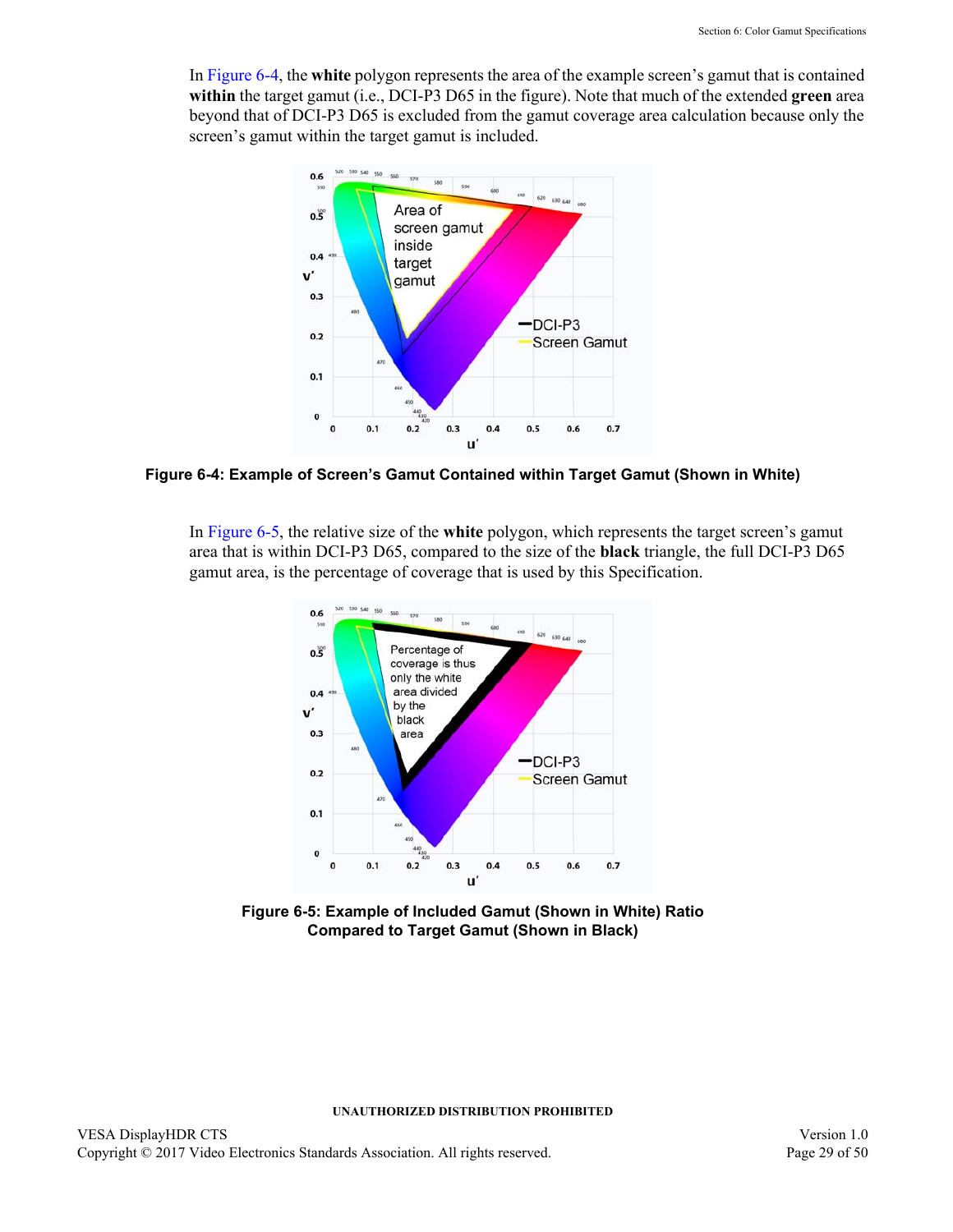# <span id="page-29-0"></span>**7 Bit Depth**

# <span id="page-29-1"></span>**7.1 Bit-depth Specification**

<span id="page-29-3"></span>[Table 7-1](#page-29-2) lists the minimum requirements that are necessary to ensure a minimum level of quality for both video processing and final video output. Internal processing in the scaler, GPU, TCON, or alternative chip is intentionally undefined. Vendors are recommended to select a sufficiently high bit depth to prevent visual banding.

<span id="page-29-2"></span>

| <b>Minimum</b><br><b>Requirement</b>             | <b>Description</b>                                                                                                                                                                                                                                                                                                                                                       |     | <b>DisplayHDR</b><br><b>Performance Tier</b> |      |  |
|--------------------------------------------------|--------------------------------------------------------------------------------------------------------------------------------------------------------------------------------------------------------------------------------------------------------------------------------------------------------------------------------------------------------------------------|-----|----------------------------------------------|------|--|
|                                                  |                                                                                                                                                                                                                                                                                                                                                                          | 400 | 600                                          | 1000 |  |
| 10-bit video signal,<br>per channel              | Required of HDR10, and is required as the input video signal to the<br>local or global dimming processing unit. Depending on the system<br>design, this may be the scaler, GPU, TCON, or alternative chip;<br>however, the requirement is simply that 10-bit input is required<br>of the unit that is calculating the histogram and corresponding<br>video transparency. | V   | V                                            | ✔    |  |
|                                                  | Ideally the display pipeline can operate at true 10-bit throughout<br>the entire pipeline; however, for cost saving, this tier permits<br>conversion down to a minimum of 8-bit, but not $6b + 2b$ FRC.<br>The requirement is that the video data is maintained at a minimum<br>of 8 bits through the scaler (if present), TCON, and driver IC.                          | V   |                                              |      |  |
| Temporal or<br>spatial dithering                 | Ideally, the display pipeline can operate at true 10-bit throughout<br>the entire pipeline; however, for cost saving, these tiers permit<br>simulated 10-bit using a minimum of 8-bit plus dithering, typically<br>referred to as "8b + 2b FRC," which simulates an additional<br>two bits of resolution within the display pipeline.                                    |     | V                                            |      |  |
|                                                  | Typically, the $8b + 2b$ FRC will be implemented in the TCON<br>for display pipelines that do not have a scaler, or the dithering<br>could be done by the GPU outputting 8 bits to the TCON.<br>However, for display pipelines that have a scaler, $8b + 2b$ FRC will<br>typically be implemented in the scaler; the TCON and driver IC<br>could operate at 8 bits.      |     |                                              |      |  |
| Minimum 8-bit<br>digital-to-analog<br>conversion | The driver IC, which is responsible for converting the digital video<br>signal to an analog voltage to drive the liquid crystal, is required<br>to operate at a minimum of 8-bit resolution, with 256 discrete<br>values, represented at sufficient voltage accuracy to record each<br>unique value.                                                                     | V   |                                              |      |  |
| Backlight control                                | To eliminate checkerboard patterning that may occur on segmented<br>local dimming panels, backlight control needs be driven to an<br>8-bit accuracy level, but does not necessarily need to implement<br>all 256 potential levels of dimming. This high level of backlight<br>power control accuracy is not required for panels without<br>segmented backlights.         | V   |                                              |      |  |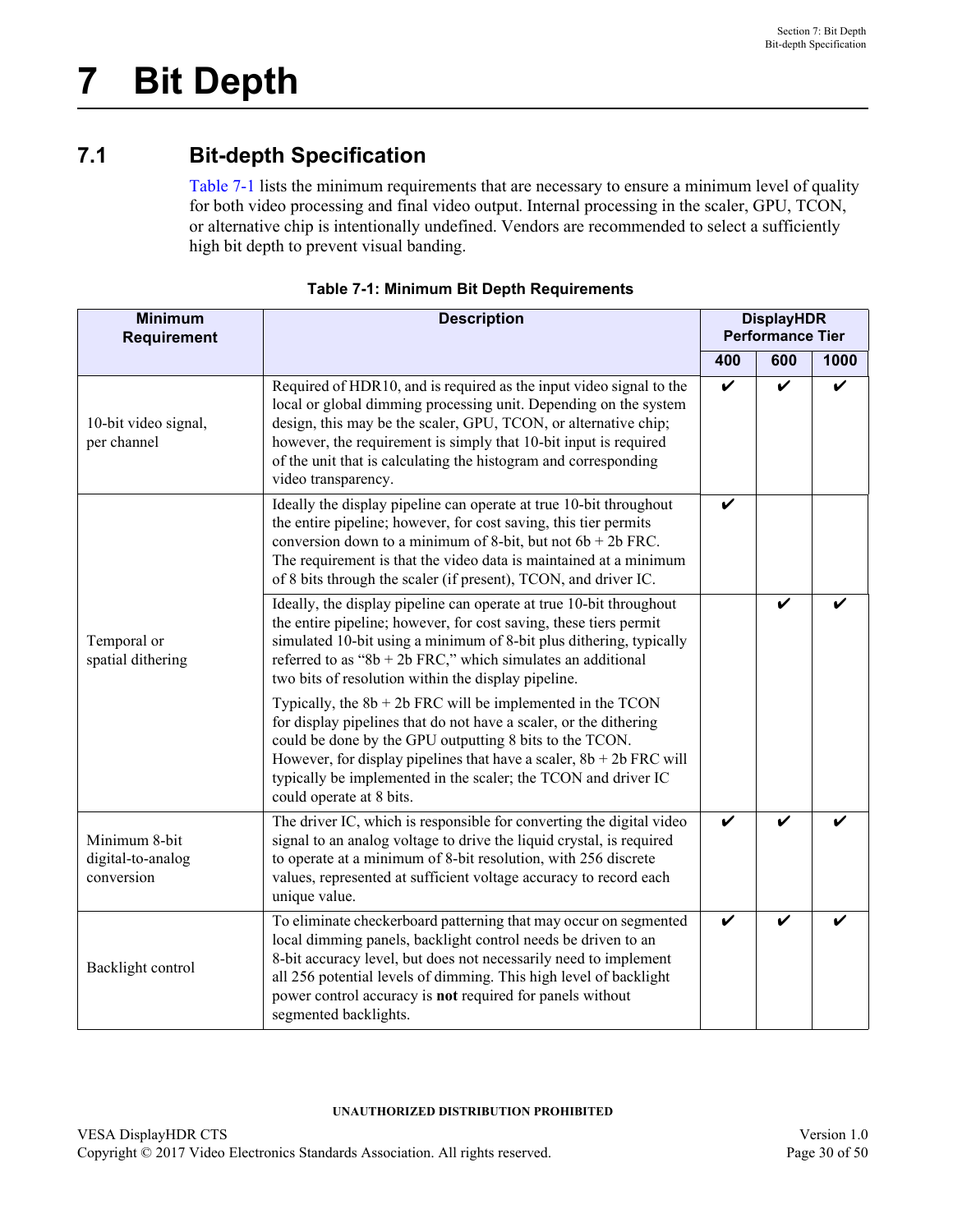# <span id="page-30-0"></span>**7.2 Bit-depth Testing**

Bit-depth testing does **not** use a colorimeter. Rather, the testing is performed by the user observing test patterns as they appear on the screen.

## <span id="page-30-1"></span>**7.2.1 Simulated Bit-depth Test**

This test enables a user to distinguish between 6-, 8-, and 10-bit depths. A static image with five gradient ramp bars from left to right (see [Figure 7-1](#page-30-2)) enables a user to identify the screen's bit-depth performance level.

| 7. Bit-Depth/Precision<br>Press SPACE to hide this text |  |  |
|---------------------------------------------------------|--|--|
| 6-bit quantization                                      |  |  |
|                                                         |  |  |
| Display-native                                          |  |  |
| 8-bit quantization                                      |  |  |
| Display-native                                          |  |  |
| 10-bit quantization                                     |  |  |

**Figure 7-1: Gradient Ramp Bars to Illustrate Simulated Bit Depth**

<span id="page-30-2"></span>*Note: The screen capture shown in [Figure 7-1](#page-30-2) has been brightened for illustrative purposes to make it easier to see the gradient steps in this Specification. The actual image in the test tool uses darker gray tones.*

The static image is structured from top to bottom with the following ramp bars:

- 6-bit quantization
- Display-native
- 8-bit quantization
- Display-native
- 10-bit quantization

For displays that use dithering, it is anticipated that the user should be able to identify "shimmer" and movement that closely, but not identically, matches the true bit-depth level-stepped ramp bars.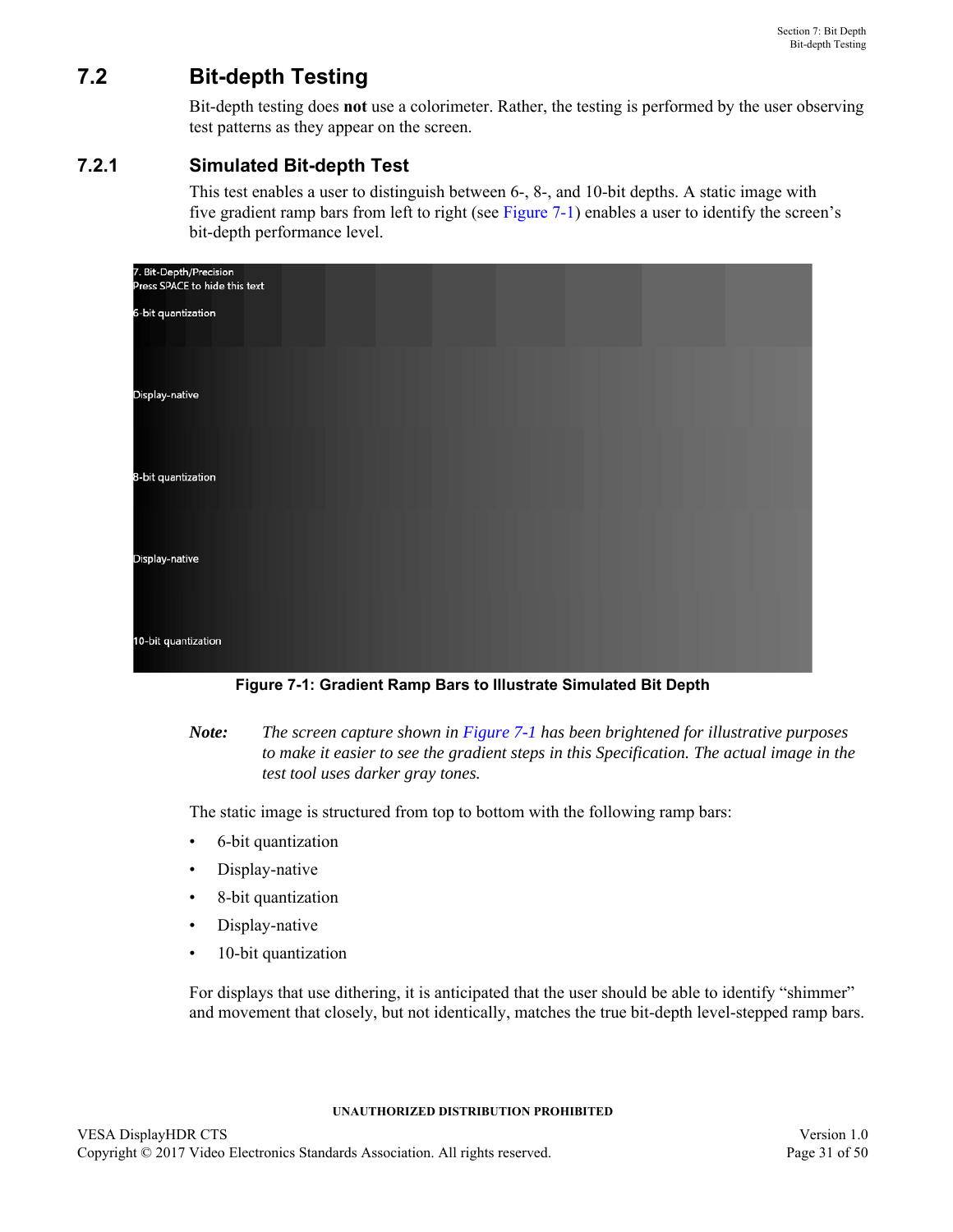# <span id="page-31-4"></span><span id="page-31-0"></span>**8 Rise-time Specifications**

# <span id="page-31-1"></span>**8.1 Explaining the User Need for Rise-time Specifications**

It is important for displays that include local or global dimming to be able to quickly respond to changes in brightness. The Rise-time specification provides tests that ensure a minimum level of performance with regard to display responsiveness to changes of brightness from full OFF to full ON.

Intentional hysteresis, and thus delay, may be introduced to the speed at which the BLU will change brightness level to eliminate visible flicker. It is assumed that this will typically be the largest contributor to Rise-time delay.

[Table 8-1](#page-31-3) describes two simple usage scenarios that highlight the need for a quick rise-time.

<span id="page-31-3"></span>

| <b>Scenario</b>                                                                                  | <b>Description</b>                                                                                                                                                                                                                                                                                                                                                                                                                                                          |
|--------------------------------------------------------------------------------------------------|-----------------------------------------------------------------------------------------------------------------------------------------------------------------------------------------------------------------------------------------------------------------------------------------------------------------------------------------------------------------------------------------------------------------------------------------------------------------------------|
| Local dimming panel, black desktop<br>background, mouse pointer being moved<br>in a large circle | The screen is broken into multiple 2D local dimming segments that are not<br>illuminated until the mouse pointer moves into the zone, and then the<br>zone takes a long time to illuminate that the mouse pointer has already left<br>that zone. In this scenario, only the mouse pointer, while circling around<br>the screen, is illuminated by light leakage from adjacent zones. In a<br>well-baffled screen, this could cause the mouse pointer to entirely disappear. |
| Movie with fireworks at night<br>in an otherwise clear black sky                                 | The fireworks may enter the scene and quickly explode to full luminance<br>level, and then fade so quickly afterward that the backlight never reaches full<br>luminance level before the fireworks are gone. The sparkle and benefit of<br>HDR fireworks is thus detrimentally affected and the benefit of HDR is lost.<br>In fact, in a worst-case scenario, HDR fireworks could look worse on an HDR<br>display than on an SDR display.                                   |

## **Table 8-1: Rise-time Usage Scenarios**

# <span id="page-31-2"></span>**8.2 Rise-time Definition**

For the purposes of this Specification, "rise time" is the length of time that the display takes to transition from **black** to **white**. More specifically, it is the length of time that the display takes to transition from minimum luminance to the required 10% center patch peak luminance that is specified for the panel (i.e., 400, 600, or  $1000 \text{cd/m}^2$ ).

There are multiple contributors to the rise-time latency – processing by the scaler, GPU, TCON, LED power driver ramp, and LED warm-up time. However, the largest contributor of rise-time latency is usually any algorithmic application of hysteresis, which is typically used for reducing display flicker.

Because the flicker-reduction algorithm and consequential hysteresis is expected to be a frame-based algorithm, the rise-time test requirement is defined as a maximum number of frames, rather than as a fixed-time duration.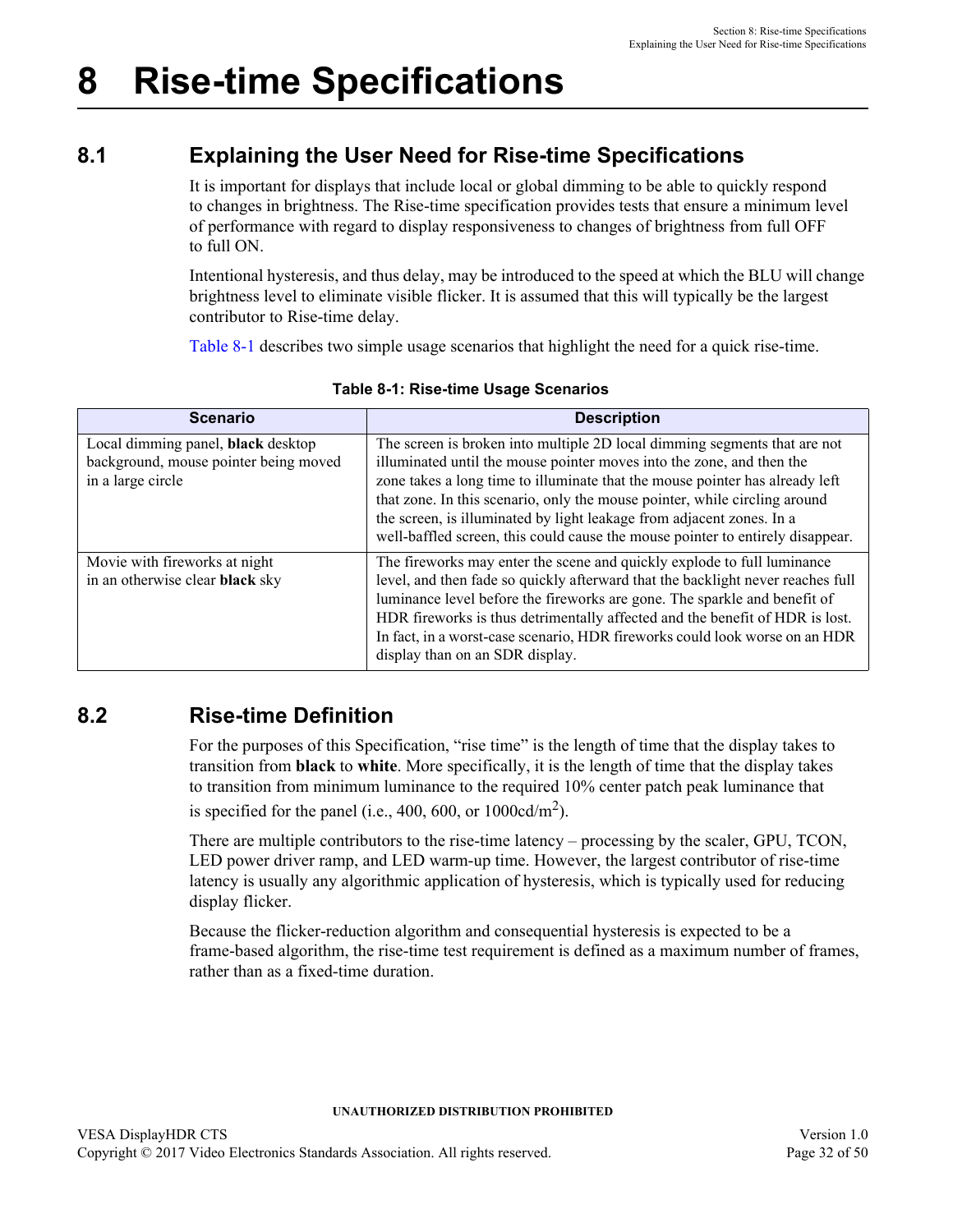[Figure 8-1](#page-32-0) illustrates the duration, in frames, that are counted as "rise time":

- **Red line** Shows the GPU signal transitioning from **black** to **white** on the fourth video frame within [Figure 8-1.](#page-32-0)
- Green line Shows a two-frame processing delay (referred to as "display latency" (DL)). The actual latency is not of consideration for this test; however, it is included in [Figure 8-1](#page-32-0) to clearly distinguish between display latency and rise time. Rise time is measured as the time from when the **green** line starts to transition from **black** to **white**, and ends when it has achieved the panel's maximum luminance. In [Figure 8-1,](#page-32-0) the rise time (RT) is 4.5 frames.





<span id="page-32-0"></span>Although [Figure 8-1](#page-32-0) illustrates the full duration of the actual rise time, there are complexities with determining exactly where the signal starts rising from 0, and when the signal finally achieves 100%. Some backlight designs use a strobing/pulsing illumination, and there may be long tails getting to 100% that are not visibly noticeable, but would significantly change the rise-time measurement results. Therefore, the industry standard method for measuring rise time is to measure from the 10 to 90% luminance levels, and consider that the measured rise time. This Specification uses this methodology, and defines the measured rise time as illustrated in [Figure 8-2](#page-32-1).



**Time (Frame Intervals)**

<span id="page-32-1"></span>**Figure 8-2: Measured Rise-time Illustration**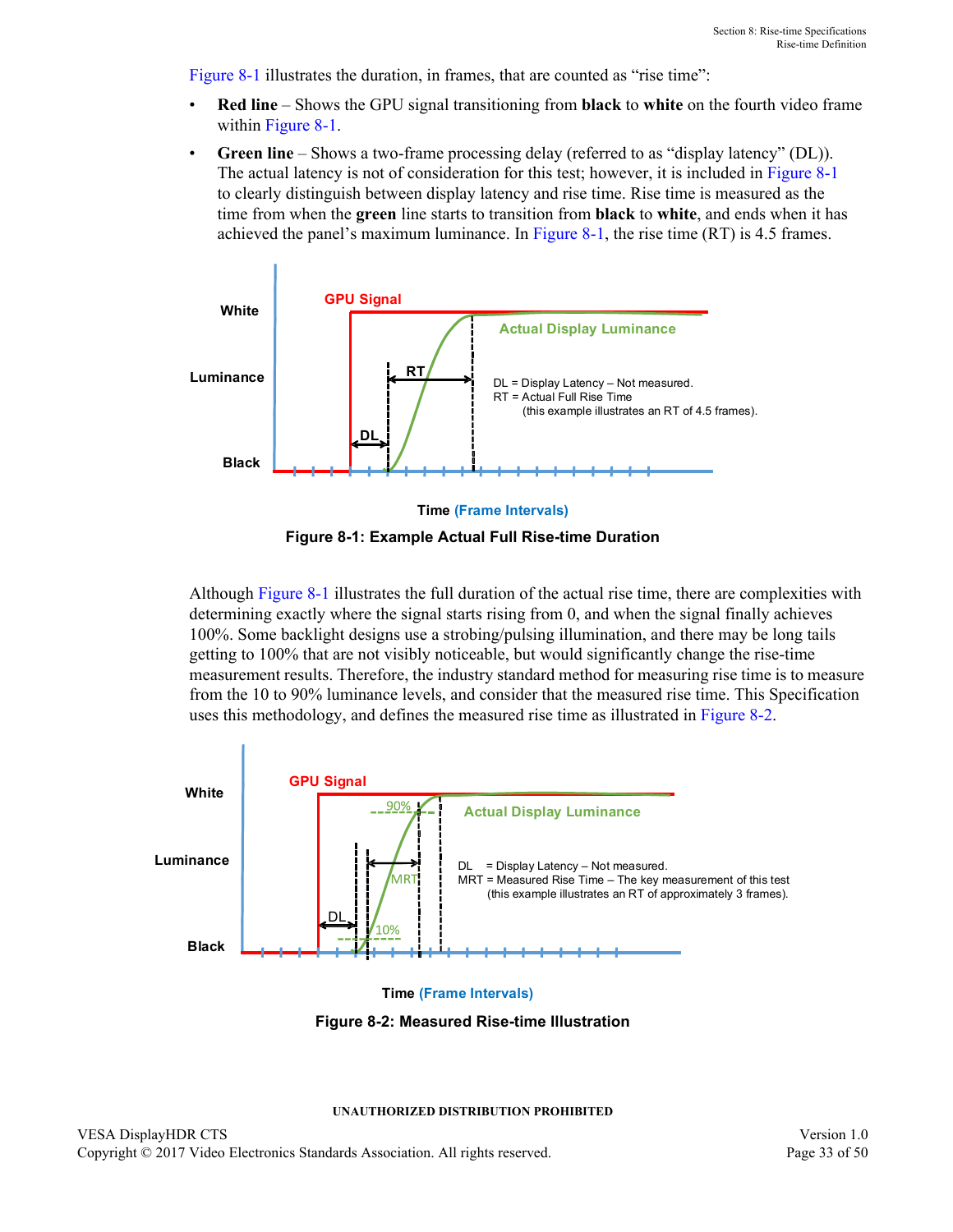## <span id="page-33-0"></span>**8.3 Rise-time Requirement**

The measured rise time (i.e., time from 10 to 90%) should be a maximum of [8](#page-33-2) frames for all frame rates that the display supports.

Testing must be performed at [60H](#page-33-4)z, thereby requiring that the maximum rise time at [60](#page-33-4)Hz display refresh shall be a maximum of [8](#page-33-2) frames, and thus a maximum of [133m](#page-33-3)s.

<span id="page-33-4"></span>

| <b>Display</b><br><b>Refresh Rate</b><br>(Hz) | <b>Maximum Number of Frames</b><br>for Rise from Black<br>to Maximum Luminance |             |     | Time<br>(ms) |
|-----------------------------------------------|--------------------------------------------------------------------------------|-------------|-----|--------------|
| 24                                            |                                                                                | Recommended | 333 | Recommended  |
| 60                                            |                                                                                | Required    | 133 | Required     |
| 144                                           |                                                                                | Recommended | 56  | Recommended  |
| 200                                           |                                                                                | Recommended | 40  | Recommended  |

<span id="page-33-3"></span><span id="page-33-2"></span><span id="page-33-1"></span>**Table 8-2: Examples of Maximum Rise Times for a Sampling of Panel Refresh Rates**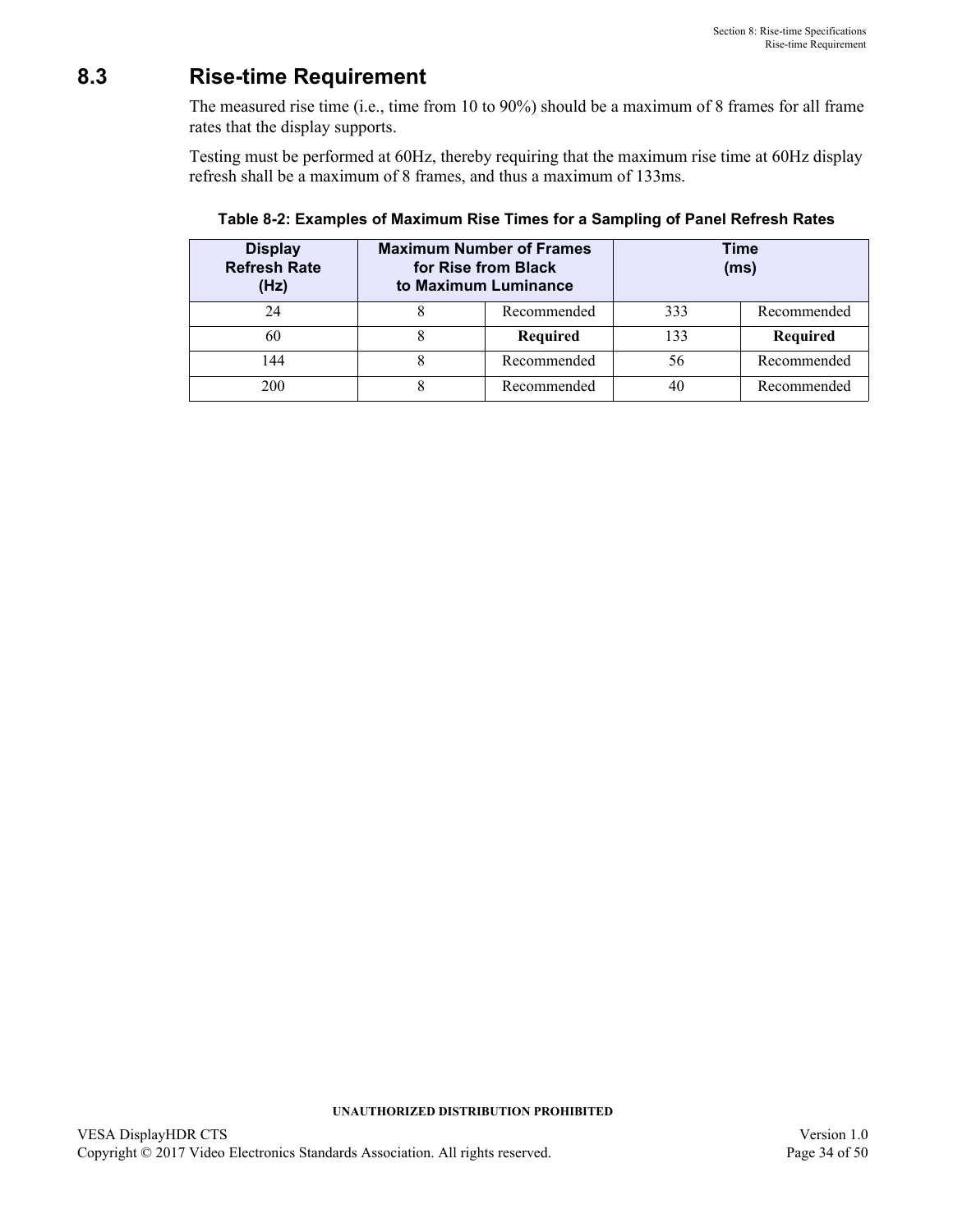# <span id="page-34-0"></span>**8.4 Measuring Rise Time**

This section discusses the highly accurate and official method for rise-time measurement, and an **optional** (non-binding) approximation test that can be used with low-cost hardware.

## <span id="page-34-1"></span>**8.4.1 High-precision Rise-time Measurement**

To obtain a high-precision rise-time measurement, a photo diode, or photosensor amplifier

(e.g., Hamamatsu<sup>®</sup> C6386-01), can be used by sampling the voltage at 1-ms intervals. By sampling the voltage and then pre-testing the voltage for **10% (dark gray)** and **90% (light gray)**, an oscilloscope can be used to determine how many milliseconds the rise time takes to achieve the known voltage swing from 10 to 90% luminance levels.

## <span id="page-34-2"></span>**8.4.2 Low-cost Rise-time Measurement (Low Accuracy)**

This section defines an **optional**, non-binding, low-cost test that can be used to approximate rise-time measurement.

The user should record the screen with a video camera that is set to the same frame rate as the screen (e.g., [60H](#page-33-4)z), along with a manually adjustable video shutter speed that matches the frame rate's reciprocal (i.e.,  $1/60$ <sup>th</sup> second for [60H](#page-33-4)z). (Using cinematographic terms this is referred to as a "360-degree shutter.")

Example hardware includes the GoPro<sup>®</sup> HERO5, and most consumer camcorders that provide options for manual shutter-speed settings and recording at [60](#page-33-4)Hz. It is important that the shutter, aperture, and ISO speed be manually set and not in Auto mode to thus defeat any auto-exposure image processing that would invalidate the test. The user can record the display illumination, and then step through the recorded video to observe how many frames it takes to rise from **black** to full **white**. The user will need to approximate which frame appears to reach "maximum luminance" so that there is some variability.

Furthermore, it must be noted that it will be nearly impossible for the consumer to visually determine the 10 and 90% points; thus, the rise time that this test will yield is likely to be from the 0 to 100% points, which will of course take longer than the 10 to 90% range that is the official definition of this Specification. This low-cost test can be used only as an approximation and **cannot** be used to determine whether a panel meets or does not meet compliance specifications.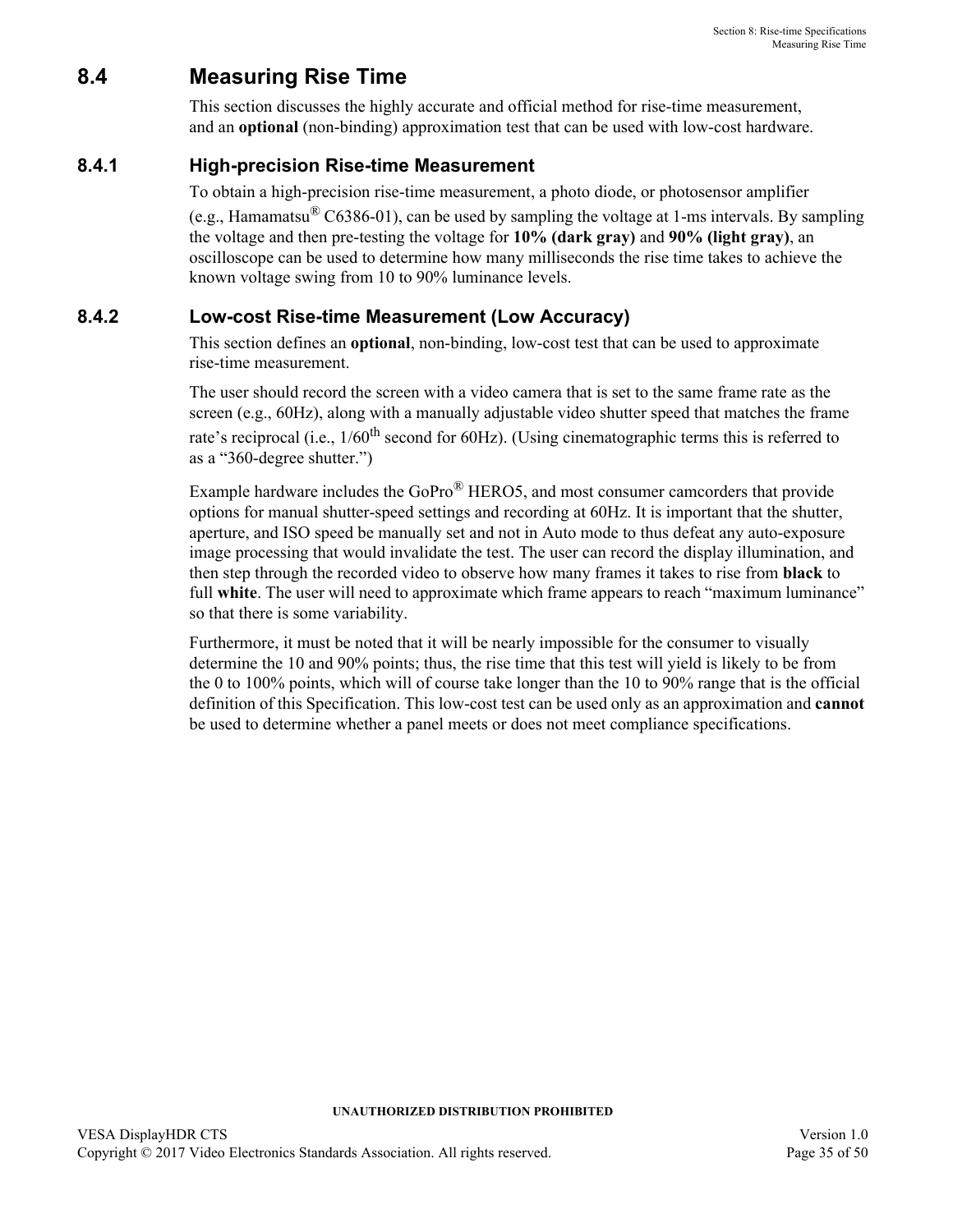# <span id="page-35-2"></span><span id="page-35-0"></span>**9 Undefined Features**

[Table 9-1](#page-35-1) lists features that are explicitly excluded from this Specification, which enables manufacturers and designers to have complete freedom of choice in each of these areas.

<span id="page-35-1"></span>

| <b>Undefined Feature</b> | <b>Reason for Not Defining</b>                                                                                                                                                                                                                                                                                        |
|--------------------------|-----------------------------------------------------------------------------------------------------------------------------------------------------------------------------------------------------------------------------------------------------------------------------------------------------------------------|
| Resolution               | Recognizing the vast range of how PCs are used, the VESA Display<br>Performance Metrics Task Group acknowledges that resolution is an entirely<br>independent metric from HDR performance, and has therefore chosen to not<br>include resolution as part of this Specification.                                       |
| Aspect Ratio             | The PC ecosystem continues to show an impressive range of aspect ratios,<br>with widescreen monitors used in vertical orientation showing 9x16, all the<br>way to ultra-wide horizontal displays showing up to 32x9. Thus, the task<br>group saw no benefit in including aspect ratios as part of this Specification. |
| Audio                    | Unrelated, so therefore undefined.                                                                                                                                                                                                                                                                                    |

#### **Table 9-1: [Undefined Features](#page-35-0)**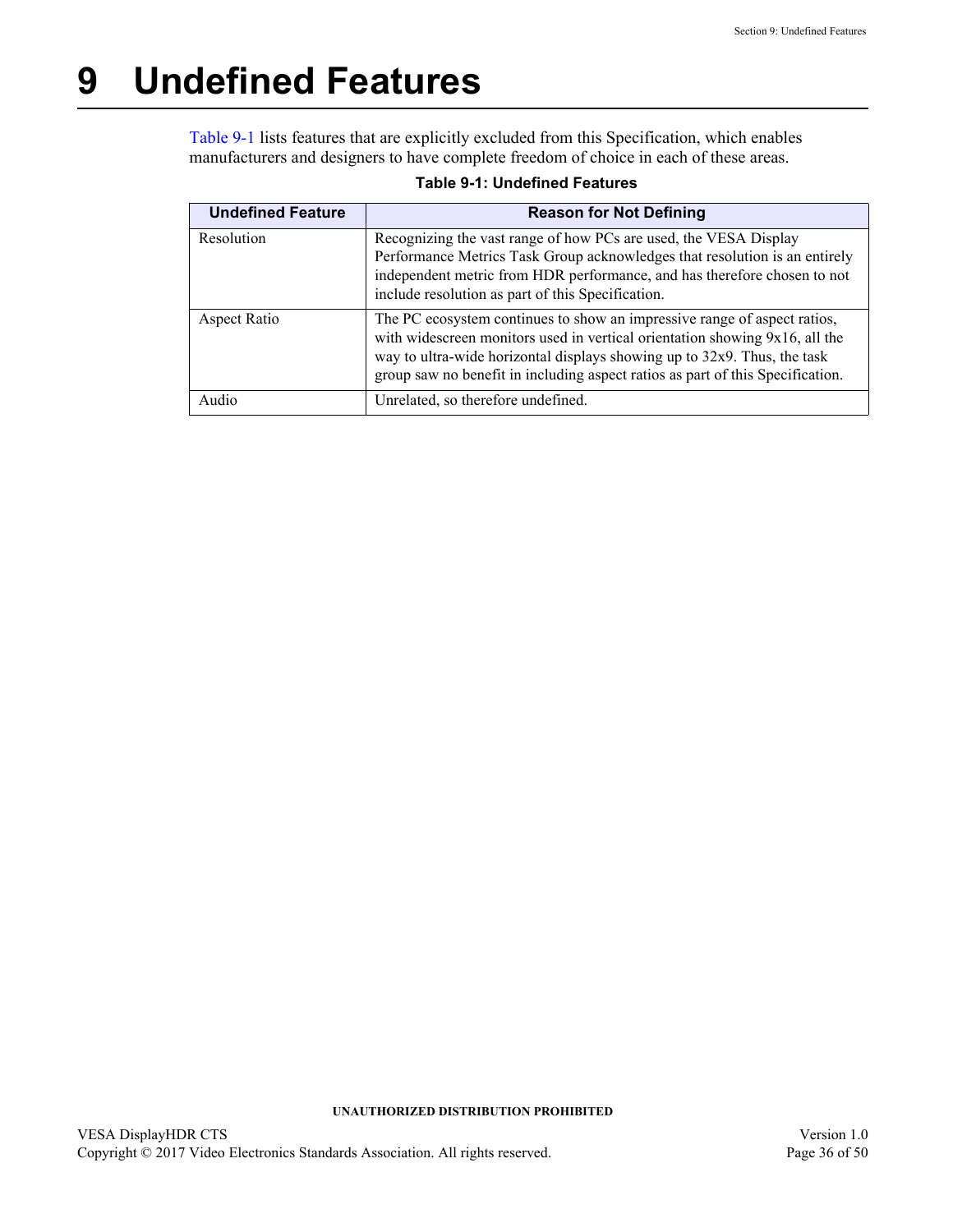# <span id="page-36-2"></span><span id="page-36-0"></span>**A EOTF** *SMPTE ST 2084* **(Perceptual Quantizer) to Luminance Level Lookup Table (Informative)**

<span id="page-36-1"></span>

| EOTF SMPTE ST 2084<br>10-bit Perceptual Quantizer Code Value | Luminance Level <sup>a</sup><br>(cd/m <sup>2</sup> ) |
|--------------------------------------------------------------|------------------------------------------------------|
| $\boldsymbol{0}$                                             | $\boldsymbol{0}$                                     |
| 153                                                          | $1.0\,$                                              |
| 193                                                          | $2.0\,$                                              |
| 206                                                          | 2.5                                                  |
| 254                                                          | 5.0                                                  |
| 307                                                          | 10.0                                                 |
| 365                                                          | 20                                                   |
| 429                                                          | 40                                                   |
| 497                                                          | 80                                                   |
| 515                                                          | 95                                                   |
| 569                                                          | 160                                                  |
| 592                                                          | 200                                                  |
| 636                                                          | 300                                                  |
| 643                                                          | 320                                                  |
| 653                                                          | 350                                                  |
| 668                                                          | 400                                                  |
| 712                                                          | 600                                                  |
| 769                                                          | 1000                                                 |
| 846                                                          | 2000                                                 |
| 923                                                          | 4000                                                 |
| 1023                                                         | $10000\,$                                            |

### <span id="page-36-8"></span><span id="page-36-7"></span><span id="page-36-3"></span>**Table A-1: EOTF** *SMPTE ST 2084* **to Luminance Level Lookup Table**

<span id="page-36-6"></span><span id="page-36-5"></span><span id="page-36-4"></span>*a. Also referred to as "intensity."*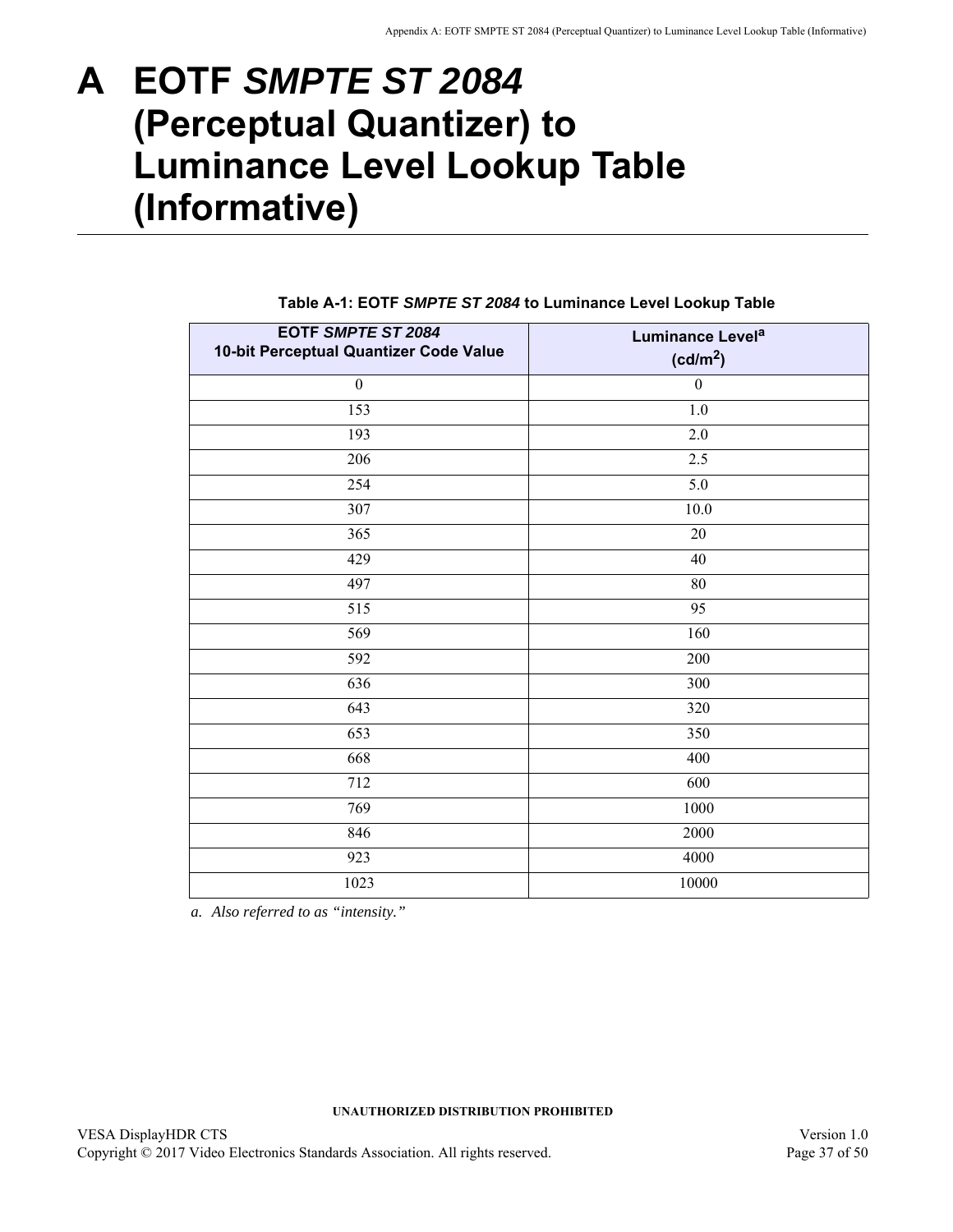# <span id="page-37-1"></span><span id="page-37-0"></span>**B Test File Specification (Informative)**

This appendix defines the test image specifications. In most cases, the automated VESA DPM Test Tool can be used because it includes the complete test sequence. However, if it is necessary to test the display using a fully automated manufacturing process, signal generator, and/or other non-Windows 10 signal source, the test files can be created using the specifications defined in this appendix.

The DPM Test Tool provides two versions of several of the tests. Specifically, there are two versions of each of the three **white** luminance tests and the color gamut test (Tests [B.1](#page-38-0), [B.2](#page-38-1), [B.3](#page-38-2), and [B.6,](#page-41-0) respectively). In each case, the two versions of the test differ, as follows:

- DisplayID (or legacy EDID) values are used to tone-map and gamut adjust the tests
- Original test images and test metadata are passed through to the display for the display to perform the tone-mapping function

In each case, the test tool indicates its output results, as follows:

- Tests [B.1](#page-38-0)a, [B.2](#page-38-1)a, [B.3](#page-38-2)a, and [B.6a](#page-41-0) use the DisplayID (or legacy EDID) values
- Tests [B.1](#page-38-0)b, [B.2b](#page-38-1), [B.3](#page-38-2)b, and [B.6](#page-41-0)b use the values specified in this appendix

In cases where two versions of the test are provided, the better of the two results is expected to be used when determining the display's performance level**.**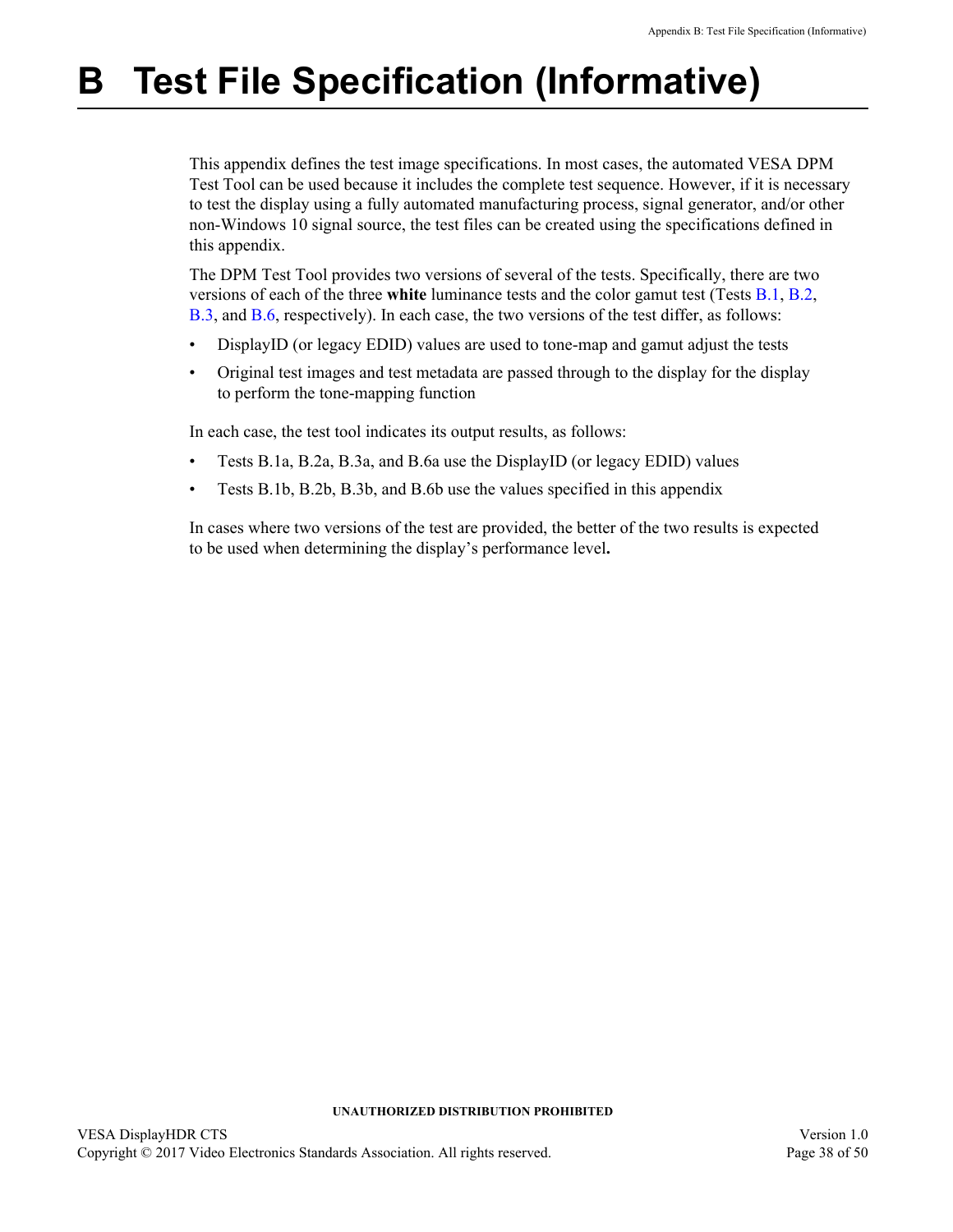# <span id="page-38-0"></span>**B.1 [Minimum-white Luminance – 10% Center Patch Test](#page-18-3)**

<span id="page-38-3"></span>

| <b>Specification</b> | <b>Description</b>                                                                                                                                                                                                                                                                                                                        |  |  |
|----------------------|-------------------------------------------------------------------------------------------------------------------------------------------------------------------------------------------------------------------------------------------------------------------------------------------------------------------------------------------|--|--|
| Image                | <b>Black</b> full-screen image, EOTF SMPTE ST 2084, code value of 0.                                                                                                                                                                                                                                                                      |  |  |
|                      | <b>White</b> rectangular box, EOTF SMPTE ST 2084, code value of 1023, that<br>matches the aspect ratio of the full screen, comprising 10% of the screen's area,<br>centered and placed on top of the <b>black</b> background. The rectangular box is thus<br>31.62% of the screen's pixel height, and 31.62% of the screen's pixel width. |  |  |
| Metadata             | 10000cd/m <sup>2</sup><br><b>MaxCLL</b><br>٠                                                                                                                                                                                                                                                                                              |  |  |
|                      | 10000cd/m <sup>2</sup><br>MasteringLuminance<br>٠                                                                                                                                                                                                                                                                                         |  |  |
|                      | 1000cd/m <sup>2</sup><br><b>MaxFALL<sup>a</sup></b><br>٠                                                                                                                                                                                                                                                                                  |  |  |
|                      | Should be maximum ITU-R BT.2020 values<br>Chromaticity                                                                                                                                                                                                                                                                                    |  |  |

**Table B-1: [Minimum-white Luminance – 10% Center Patch Test](#page-38-0) Specifications**

*a. MaxFALL is only 1000cd/m<sup>2</sup> because the white box is only 10% of the screen.*

## <span id="page-38-1"></span>**B.2 [Minimum-white Luminance – Full-screen Flash Test](#page-19-3)**

### **Table B-2: [Minimum-white Luminance – Full-screen Flash Test](#page-38-1) Specifications**

<span id="page-38-4"></span>

| <b>Specification</b> | <b>Description</b>                                              |
|----------------------|-----------------------------------------------------------------|
| Image                | White full-screen image, EOTF SMPTE ST 2084, code value of 1023 |
| Metadata             | 10000cd/m <sup>2</sup><br><b>MaxCLL</b>                         |
|                      | MasteringLuminance<br>$10000 \text{cd/m}^2$                     |
|                      | $10000 \text{cd/m}^2$<br>MaxFAIL <sup>a</sup>                   |
|                      | Should be maximum ITU-R BT.2020 values<br>Chromaticity          |

*a. MaxFALL is now 10000cd/m<sup>2</sup> because the white box is 100% of the screen.*

## <span id="page-38-2"></span>**B.3 [Minimum-white Luminance – Full-screen Long-duration Test](#page-20-3)**

This test uses the same image as for the Full-screen Flash Test (see [Section B.2](#page-38-1)).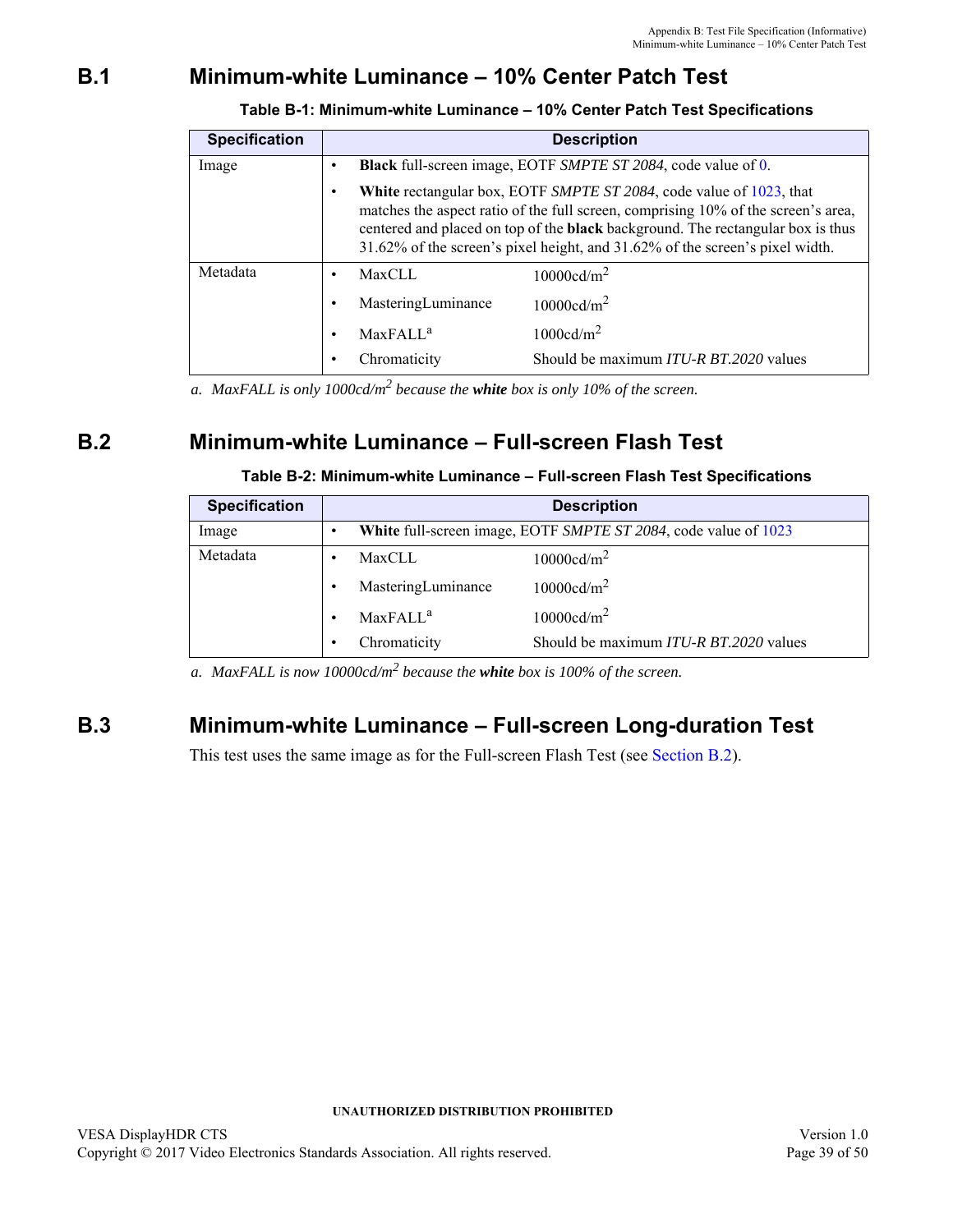# <span id="page-39-0"></span>**B.4 [Corner Box Test – Black-level Test](#page-22-3)**

<span id="page-39-2"></span>

| <b>Specification</b> | <b>Description</b>                                                                                                                                                                                                                                                                                                                                                                                                                                                                                             |  |  |
|----------------------|----------------------------------------------------------------------------------------------------------------------------------------------------------------------------------------------------------------------------------------------------------------------------------------------------------------------------------------------------------------------------------------------------------------------------------------------------------------------------------------------------------------|--|--|
| Image                | <b>Black</b> full-screen image, EOTF SMPTE ST 2084, code value of 0.                                                                                                                                                                                                                                                                                                                                                                                                                                           |  |  |
|                      | Four white rectangular boxes, EOTF SMPTE ST 2084, code value of 712,<br>that each match the aspect ratio of the full screen, each comprising 2.5% of<br>the screen's area (10% total). The four white rectangular boxes are "snapped"<br>to the four corners of the <b>black</b> background, with two adjacent sides of the<br>white boxes touching two of the black background's edges. Each white<br>rectangular box is thus 15.81% of the screen's pixel height, and 15.81%<br>of the screen's pixel width. |  |  |
| Metadata             | <b>MaxCLL</b><br>$600 \text{cd/m}^2$                                                                                                                                                                                                                                                                                                                                                                                                                                                                           |  |  |
|                      | $600 \text{cd/m}^2$<br>MasteringLuminance                                                                                                                                                                                                                                                                                                                                                                                                                                                                      |  |  |
|                      | 60cd/m <sup>2</sup><br>MaxFAIL <sup>a</sup>                                                                                                                                                                                                                                                                                                                                                                                                                                                                    |  |  |
|                      | Should be maximum ITU-R BT.2020 values<br>Chromaticity                                                                                                                                                                                                                                                                                                                                                                                                                                                         |  |  |

### **Table B-3: [Corner Box Test – Black-level Test](#page-39-0) Specifications**

*a. MaxFALL is only 60cd/m2 because the four corners at 600cd/m2 total only 10% of the screen.*

## <span id="page-39-1"></span>**B.5 [Tunnel Test – Black-level Test](#page-23-3)**

<span id="page-39-3"></span>

| <b>Specification</b> | <b>Description</b>                                                                                                                                                                                                                                                                                                                              |  |  |
|----------------------|-------------------------------------------------------------------------------------------------------------------------------------------------------------------------------------------------------------------------------------------------------------------------------------------------------------------------------------------------|--|--|
| Image                | <b>Black</b> rectangle, EOTF SMPTE ST 2084, code value of $0$ , centered in the image,<br>$\bullet$<br>exactly 20% of screen pixel height, and 20% of screen pixel width (i.e., 4%<br>of the screen area).                                                                                                                                      |  |  |
|                      | Surrounding the <b>black</b> centered box are 32 concentric rectangles, matching<br>$\bullet$<br>the screen's aspect ratio, increasing in luminance from the center to the edge in<br>32 equal steps of increasing EOTF SMPTE ST 2084 code values, per Table B-5.<br>Each of the 32 rectangles increase in width and height by an equal amount. |  |  |
|                      | Left and right visible width of each of the 32 concentric rectangles is 1.25%<br>$\bullet$<br>of the screen's pixel width. The top and bottom visible widths of each of the<br>32 concentric rectangles is 1.25% of the screen's pixel height.                                                                                                  |  |  |
|                      | For example, a screen of size 3840x2160 would use a <b>black</b> box in the middle of<br>the screen that is 768 pixels wide and 432 pixels high. Each of the 32 rectangles<br>around it would show a left and right visible bar thickness of 48 pixels on each<br>side, and a top and bottom bar thickness of 27 pixels each.                   |  |  |
| Metadata             | <b>MaxCLL</b><br>96cd/m <sup>2</sup><br>$\bullet$                                                                                                                                                                                                                                                                                               |  |  |
|                      | 96cd/m <sup>2</sup><br>MasteringLuminance<br>$\bullet$                                                                                                                                                                                                                                                                                          |  |  |
|                      | 26cd/m <sup>2</sup><br>MaxFALL <sup>a</sup><br>$\bullet$                                                                                                                                                                                                                                                                                        |  |  |
|                      | Should be maximum ITU-R BT.2020 values<br>Chromaticity                                                                                                                                                                                                                                                                                          |  |  |

### **Table B-4: [Tunnel Test – Black-level Test](#page-39-1) Specifications**

*a. MaxCLL is 96cd/m2 because the outer rectangle with EOTF SMPTE ST 2084 code value [515](#page-36-7) is 95.5cd/m2. However, MaxFALL is the screen luminance average, which is calculated to 25.xcd/m2. Both MaxCLL and MaxFALL are rounded up to the next integer.*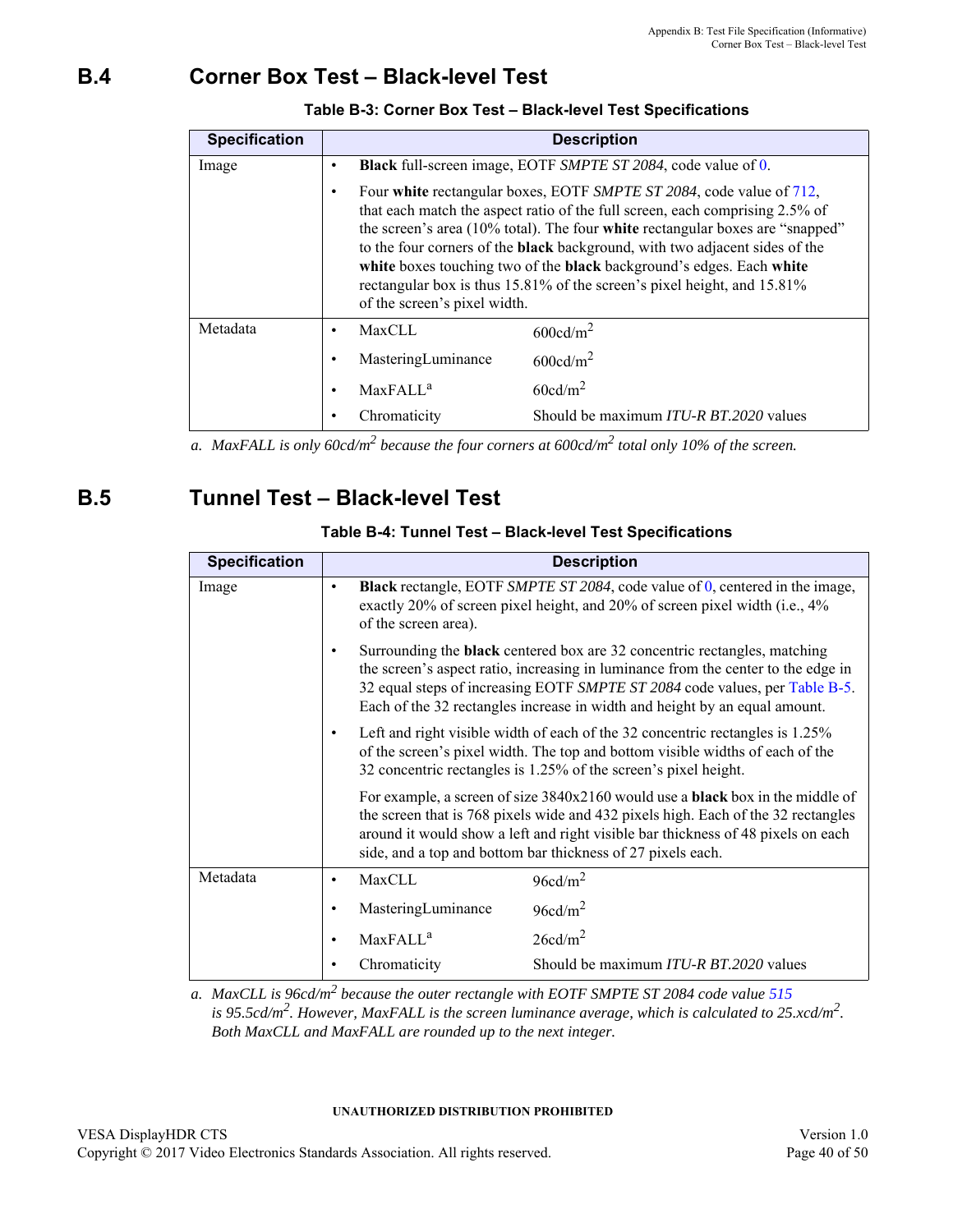<span id="page-40-0"></span>

| <b>Step Number</b><br>from Inner Box | <b>Full Range</b><br><b>Code Values</b> | <b>Step Number</b><br>from Inner Box | <b>Full Range</b><br><b>Code Values</b> |
|--------------------------------------|-----------------------------------------|--------------------------------------|-----------------------------------------|
| 1                                    | 16                                      | 17                                   | 274                                     |
| $\overline{2}$                       | 32                                      | 18                                   | 290                                     |
| 3                                    | 48                                      | 19                                   | 306                                     |
| $\overline{4}$                       | 64                                      | 20                                   | 322                                     |
| 5                                    | 80                                      | 21                                   | 338                                     |
| 6                                    | 97                                      | 22                                   | 354                                     |
| 7                                    | 113                                     | 23                                   | 370                                     |
| 8                                    | 129                                     | 24                                   | 386                                     |
| 9                                    | 145                                     | 25                                   | 402                                     |
| 10                                   | 161                                     | 26                                   | 418                                     |
| 11                                   | 177                                     | $27\,$                               | 435                                     |
| 12                                   | 193                                     | 28                                   | 451                                     |
| 13                                   | 209                                     | 29                                   | 467                                     |
| 14                                   | 225                                     | 30                                   | 483                                     |
| 15                                   | 241                                     | 31                                   | 499                                     |
| 16                                   | 258                                     | 32                                   | 515                                     |

| Table B-5: EOTF SMPTE ST 2084 Code Values for each of the Tunnel Test Steps |  |  |  |
|-----------------------------------------------------------------------------|--|--|--|
|-----------------------------------------------------------------------------|--|--|--|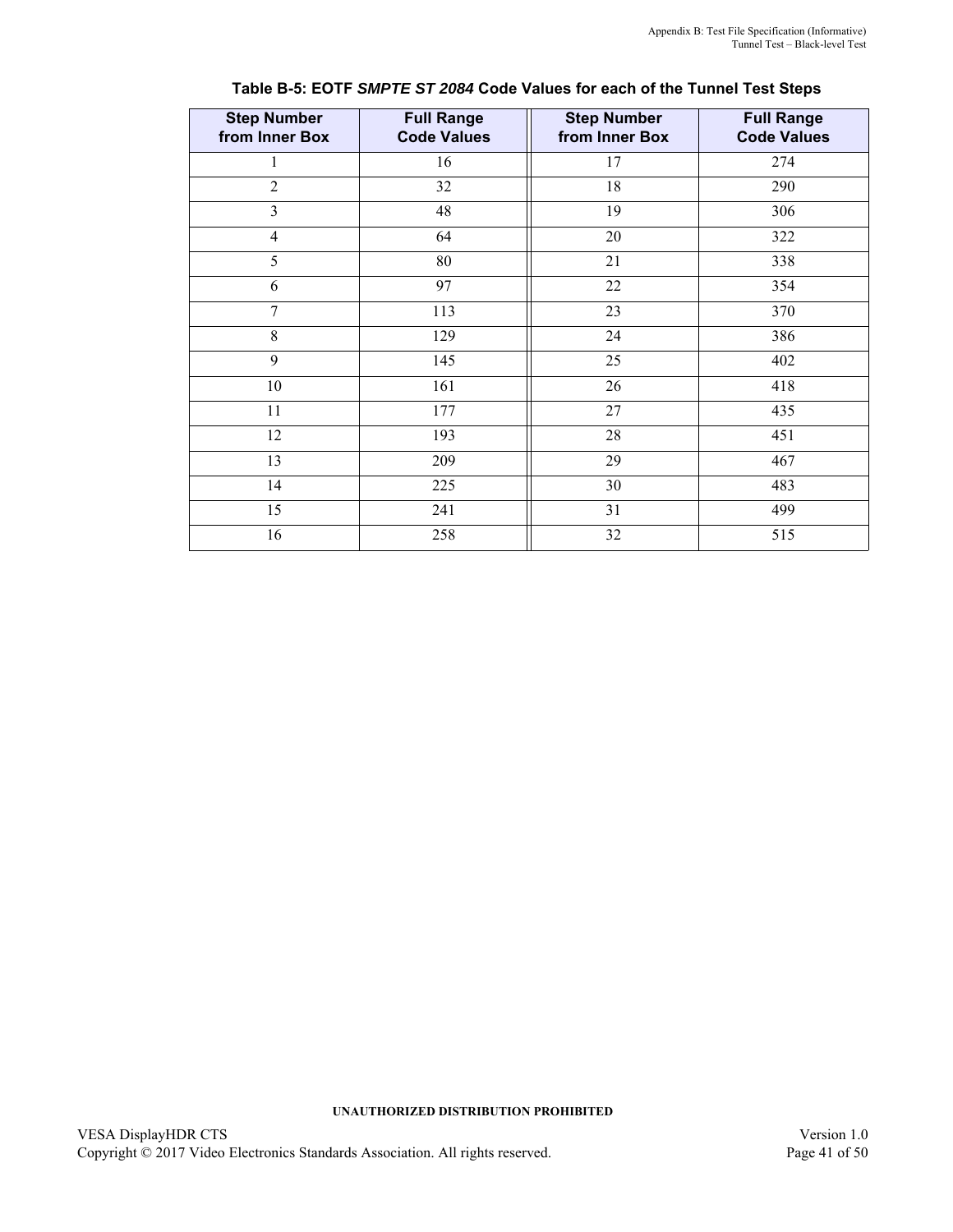# <span id="page-41-0"></span>**B.6 [RGB Color Gamut Test](#page-26-8)**

<span id="page-41-2"></span>

| <b>Specification</b> | <b>Description</b>                                                                                                                                |                                                                                                                                                           |  |
|----------------------|---------------------------------------------------------------------------------------------------------------------------------------------------|-----------------------------------------------------------------------------------------------------------------------------------------------------------|--|
| Image                | ٠<br>at $300 \text{cd/m}^2$ is used                                                                                                               | Three full-screen separate image files, one each for Red, Green, and Blue.<br>each set to maximum color gamut, at a luminance level of a white equivalent |  |
|                      | To maximize the DCI-P3 D65 (SMPTE RP 431-2) color gamut from the display,<br>$\bullet$<br>the following ITU-R BT.2020 EOTF color values are used: |                                                                                                                                                           |  |
|                      | Red<br>$\bullet$                                                                                                                                  | (636, 0, 0)                                                                                                                                               |  |
|                      | Green<br>٠                                                                                                                                        | (0, 636, 0)                                                                                                                                               |  |
|                      | Blue<br>٠                                                                                                                                         | (0, 0, 636)                                                                                                                                               |  |
| Metadata             | MaxCLL<br>$\bullet$                                                                                                                               | $300 \text{cd/m}^2$                                                                                                                                       |  |
|                      | MasteringLuminance<br>٠                                                                                                                           | $300 \text{cd/m}^2$                                                                                                                                       |  |
|                      | MaxFALL<br>٠                                                                                                                                      | $300 \text{cd/m}^2$                                                                                                                                       |  |
|                      | Chromaticity                                                                                                                                      | $ITU-R B T.2020$ is used                                                                                                                                  |  |

### **Table B-6: [RGB Color Gamut Test](#page-26-8) Specifications**

# <span id="page-41-1"></span>**B.7 Gradient Ramp Bars Used for Simulated Bit-depth Test**

The Gradient Ramp Bars test is a visual inspection, showing five rows across the screen, each taking 20% of the screen's height and the screen's full width. The ramp bars are dark shadow tones, ranging from dark on the left, to moderately dark on the right. [Table B-7](#page-41-3) lists how each of the gradient ramp bars is displayed.

<span id="page-41-4"></span><span id="page-41-3"></span>

| Row | <b>Description</b>                                       |
|-----|----------------------------------------------------------|
|     | Ramp bar is truncated to 6-bit precision.                |
| 2   | Ramp bar uses native display capability.                 |
| 3   | Ramp bar is truncated to 8-bit precision.                |
| 4   | Ramp bar uses native display capability (same as Row 2). |
|     | Ramp bar is truncated to 10-bit precision.               |

| Table B-7: Gradient Ramp Bars Used for Simulated Bit-depth Test |  |  |
|-----------------------------------------------------------------|--|--|
|                                                                 |  |  |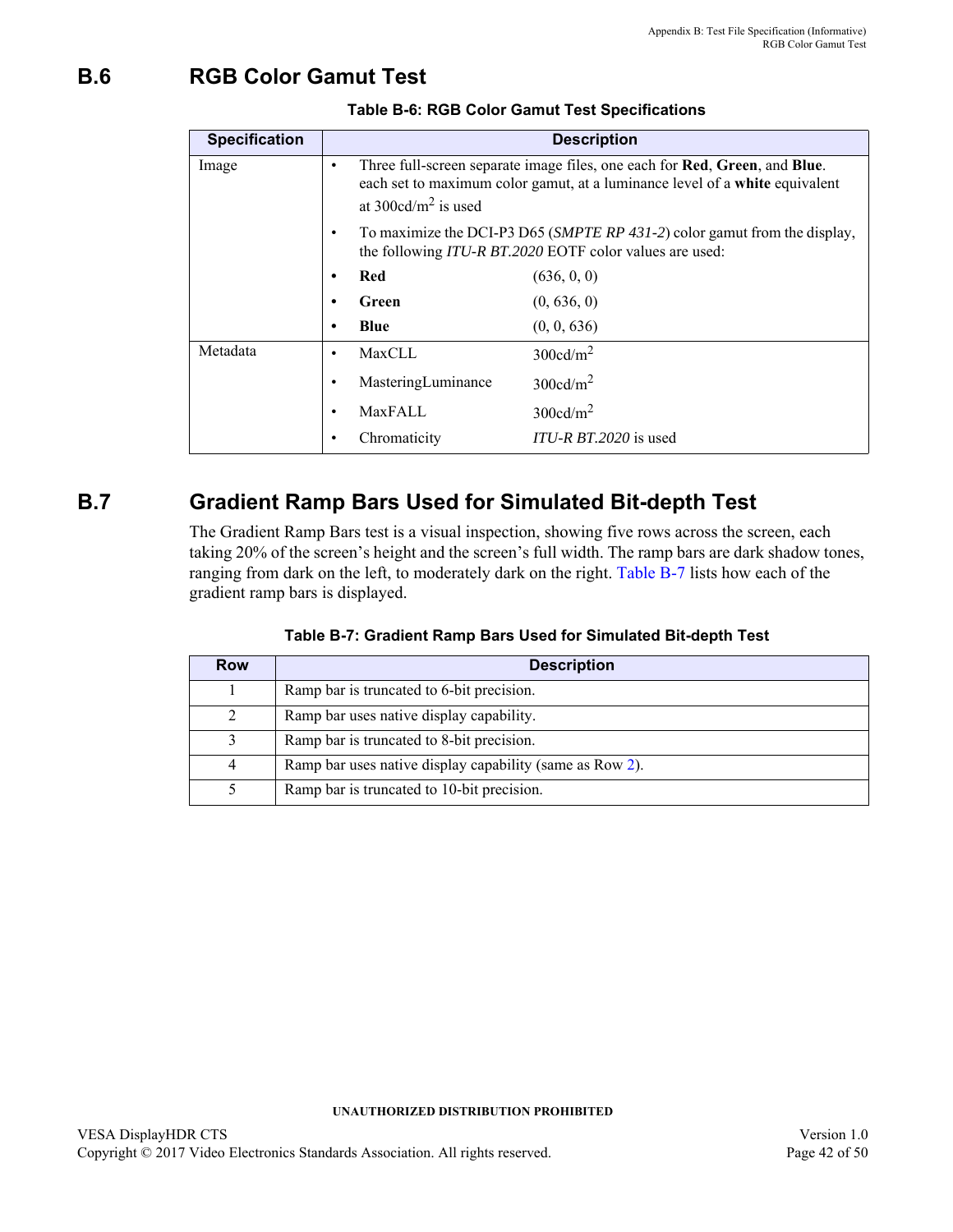The image is created algorithmically, using the following logic:

1 Generate a linear gradient, from left (0.0) to right (1.0):

float c = normalizedPosition.x;

2 Pre-shape with gamma of 2.2:

```
c = pow(c, 0.45454);
```
3 Focus on dark levels:

 $c = c*0.25;$ 

4 Quantize first strip (top 20% of screen) to 6-bit:

```
c = \text{trunc}(c*64.0f)/64.0f;
```
5 Quantize third strip (middle 20% of screen) to 8-bit:

```
c = \text{trunc}(c \cdot 256.0f)/256.0f;
```
6 Quantize fifth strip (bottom 20% of screen) to 10-bit:

```
c = \text{trunc}(c*1024.0f)/1024.0f;
```
7 Revert back to gamma:

 $c = pow(c, 2.2f);$ 

8 Replicate to all color channels to make gray:

Final color =  $\{c, c, c, 1.0f\}$ ;

## <span id="page-42-0"></span>**B.8 Rise-time Test**

This test uses the same image as for the 10% Center Patch Test (see [Section B.1\)](#page-38-0), switching on for 10 seconds, switching off for 10 seconds, and then looping indefinitely.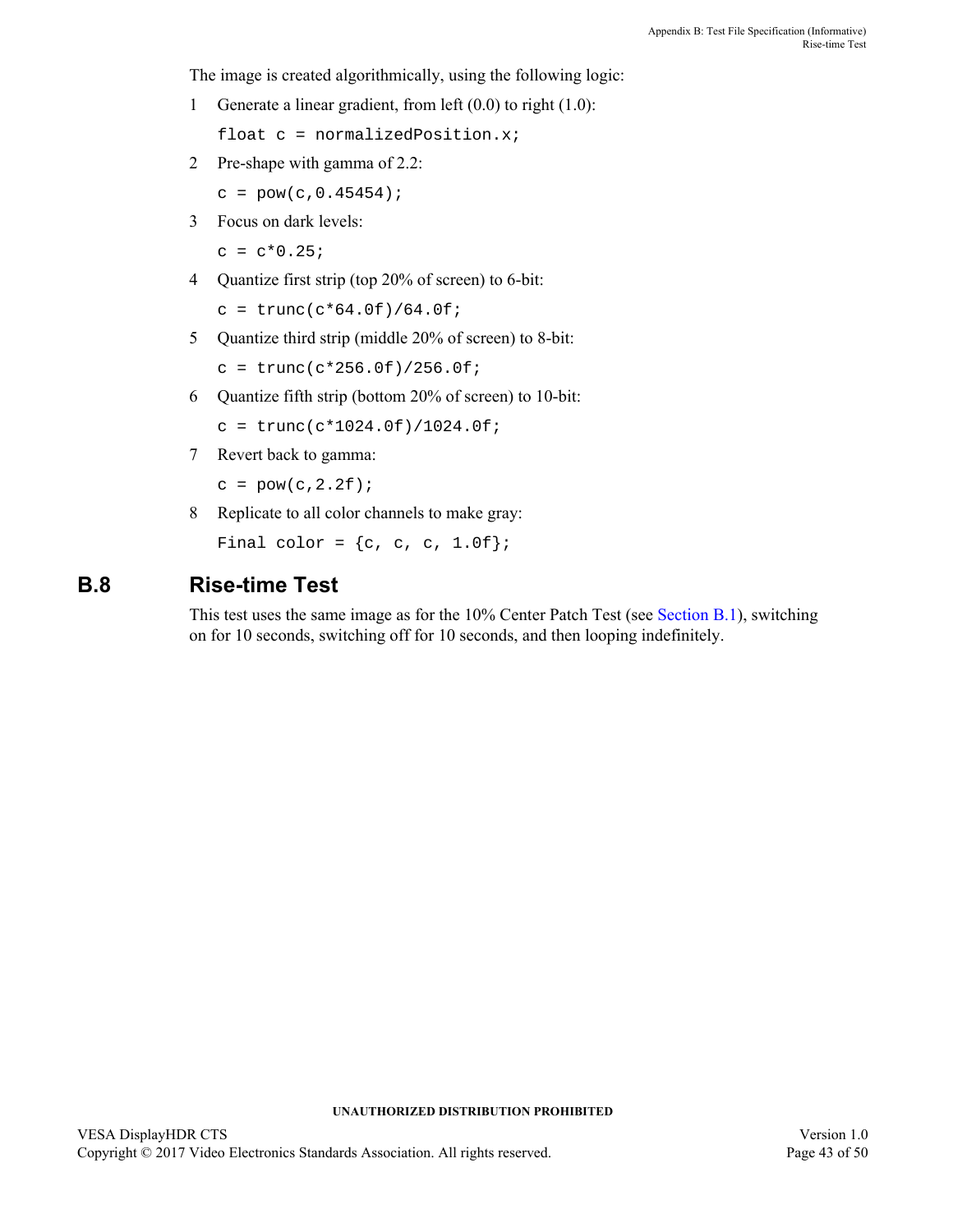# <span id="page-43-1"></span><span id="page-43-0"></span>**C Sample DisplayIDs (Informative)**

This appendix illustrates a variety of sample DisplayIDs, with GPU processing of HDR for local panel laptop, TCON processing of HDR for a local panel laptop, and an HDR10 monitor:

- Sample [C.1](#page-44-0) illustrates an example DisplayID block for an embedded panel with a TCON that supports 8-bit input and sRGB EOTF on the interface. The panel is natively 8 bit, has a DCI-P3 D65 (*SMPTE RP 431-2*) color space, and uses Gamma 2.2. This DisplayID would be suitable for a panel in which HDR processing occurs in the GPU.
- Sample [C.2](#page-46-0) illustrates an example DisplayID block for an embedded panel with a TCON that supports both 8- and 10-bit input, sRGB EOTF, *ITU-R BT.2020*, and EOTF *SMPTE ST 2084* on the interface. The panel is natively 8 bit, has a DCI-P3 D65 color space, and uses Gamma 2.2. This DisplayID would be suitable for a panel in which HDR processing is expected to occur in the TCON.
- Sample [C.3](#page-48-0) illustrates an example DisplayID block for a monitor that supports both 8- and 10-bit input, sRGB EOTF, *ITU-R BT.2020*, and EOTF *SMPTE ST 2084* on the interface. The panel is natively 8 bit, has a DCI-P3 D65 color space, and uses Gamma 2.2. This DisplayID would be suitable for a monitor in which HDR processing is expected to occur in the scaler.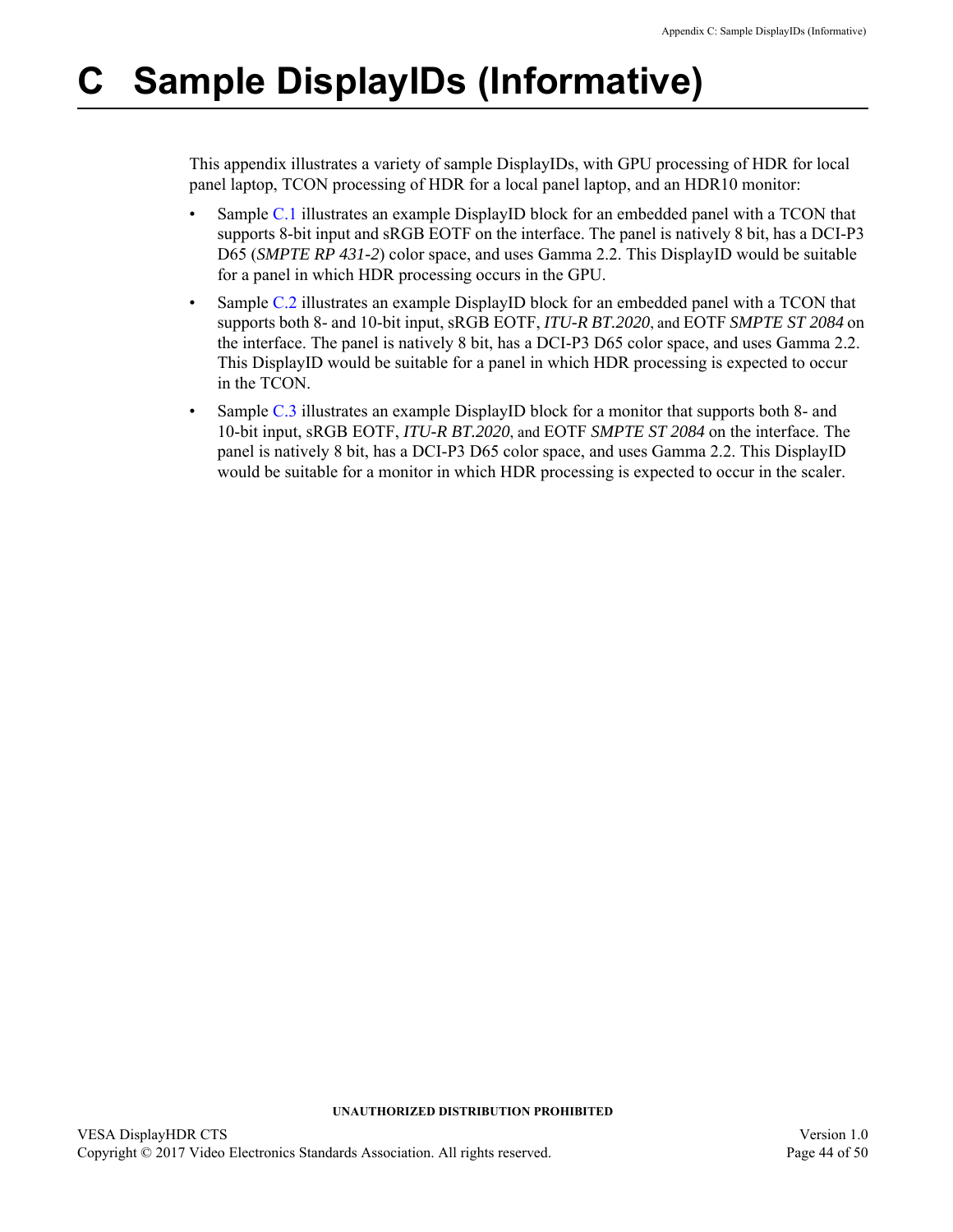# <span id="page-44-0"></span>**C.1 Sample DisplayID for a TCON That Supports DisplayHDR-400 with GPU HDR Processing**

[DISPLAYID RAW DATA] |00|01|02|03|04|05|06|07|08|09|0A|0B|0C|0D|0E|0F| ----+--+--+--+--+--+--+--+--+--+--+--+--+--+--+--+--+ 00 |20 5f 04 00 20 00 19 12 34 56 34 12 78 56 34 12 10 |2a 11 0d 50 43 20 48 44 52 20 53 61 6d 70 6c 65 20 |21 00 1d 1c 0c d6 06 00 0a a0 05 80 e1 ea 51 3d 30 |a4 b0 66 52 0f fd 34 54 00 5d 40 5e 66 36 12 78 40 |26 00 09 02 00 00 00 00 00 01 00 00 22 00 14 5d 50 |94 03 08 ff 09 4f 00 07 80 1f 00 9f 05 28 00 00 60 |00 07 00 34 [DISPLAYID] [General Info] Version...................: 2 Revision..................: 0 Section Size..............: 95 Product type identifier...: Desktop Productivity Extension Count............: 0 Checksum..................: 0x34 [Datablock 0: Product Identification] Vendor ID.................: 12-34-56 Product Code..............: 0x1234 Serial Number.............: 0x12345678 Week of Manufacture.......: 42 Year of Manufacture.......: 2017 Product ID String Size....: 13 Product ID String ........: PC HDR Sample [Datablock 1: Display Parameters] Horizontal Image Size...............: 310.0 mm Vertical Image Size.................: 175.0 mm Horizontal Pixel Count..............: 2560 Vertical Pixel Count................: 1440 Scan Orientation....................... Left to Right, Top to Bottom Luminance Information...............: Exposed as Minimum Guaranteed Color Information...................: CIE 1931 Audio Integrated Into Display.......: No Color 1 Chromaticity................: X: 0.680 Y: 0.320 Color 2 Chromaticity................: X: 0.265 Y: 0.690 Color 3 Chromaticity................: X: 0.150 Y: 0.060 White Point Chromaticity...........: X: 0.312 Y: 0.329 Full Max Luminance..................: 320.00 CD/M^2 10 Percent Rect Max Luminance.......: 400.00 Min Luminance........................: 0.40 CD/M^2 Native Color Depth...................: 8 BPC Device Technology...................: ACTIVE MATRIX LCD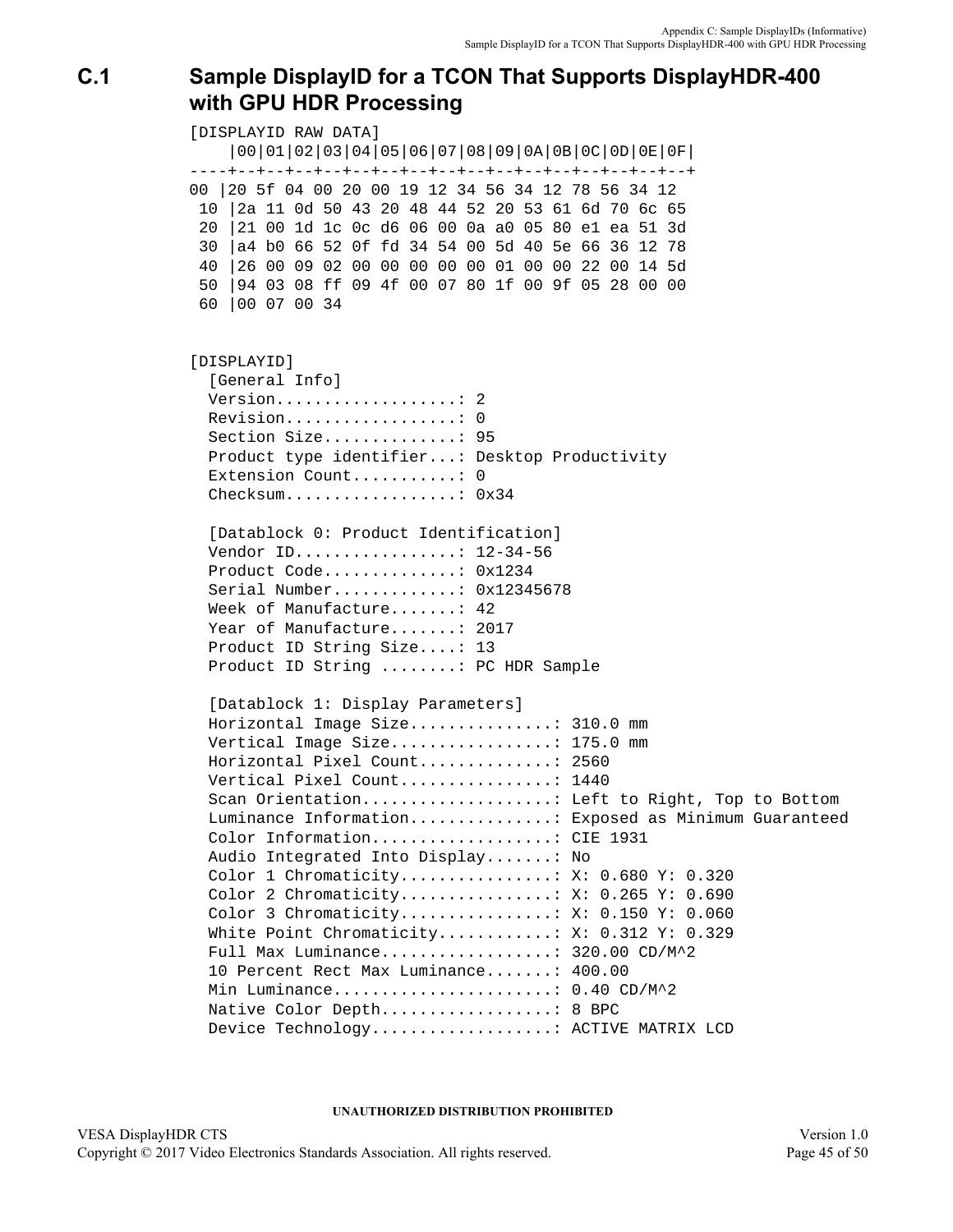Gamma...............................: 2.20 [Datablock 2: Display Interface Features] | 6-bpc | 8-bpc | 10-bpc | 12-bpc | 14-bpc | 16-bpc | +-------+-------+--------+--------+--------+--------+ RGB | N Y N N N N YCbCr 4:4:4 | N N N N N N N  $YCbCr$  4:2:2 | n/a N N N N N  $YCbCr$  4:2:0 |  $n/a$  N N N N N Minimum Pixel Rate at Which YCbCr 4:2:0 Is Supported.........: 0 MP/s Audio at 48-kHz Supported....................................: No Audio at 44.1-kHz Supported..................................: No Audio at 32-kHz Supported....................................: No sRGB Color Space and EOTF Supported..........................: Yes [Datablock 3: Type VII Timing - Detailed] Detailed Timing 1 2560 x 1440 Progressive, 234.59MHz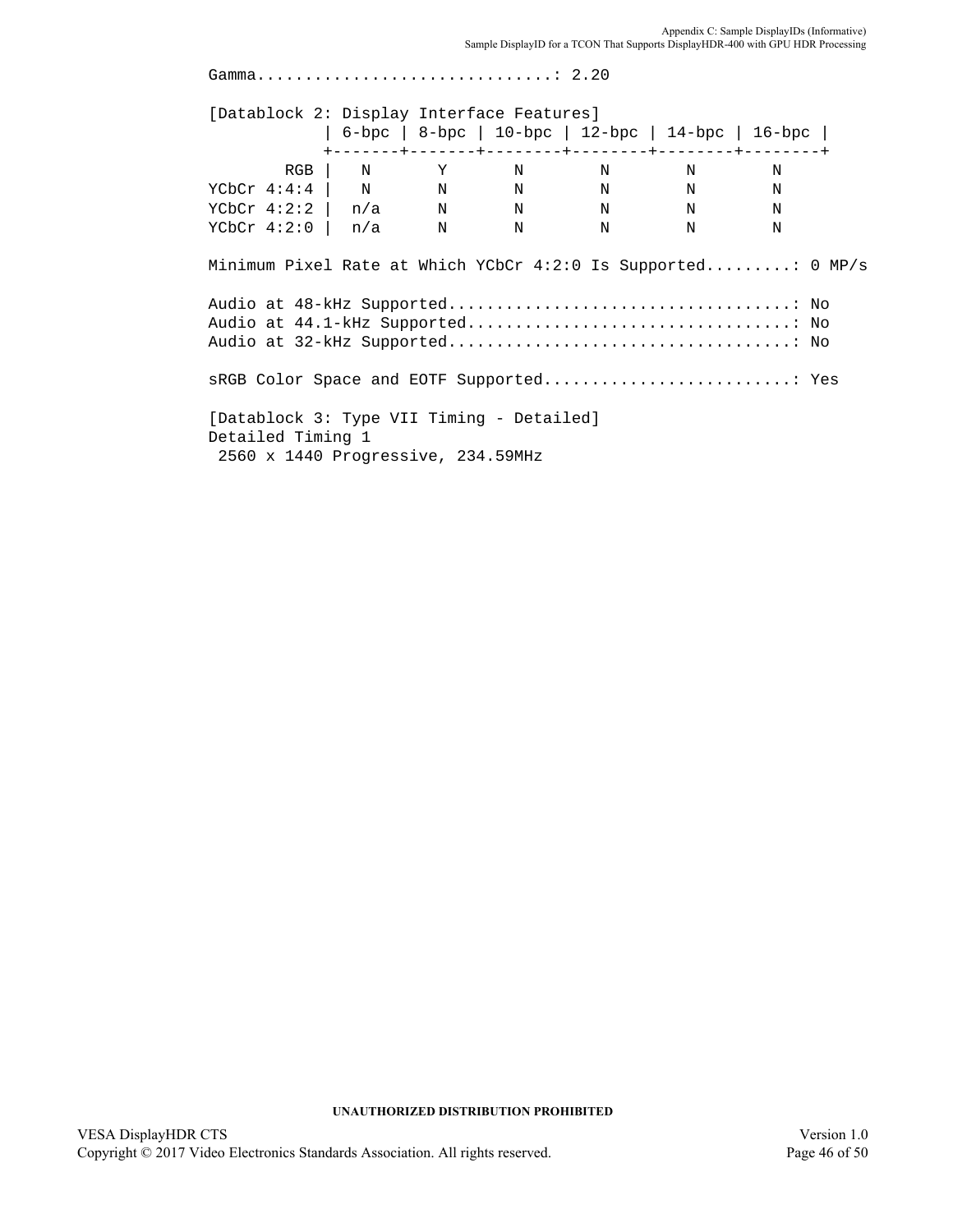# <span id="page-46-0"></span>**C.2 Sample DisplayID for a TCON That Supports DisplayHDR-400 with HDR10 Support in the TCON**

[DISPLAYID RAW DATA] |00|01|02|03|04|05|06|07|08|09|0A|0B|0C|0D|0E|0F| ----+--+--+--+--+--+--+--+--+--+--+--+--+--+--+--+--+ 00 |20 5f 04 00 20 00 19 12 34 56 34 12 78 56 34 12 10 |2a 11 0d 50 43 20 48 44 52 20 53 61 6d 70 6c 65 20 |21 00 1d 1c 0c d6 06 00 0a a0 05 80 e1 ea 51 3d 30 |a4 b0 66 52 0f fd 34 54 00 5d 40 5e 66 36 12 78 40 |26 00 09 06 00 00 00 00 00 61 00 00 22 00 14 5d 50 |94 03 08 ff 09 4f 00 07 80 1f 00 9f 05 28 00 00 60 |00 07 00 d0 [DISPLAYID] [General Info] Version...................: 2 Revision..................: 0 Section Size..............: 95 Product type identifier...: Desktop Productivity Extension Count.............: 0 Checksum...................: 0xD0 [Datablock 0: Product Identification] Vendor ID.................: 12-34-56 Product Code..............: 0x1234 Serial Number.............: 0x12345678 Week of Manufacture.......: 42 Year of Manufacture.......: 2017 Product ID String Size....: 13 Product ID String ........: PC HDR Sample [Datablock 1: Display Parameters] Horizontal Image Size...............: 310.0 mm Vertical Image Size.................: 175.0 mm Horizontal Pixel Count..............: 2560 Vertical Pixel Count................: 1440 Scan Orientation....................... Left to Right, Top to Bottom Luminance Information...............: Exposed as Minimum Guaranteed Color Information...................: CIE 1931 Audio Integrated Into Display.......: No Color 1 Chromaticity................: X: 0.680 Y: 0.320 Color 2 Chromaticity................: X: 0.265 Y: 0.690 Color 3 Chromaticity................: X: 0.150 Y: 0.060 White Point Chromaticity...........: X: 0.312 Y: 0.329 Full Max Luminance..................: 320.00 CD/M^2 10 Percent Rect Max Luminance.......: 400.00 Min Luminance.......................: 0.40 CD/M^2 Native Color Depth...................: 8 BPC Device Technology...................: ACTIVE MATRIX LCD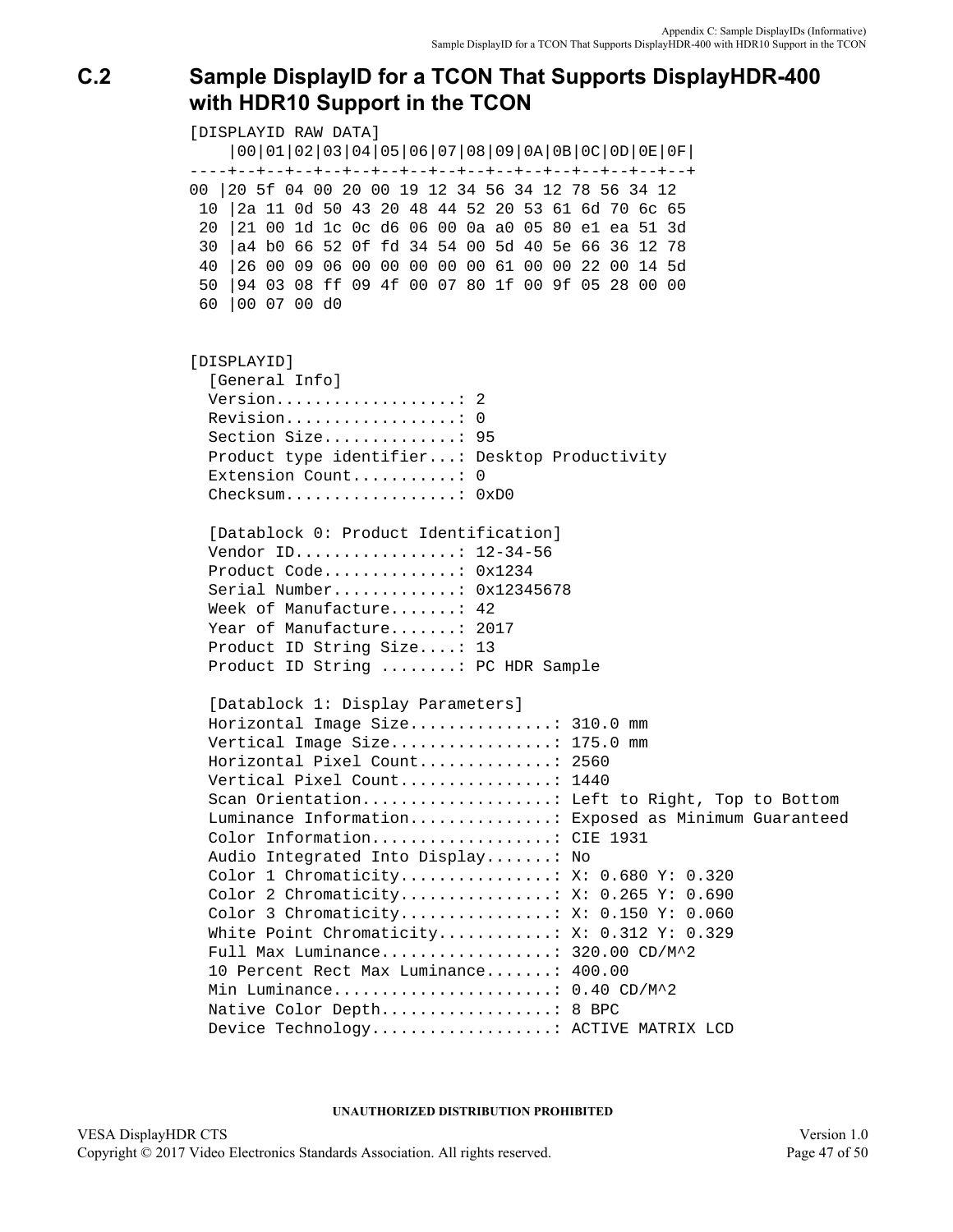Appendix C: Sample DisplayIDs (Informative)<br>Sample DisplayID for a TCON That Supports DisplayHDR-400 with HDR10 Support in the TCON

| [Datablock 2: Display Interface Features]                       |  |  |                                                   |             |  |
|-----------------------------------------------------------------|--|--|---------------------------------------------------|-------------|--|
|                                                                 |  |  | 6-bpc   8-bpc   10-bpc   12-bpc   14-bpc   16-bpc |             |  |
|                                                                 |  |  | $RGB$   N Y Y N N                                 | $\mathbf N$ |  |
| YCbCr 4:4:4   N N N N N N N                                     |  |  |                                                   |             |  |
| YCbCr 4:2:2   $n/a$ N N N N N                                   |  |  |                                                   |             |  |
| YCbCr 4:2:0   $n/a$ N N N N N                                   |  |  |                                                   |             |  |
|                                                                 |  |  |                                                   |             |  |
|                                                                 |  |  |                                                   |             |  |
| ITU-R BT.2020 Color Space and EOTF Supported                Yes |  |  |                                                   |             |  |
| ITU-R BT.2020 Color Space and SMPTE ST 2084 EOTF Supported: Yes |  |  |                                                   |             |  |
| [Datablock 3: Type VII Timing - Detailed]                       |  |  |                                                   |             |  |
| Detailed Timing 1                                               |  |  |                                                   |             |  |
| 2560 x 1440 Progressive, 234.59MHz                              |  |  |                                                   |             |  |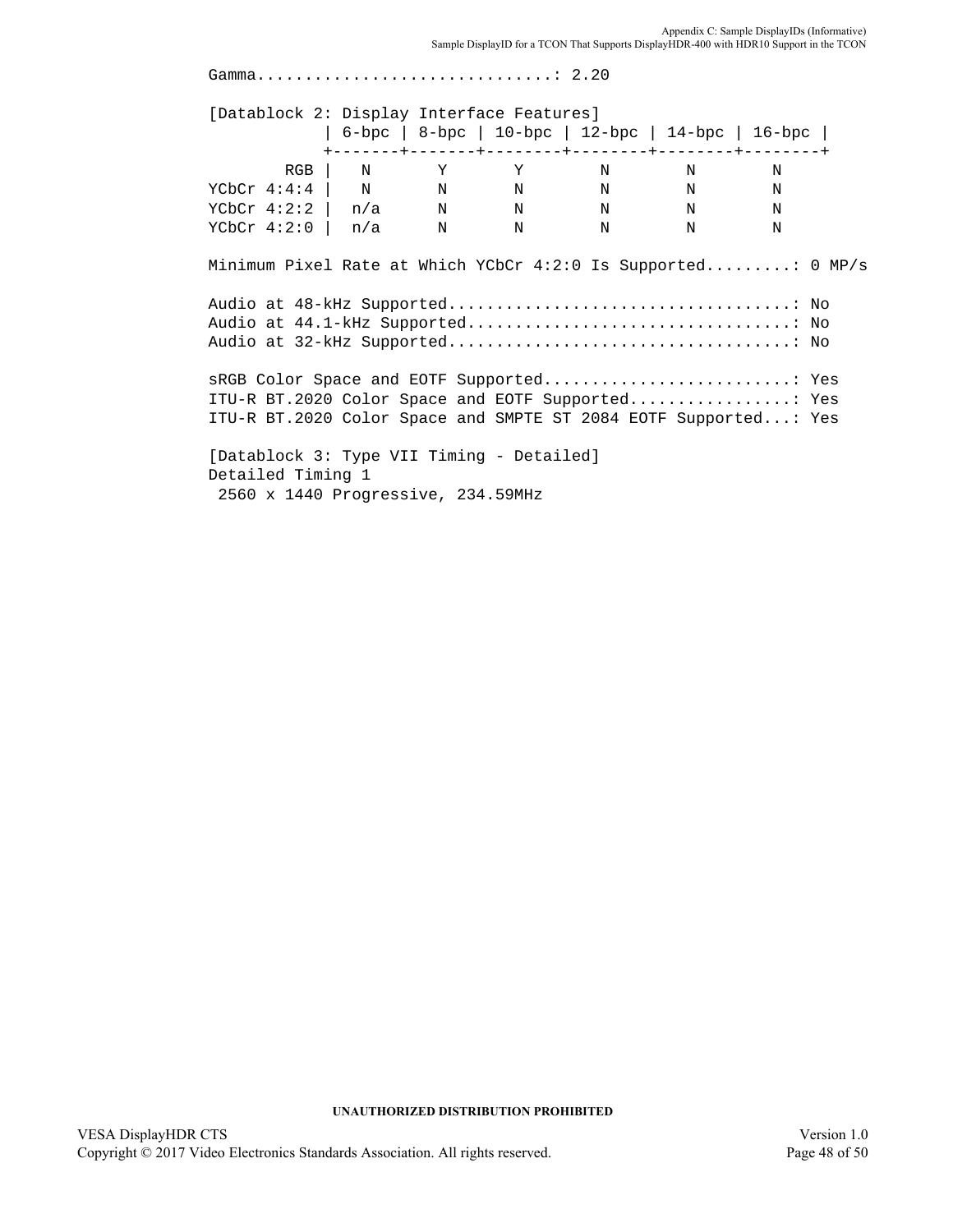# <span id="page-48-0"></span>**C.3 Sample DisplayID for a Scaler That Supports DisplayHDR-600 with HDR10 Support in the Scaler**

[DISPLAYID RAW DATA] |00|01|02|03|04|05|06|07|08|09|0A|0B|0C|0D|0E|0F| ----+--+--+--+--+--+--+--+--+--+--+--+--+--+--+--+--+ 00 |20 87 04 00 20 00 19 12 34 56 34 12 78 56 34 12 10 |2a 11 0d 50 43 20 48 44 52 20 53 61 6d 70 6c 65 20 |21 00 1d 50 14 b8 0b 00 0f 70 08 80 e1 ea 51 3d 30 |a4 b0 66 52 0f fd 34 54 78 5d b0 60 66 2e 12 78 40 |26 00 09 06 06 03 04 00 e0 61 00 00 22 00 3c 5b 50 |af 03 08 ff 09 4f 00 07 80 1f 00 9f 05 28 00 02 60 |00 04 00 01 23 08 88 ff 0e 9f 00 2f 80 1f 00 6f 70 |08 3d 00 02 00 04 00 03 1d 02 08 7f 07 9f 00 2f 80 |80 1f 00 37 04 1e 00 04 00 16 00 26 [DISPLAYID] [General Info] Version...................: 2 Revision..................: 0 Section Size..............: 135 Product type identifier...: Desktop Productivity Extension Count............: 0 Checksum..................: 0x26 [Datablock 0: Product Identification] Vendor ID.................: 12-34-56 Product Code..............: 0x1234 Serial Number.............: 0x12345678 Week of Manufacture.......: 42 Year of Manufacture.......: 2017 Product ID String Size....: 13 Product ID String ........: PC HDR Sample [Datablock 1: Display Parameters] Horizontal Image Size...............: 520.0 mm Vertical Image Size.................: 300.0 mm Horizontal Pixel Count..............: 3840 Vertical Pixel Count................: 2160 Scan Orientation....................: Left to Right, Top to Bottom Luminance Information...............: Exposed as Minimum Guaranteed Color Information...................: CIE 1931 Audio Integrated Into Display.......: No Color 1 Chromaticity................: X: 0.680 Y: 0.320 Color 2 Chromaticity................: X: 0.265 Y: 0.690 Color 3 Chromaticity................: X: 0.150 Y: 0.060 White Point Chromaticity...........: X: 0.312 Y: 0.329 Full Max Luminance..................: 350.00 CD/M^2 10 Percent Rect Max Luminance.......: 600.00 Min Luminance.......................: 0.10 CD/M^2